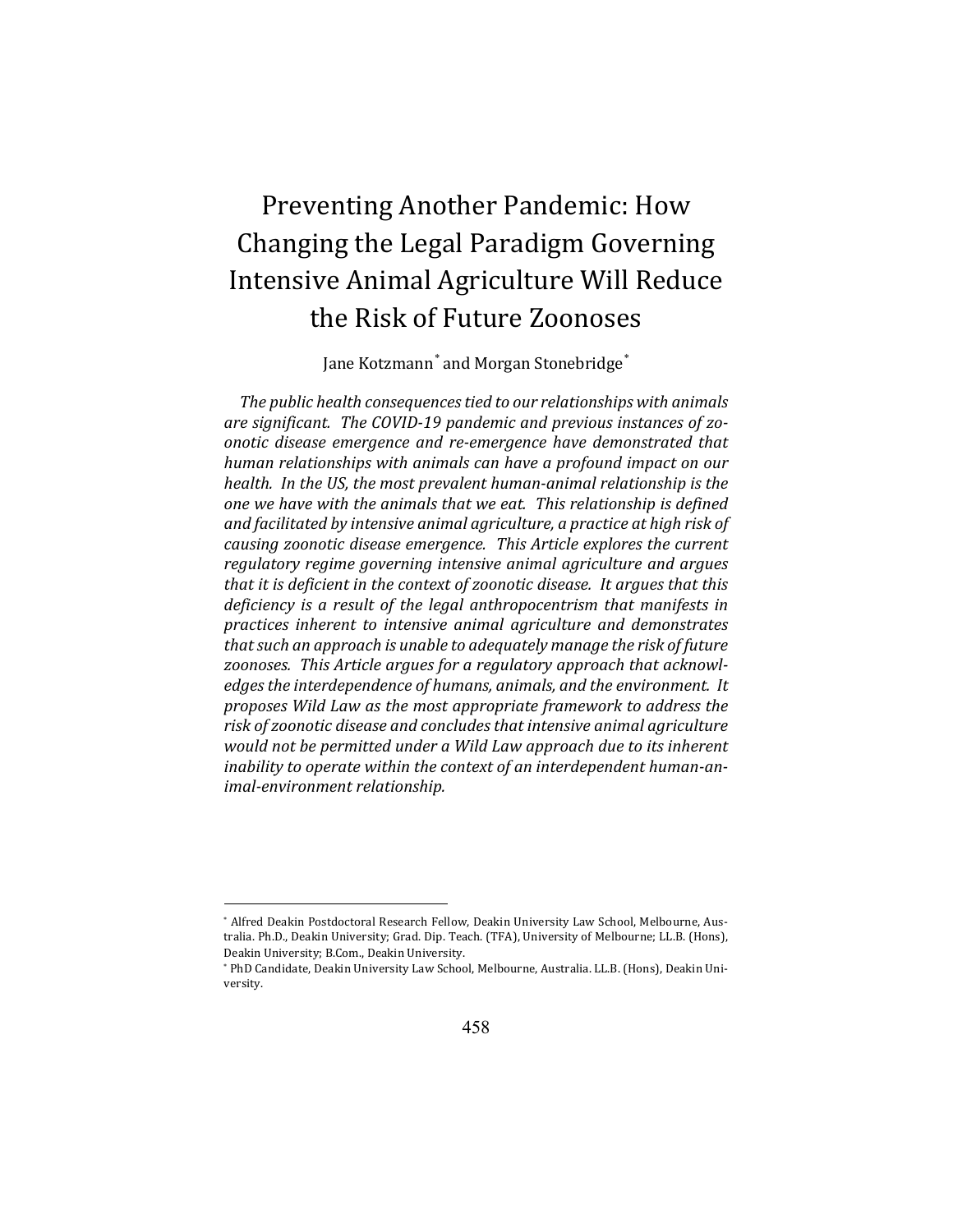| Preventing Another Pandemic<br>2022]                                        | 459 |
|-----------------------------------------------------------------------------|-----|
| L                                                                           |     |
| H.                                                                          |     |
|                                                                             |     |
| B. Drivers of Emerging Zoonotic Infectious Diseases  464                    |     |
| C. The Impact of Human Behavior on Zoonotic Disease                         |     |
|                                                                             |     |
| III. Current Law in the United States in Relation To Intensive Animal       |     |
|                                                                             |     |
|                                                                             |     |
|                                                                             |     |
| 2.                                                                          |     |
| B. Regulation of Intensive Animal Agriculture in the US 479                 |     |
| $1_{-}$                                                                     |     |
| Federal and State Public Health Laws Regulating Intensive<br>2 <sup>1</sup> |     |
|                                                                             |     |
| IV. Prevention is Better than Cure: Changing the Approach to                |     |
| managing the Risk of Zoonoses Posed by Intensive Animal                     |     |
|                                                                             |     |
|                                                                             |     |
| $\mathbf{1}$                                                                |     |
|                                                                             |     |
|                                                                             |     |
|                                                                             |     |
| Regulation Informed by a Wild Law Approach513<br>1.                         |     |
| Developing a Connection with the Earth 514<br>2.                            |     |
| V.                                                                          |     |

# I. INTRODUCTION

"Epidemics afflict societies through the specific vulnerabilities people Ephermes annet societies an onger the specific vanishment properties. and each other. Microbes that ignite pandemics are those whose evolution has adapted them to fill the ecological niches that we have prepared."1

The COVID-19 pandemic has, in the United States and globally, underlined the devastating impacts an infectious disease outbreak can have on society. The consequences have been far reaching, with 879,971 COVID-19 deaths and 74,222,140 total cases in the United

<sup>&</sup>lt;sup>1</sup>FRANK M. SNOWDEN, EPIDEMICS AND SOCIETY: FROM THE BLACK DEATH TO THE PRESENT ix (2020).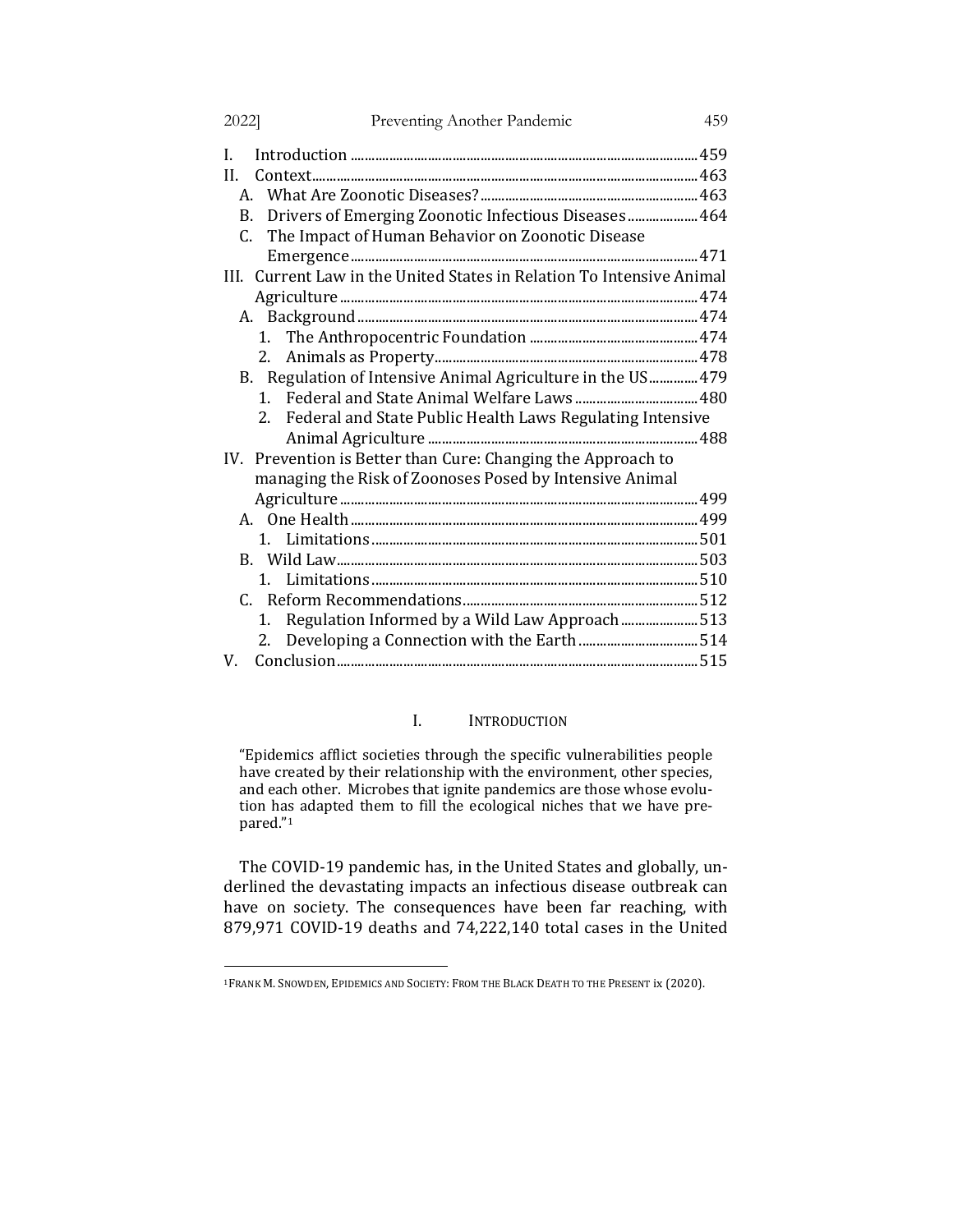States alone as of January 28, 2022.<sup>2</sup> The impacts of COVID-19 have not just been felt in relation to public health. Significant restrictions have been imposed in response to the outbreak, with governments issuing shelter in place and stay at home orders, mandating face masks and closing businesses.<sup>3</sup> COVID-19 and the lockdowns imposed in an attempt to curb its transmission have also had a significant emotional impact, with many in the United States reporting negative mental health impacts<sup>4</sup>—connected in part to the economic consequences of the pandemic, which have resulted in many Americans experiencing unemployment and poverty.<sup>5</sup>

While the origin of SARS-CoV-2 (COVID-19) has been a point of contention and is still under investigation,<sup>6</sup> a leading theory is that the infection began in a non-human animal before passing—or "spilling over"—to human beings.<sup>7</sup> COVID-19 is therefore a zoonotic disease. The spill over theory aligns with the dire warnings that infectious diseases experts have been delivering for years. In 1988, for instance, Nobel prize recipient Joshua Lederberg warned that "[a]s one species, we have a common vulnerability...[t]he microbe that felled one child in a distant continent yesterday can reach yours today and seed a global pandemic tomorrow."<sup>8</sup> More recently, in 2013, David

<sup>&</sup>lt;sup>2</sup>COVID Data Tracker, CTRS. FOR DISEASE CONTROL & PREVENTION, https://covid.cdc.gov/coviddata-tracker/#trends\_totalcases [https://perma.cc/QRL7-EAPW] (last visited May. 13, 2022). <sup>3</sup>*COVID-19 Restrictions*, USA TODAY (Mar. 18, 2022), https://www.usatoday.com/storytelling/coronavirus-reopening-america-map/ [https://perma.cc/K83Y-2CWN].

<sup>&</sup>lt;sup>4</sup>Nirmita Panchal et al., *The Implications of COVID-19 for Mental Health and Substance Use*, KFF (Feb. 10, 2021), https://www.kff.org/coronavirus-covid-19/issue-brief/the-implications-ofcovid-19-for-mental-health-and-substance-use/ [https://perma.cc/GF9P-LNX7].

<sup>5</sup>PAHO Highlights Under-Recognized Mental Health Crisis in the Americas Due to COVID-19, PAN AM. HEALTH ORG. (Nov. 24, 2021), https://www.paho.org/en/news/24-11-2021-paho-highlights-under-recognized-mental-health-crisis-americas-due-covid-19 [https://perma.cc/8YB7- ZHM6]; Tracking the COVID-19 Economy's Effects on Food, Housing, and Employment Hardships, CTR. ON BUDGET & POL'Y PRIORITIES, https://www.cbpp.org/research/poverty-and-inequality/tracking-the-covid-19-economys-effects-on-food-housing-and [https://perma.cc/5UNE-WBTR ] (last visited May 10, 2022).

<sup>6</sup>*See*  Amy Maxmen, *US COVID Origins Report: Researchers Pleased with Scientific Approach*, NATURE (Aug. 27, 2021), https://www.nature.com/articles/d41586-021-02366- 0[https://perma.cc/9WV3-4C4C]; Agence France-Presse, 'Last Chance': WHO Reveals New Team to *Investigate Covid Origins*, THE GUARDIAN (Oct. 13, 2021), https://www.theguardian.com/world/2021/oct/14/last-chance-who-reveals-new-team-to-investigate-covid-origins [https://perma.cc/H63Z-26KW].

<sup>&</sup>lt;sup>7</sup>See OFF. OF THE DIR. OF NAT'L INTEL., UPDATED ASSESSMENT ON COVID-19 ORIGINS 1 (2021), https://www.dni.gov/index.php/newsroom/reports-publications/reports-publications-

<sup>2021/</sup>item/2236-unclassified-summary-of-assessment-on-covid-19-origins [https://perma.cc/5EYV-SJPP].

<sup>8</sup>Joshua Lederberg, *Medical Science, Infectious Disease and the Unity of Humankind*, 260 AM. MED. Ass'n J. 684, 685 (1988).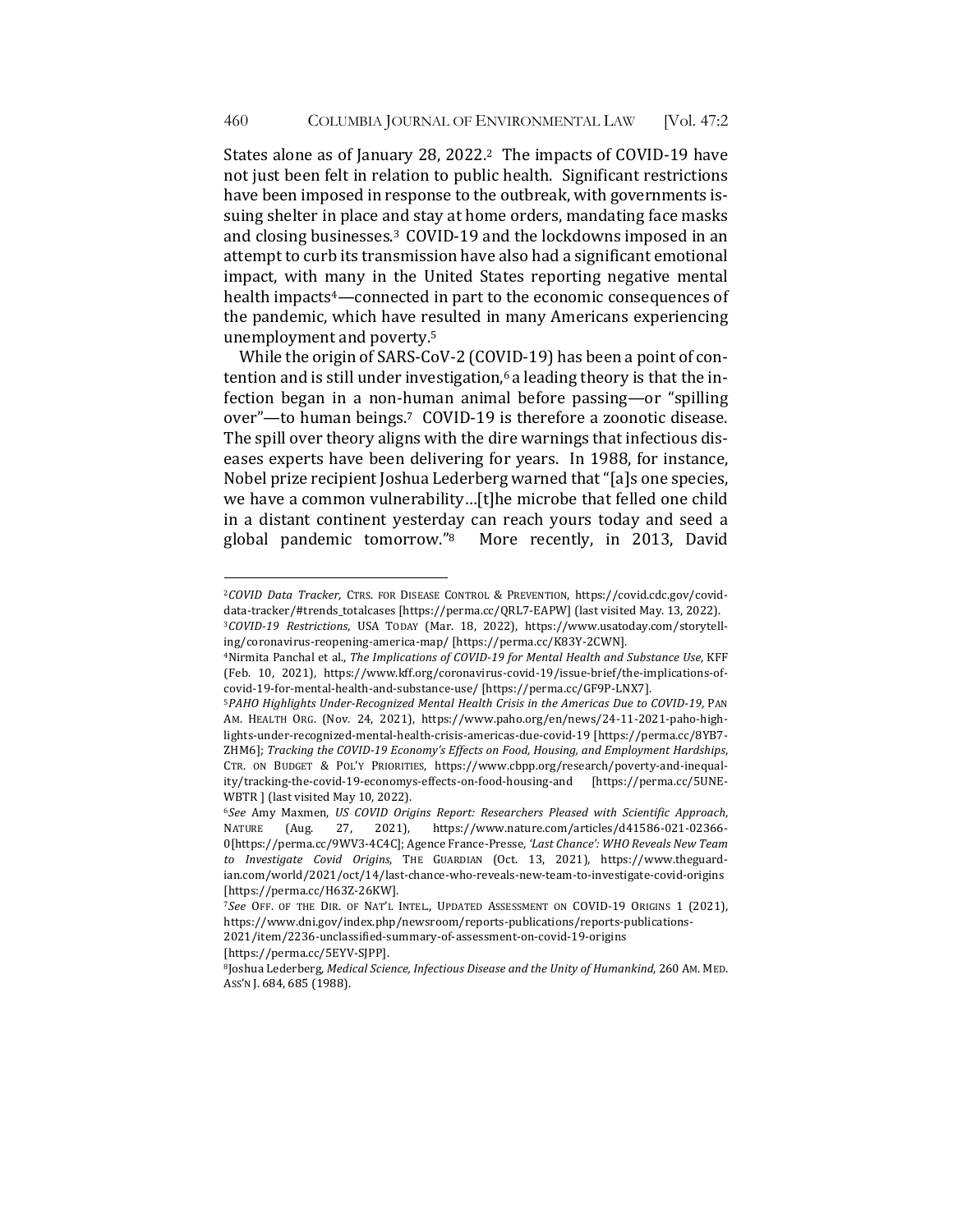Quammen wrote "[n]ow disease experts wonder about the 'next big one'—when will it come, what will it look like, from which reservoir host will it spill over, and how many people will it kill?"<sup>9</sup> Quammen aptly identified that "[t]he worst new diseases of the future, like those of the recent past, will be zoonotic."<sup>10</sup> Thus, despite the warnings, societies globally are grappling with the impacts of a global pandemic caused by a zoonotic disease, as predicted decades in advance.

Zoonotic diseases are innately connected to the relationships between humans and animals. The emergence or re-emergence of zoonotic diseases like COVID-19 are fundamentally driven by changes in the human-animal relationship and the associated increase in contact.<sup>11</sup> As Frank Snowden, emeritus professor in history and the history of medicine explains, "[e]pidemics afflict societies through the specific vulnerabilities people have created by their relationship with the environment, other species, and each other." $12$  In the context of the US, there is no relationship between humans and animals more substantial or prevalent than the one we hold with the animals raised for human consumption. The United Nations (UN) has recognized the risk that this creates in terms of future zoonoses in a 2020 report entitled "Preventing the Next Pandemic."<sup>13</sup> In it, the UN identified an increasing demand for animal protein and the intensification of animal agriculture as key drivers of zoonotic disease.<sup>14</sup>

The transition to intensive animal agriculture has likely been one of the most significant changes in the human-animal relationship since the transition from hunter-gatherer societies to large agricultural communities.<sup>15</sup> Intensive animal agriculture operations—the largest of which are known as concentrated animal feeding operations

<sup>&</sup>lt;sup>9</sup>David Quammen, *Disease: The Next Big One*, N.Y. TIMES (Oct. 14, 2013), https://www.nytimes.com/2013/10/15/opinion/disease-the-next-big-one.html [https://perma.cc/7W5D-XUUJ].

<sup>10</sup>*Id.*

<sup>&</sup>lt;sup>11</sup>U.N. ENV'T PROGRAMME & INT'L LIVESTOCK RSCH. INST., PREVENTING THE NEXT PANDEMIC: ZOONOTIC DISEASES AND HOW TO BREAK THE CHAIN OF TRANSMISSION 15-17 (2020) [hereinafter PREVENTING THE NEXT PANDEMIC].

<sup>12</sup>SNOWDEN, supra note 1, at ix.

<sup>13</sup>*See generally*, PREVENTING THE NEXT PANDEMIC, supra note 11.

<sup>&</sup>lt;sup>14</sup>In total, the report identified seven driving factors behind the emergence of zoonotic diseases, including: 1) increasing human demand for animal protein; 2) unsustainable agricultural intensification; 3) increased use and exploitation of wildlife; 4) unsustainable utilization of natural resources accelerated by urbanization, land use change and extractive industries; 5) increased travel and transportation; 6) changes in food supply; and 7) climate change. PREVENTING THE NEXT PANDEMIC, *supra* note 11, at 15-17.

<sup>&</sup>lt;sup>15</sup>Michael Greger, *The Human/Animal Interface: Emergence and Resurgence of Zoonotic Infectious Diseases*, 33 CRITICAL REVS. IN MICROBIOLOGY 243, 253 (2007).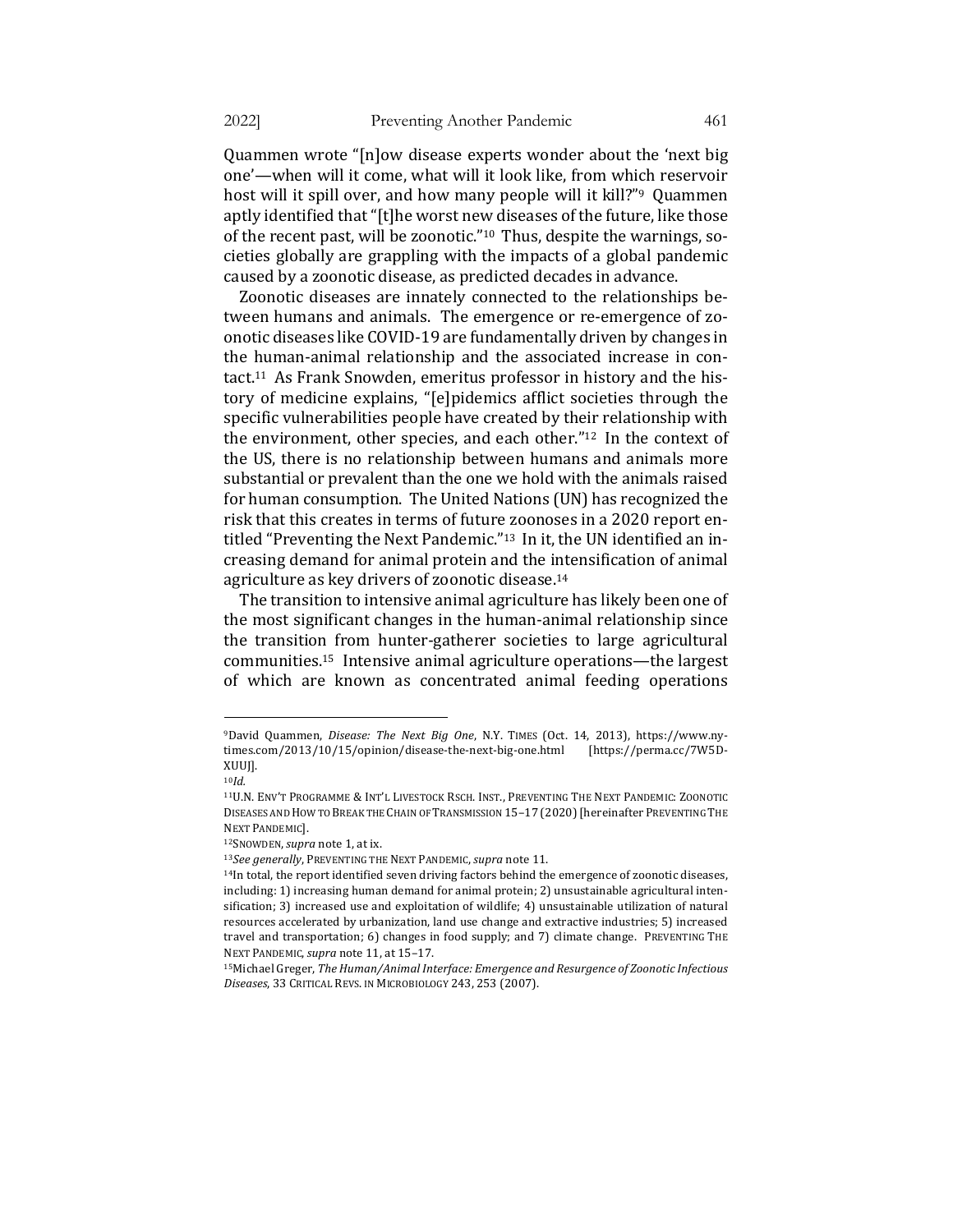(CAFOs)—fulfill the current demand for substantial quantities of animal protein. They do so by replacing human labor with machinery, confining large numbers of animals indoors with minimal space, and providing the animals with specialized feed, designed to efficiently increase mass at low-cost, instead of allowing the animals to forage or graze.<sup>16</sup> Underpinned by productivity, efficiency, and profit, these operations are able to effectively meet the mass demand for animal food products in the United States at an economically low cost. However, as recognized by the UN, they also pose an unacceptably high risk in terms of zoonotic disease.

Considering this risk, this Article analyses the regulations governing intensive animal agriculture and asks whether they are sufficient to adequately minimize the risk of zoonotic disease emergence. Part I begins by explaining what a zoonotic disease is, what drives transmission, and the impact of human behavior on zoonotic disease emergence. Part II considers the context of the legal framework, the impact that animal welfare laws have on the zoonoses potential of intensive animal agriculture, the effectiveness of measures such as surveillance, depopulation and disposal, and regulation by the Environmental Protection Agency (EPA). It outlines the deficiencies in the current regulatory framework and concludes that current regulation is insufficient to address the risk that intensive animal agriculture poses in terms of future zoonotic disease outbreaks.

Informed by this discussion, Part III of this Article explores possible alternative legal frameworks for regulating intensive animal agriculture. Both One Health and Wild Law are considered as possible options, and the benefits and limitations of each are evaluated. This Article argues that Wild Law is the most appropriate framework to address the zoonotic disease risk as it recognizes the interdependence of human, animal, and environmental health and will produce the necessary paradigm shift. Nevertheless, Wild Law remains vague in terms of its practical operation and a wholesale application of a Wild Law paradigm to the regulation of animal agriculture is unlikely to be politically palatable. Given these considerations, we recommend in Part IV that the most obvious reform suggested by a Wild Law analysis be pursued. Intensive animal agriculture is inconsistent with a Wild

<sup>16</sup>Bernard E. Rollin, This Ain't Agriculture, in THE ROUTLEDGE HANDBOOK OF HUMAN-ANIMAL STUDIES 84, 90 (Garry Marvin & Susan McHugh eds., 2014); Lindsay Walton & Kristen King Jaiven, Regu*lating Concentrated Animal Feeding Operations for the Well-Being of Farm Animals, Consumers,* and the Environment, in WHAT CAN ANIMAL LAW LEARN FROM ENVIRONMENTAL LAW? 205, 207 (Randall S. Abate ed., 2d ed. 2020).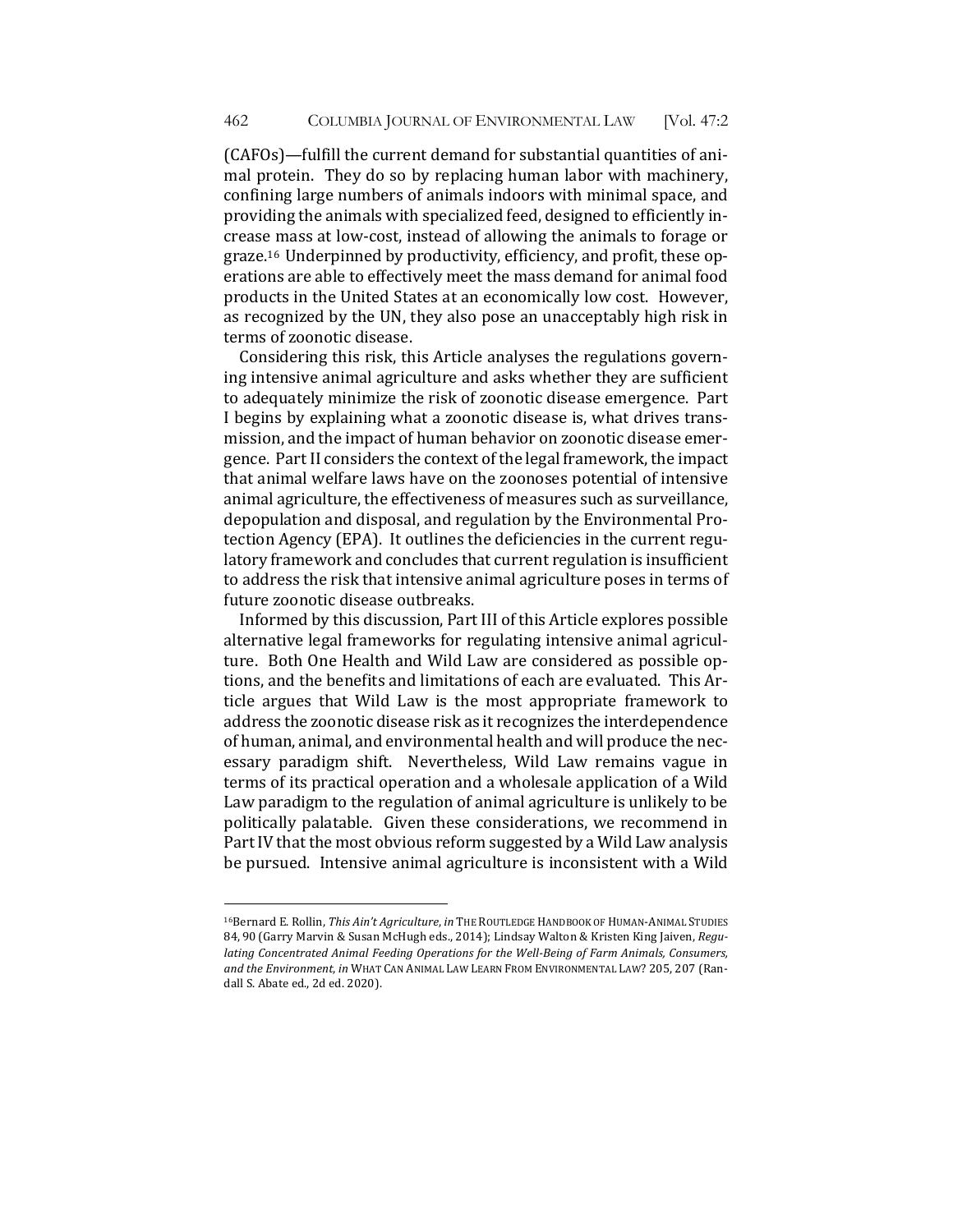Law approach, as it is unable to operate within a framework that demands equal consideration of humans, animals, and the environment. Therefore, to adequately minimize the zoonotic disease risk posed by animal agriculture, this Article recommends the immediate phasing out of intensive animal agriculture. As a Wild Law approach to the regulation of animal agriculture would require phasing out intensive operations, it would also discontinue factors inherent to their operation that pose an unacceptable risk in terms of zoonotic disease. This approach would address the risk of zoonotic disease outlined in this Article.

## II. CONTEXT

A. What Are Zoonotic Diseases?

The COVID-19 pandemic has familiarized contemporary society with the threat of zoonotic diseases—that is, diseases that originate in non-human animals. Zoonotic diseases constitute approximately 75% of all newly emerging or re-emerging diseases that infect humans and, as has been demonstrated, pose a significant threat to public health.<sup>17</sup> The non-human animal that begins the process of zoonotic disease emergence is known as the reservoir host. The reservoir host will carry a pathogen, such as a virus, parasite or bacteria that can cause disease. The reservoir host will typically be largely unaffected, but the pathogen may jump to humans or to an intermediary animal before making a further jump to humans. This 'jump' is referred to as 'spillover', $18$  and the consequences of a successful spillover to humans can be devastating. As Quammen outlines, a virus is "the most troublesome." $19$  This is because viruses are "abundant, adaptable, not subject to antibiotics, and only sometimes deterred by antiviral drugs."<sup>20</sup>

A successful spillover is one where the pathogen jumps and adapts to a human host, becomes established in a local human population and then spreads. In this instance, a zoonotic disease will have successfully emerged. Not all zoonotic diseases are successful. In fact, it is likely that even if spillover occurs, that disease will reach a dead-end and fail to become established in a human population. This may be

<sup>&</sup>lt;sup>17</sup>PREVENTING THE NEXT PANDEMIC, supra note 11, at 11.

<sup>&</sup>lt;sup>18</sup>See Peter Daszak et al., *Emerging Infectious Diseases of Wildlife—Threats to Biodiversity and Human Health*, 287 SCIENCE 443, 446 (2000). *See also* DAVID QUAMMEN, SPILLOVER (2012). <sup>19</sup>David Quammen, Out of the Wild, 281 POPULAR SCI. 54, 56 (2012).

<sup>20</sup>*Id.*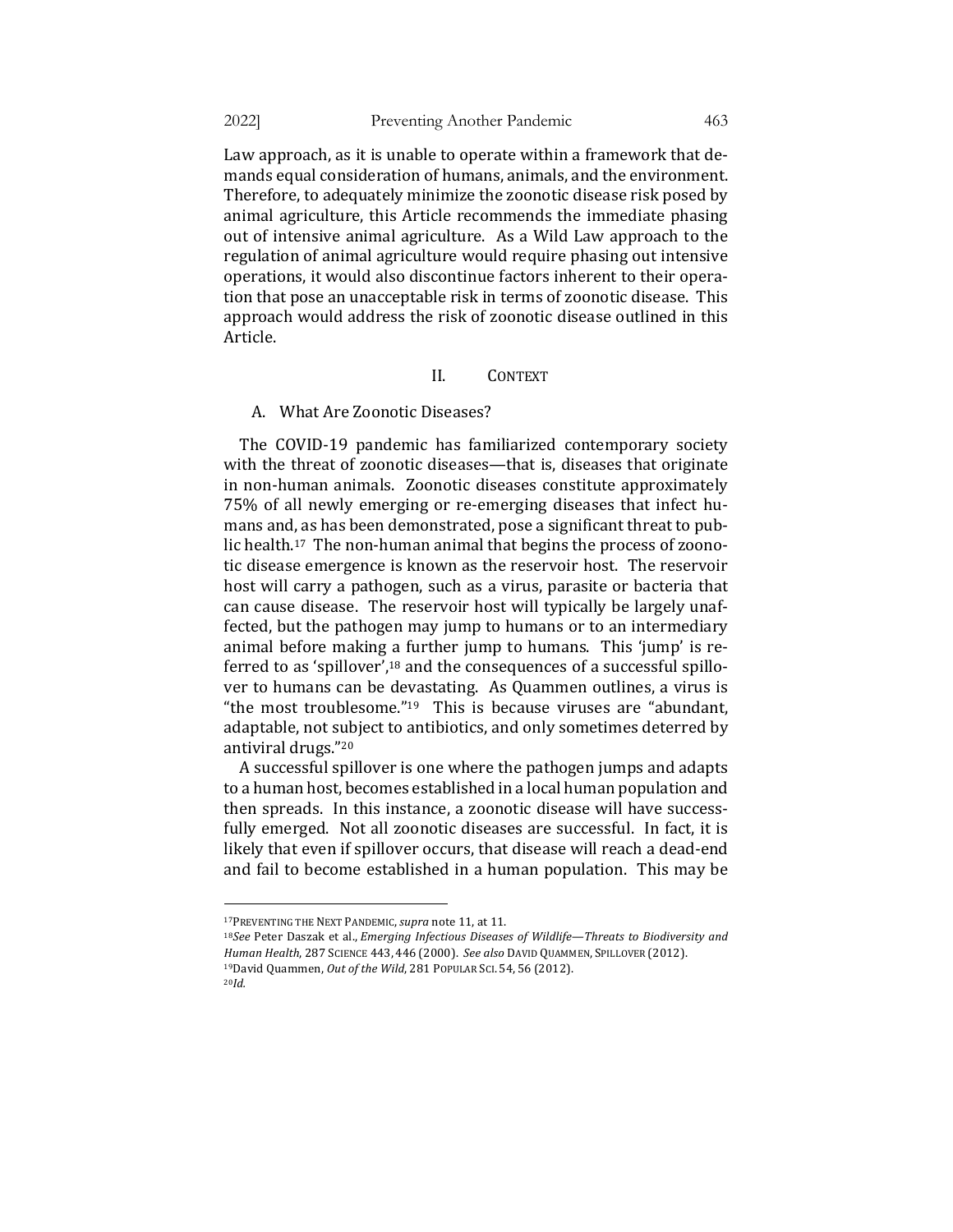because that pathogen fails to adapt to the immune response of its human host, or because it does not transmit effectively or efficiently between people.<sup>21</sup> If a zoonotic disease does successfully emerge it may become epidemic or pandemic. In the first instance, the disease will affect people in a given locality, and in the latter instance, the disease will spread across countries and continents.

## B. Drivers of Emerging Zoonotic Infectious Diseases

Contact between humans and animals is fundamental to zoonotic disease emergence.<sup>22</sup> Increased contact provides pathogens with the opportunity to make the jump from animal to human, an opportunity seized by evolution.<sup>23</sup> The UN released a report identifying seven major drivers of zoonotic disease emergence—all of which were anthropogenic and a number of them related directly or indirectly to our relationship with the animals we consume.<sup>24</sup> Despite wet markets being identified as the likely source of COVID-19, increasing demand for animal protein and unsustainable agricultural intensification are the most relevant drivers of zoonotic disease in the United States. This is because live wildlife markets are significantly less common in the United States than intensive animal agriculture. The consumption of animal protein and the associated intensification of animal agriculture therefore present the greatest opportunity for pathogen spillover. 

The United States is one of the largest meat consuming countries in the world, with the average American consuming around 58 pounds of beef, 53 pounds of pork, and 110 pounds of poultry in 2019.<sup>25</sup> Comparatively, in 1991, the average American consumed around 67 pounds of beef, 50 pounds of pork, and 80 pounds of poultry.<sup>26</sup> Despite the reduction in the consumption of beef since 1991, the large

<sup>&</sup>lt;sup>21</sup>See Ishan Kukreti, *Bats Spread Viruses, so do Humans*, 29 DOWN TO EARTH 38, 39 (2020).

<sup>&</sup>lt;sup>22</sup>Increased or full automation of intensive animal agricultural practices—to reduce contact between humans and animals—would further jeopardize animal welfare. Given developments in animal welfare science and particularly our improved understanding of animal sentience, this is highly undesirable. Further, certain factors that are currently inherent to intensive animal agriculture, such as transport of the animals from farm to abattoir, could not foreseeably be automated and thus the risk of zoonotic disease outbreaks would remain even if automation were to increase. 

<sup>&</sup>lt;sup>23</sup>Quammen, *supra* note 19, at 59.

<sup>&</sup>lt;sup>24</sup>PREVENTING THE NEXT PANDEMIC, supra note 11, at 15-17.

<sup>&</sup>lt;sup>25</sup>OECD, Meat Consumption, OECD ILIBRARY, https://www.oecd-ilibrary.org/agriculture-andfood/meat-consumption/indicator/english\_fa290fd0-en [https://perma.cc/5T35-EWN3] (last visited Nov. 2, 2021). 26*Id.*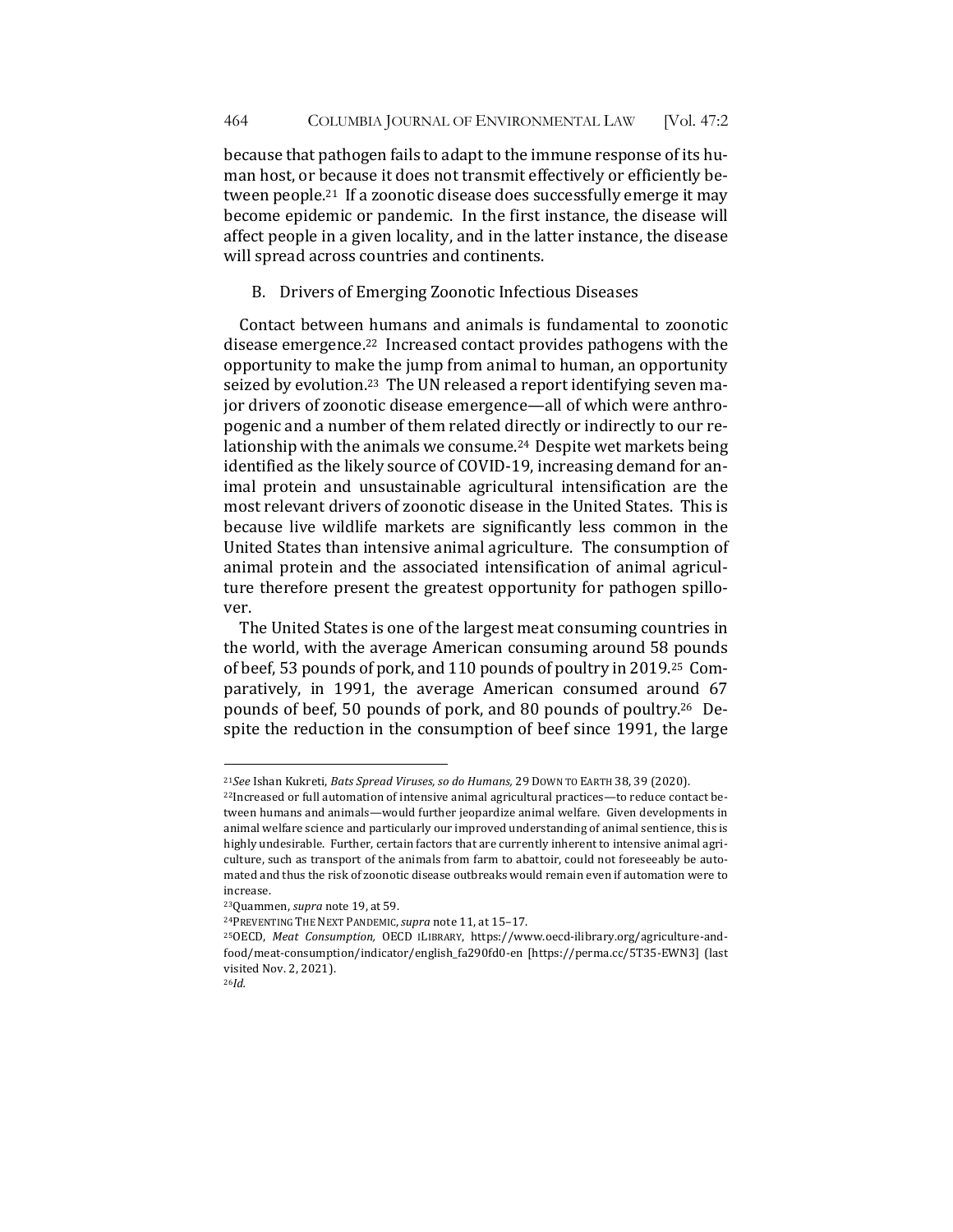increase in poultry consumption means that Americans are eating 24 pounds more animal protein per year than they were around thirty years ago. Further, Americans consume significantly more animal protein than people in many other countries. For instance, the average amount of animal protein consumed per person globally in 2019 was 14 pounds of beef, 24 pounds of pork, and 32 pounds of poultryaround 151 pounds less than the total in the United States.<sup>27</sup>

Intensive animal agriculture, which is the second key driver of zoonotic disease identified by the UN, facilitates these high levels of meat consumption. Intensification of agriculture is evident in relation to all commonly farmed animals in the United States, with intensive operations supplying approximately  $99\%$  of all meat products.<sup>28</sup> Moreover, industrialization has increased significantly over the last 20 years.<sup>29</sup> Driven by increasing consumer demand for animal protein, intensified operations seek to increase the production of animal products using minimal space, labor, and expenditure. Industrialization of animal agriculture in the United States is best illustrated by CAFOs. The EPA defines CAFOs as operations that contain more than 1,000 'animal units' for a period of at least forty-five days.<sup>30</sup> An animal unit is the equivalent of 1,000 pounds of a live animal, and thus a CAFO is an operation that contains at least  $1,000$  cattle,  $2,500$  pigs, or  $125,000$  chickens raised for meat consumption.<sup>31</sup> The most recent data suggests that CAFOs supply around 50% of the total number of animals slaughtered for consumption, despite making up only 5% of animal agriculture operations in the  $US^{32}$  This Article uses the term 'intensive' to refer to CAFOs as well as intensified operations that do not meet the CAFO threshold.

As mentioned above, the farming operations that produce animals typically used for food, such as pigs, poultry, and beef cattle, have been massively scaled up. Pig and poultry farming have seen a rapid

<sup>27</sup>*Id.*

<sup>&</sup>lt;sup>28</sup>Lindsay Walton & Kristen King Jaiven, *Regulating CAFOS for the Well-Being of Farm Animals, Consumers, and the Environment*, 50 ENV'T L. REP. 10485, 10486 (2020). *See also* SUSAN A. SCHNEIDER, FOOD, FARMING, AND SUSTAINABILITY: READINGS IN AGRICULTURAL LAW 24 (Carolina Academic Press, 2d ed. 2016).

<sup>29</sup>SCHNEIDER,*supra* note 28, at 436–46.

<sup>&</sup>lt;sup>30</sup>Animal Feeding Operations, USDA NAT'L RES. CONSERVATION SERV., https://www.nrcs.usda.gov/wps/portal/nrcs/main/national/plantsanimals/livestock/afo/ [https://perma.cc/RH4F-8TET] (last visited Nov. 4, 2021).

<sup>31</sup>*Id. See also* SCHNEIDER, *supra* note 28, at 168–71.

<sup>32</sup>DOUG GURIAN-SHERMAN, UNION OF CONCERNED SCIENTISTS, CAFOS UNCOVERED: THE UNTOLD COSTS OF CONFINED ANIMAL FEEDING OPERATIONS 2 (2008), https://www.organicconsumers.org/sites/default/files/cafos\_uncovered.pdf [https://perma.cc/7BE9-7EUJ] [last visited Nov. 4, 2021].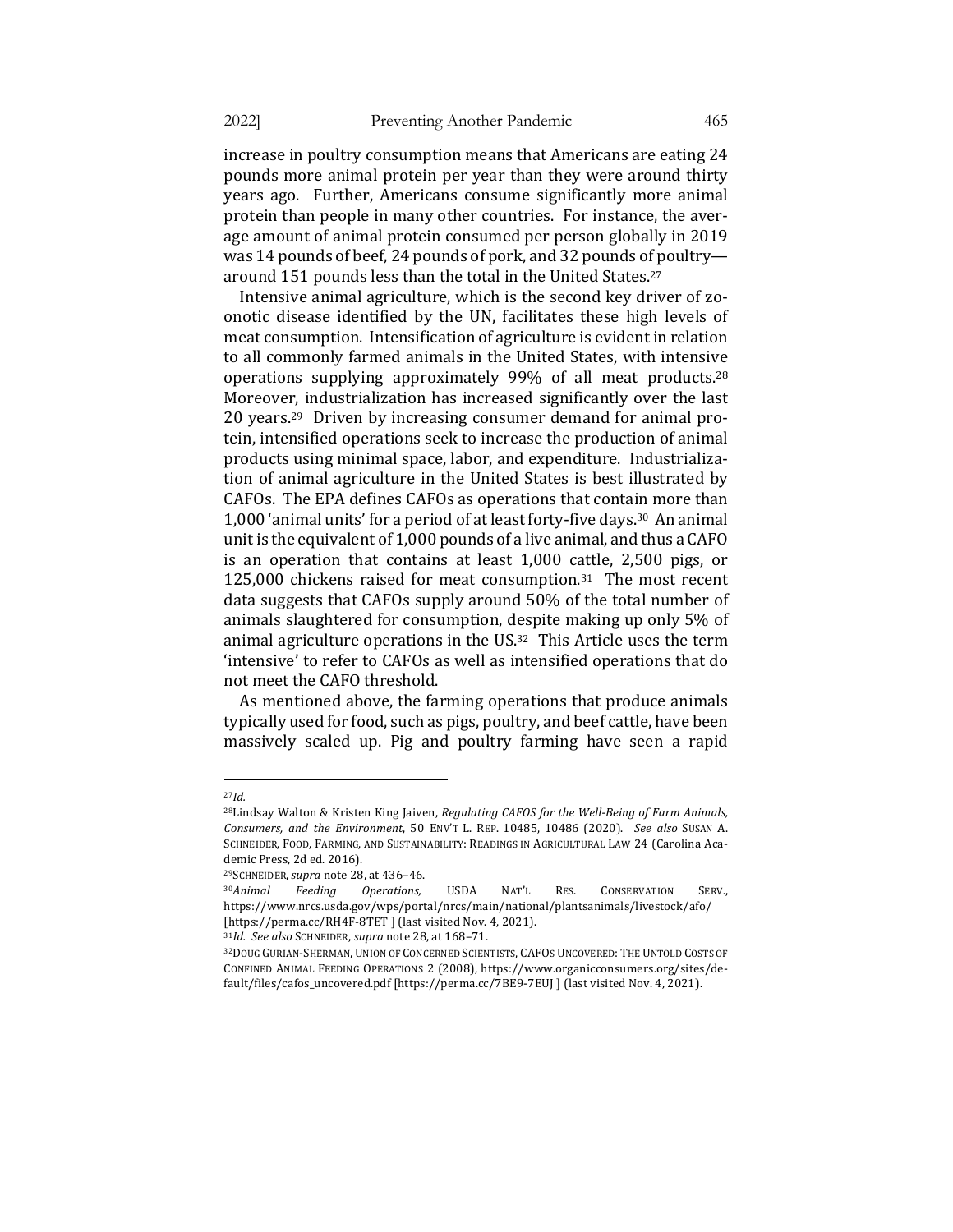transformation from small-scale operations to large, intensely concentrated systems. This is perhaps unsurprising given that the United States is the second-largest producer of pork<sup>33</sup> and the largest producer of poultry in the world.<sup>34</sup> In the case of pigs, the scaling-up of the industry is represented by the  $70\%$  decline in the number of pig farms in the United States since 1990, despite an increase in the total number of farmed pigs over the same period.<sup>35</sup> As Kelloway and Miller explain, this is "due primarily to a decline in small farms and a rise in large concentrated feeding operations." $36$  A 2008 report by the Pew Commission on Industrial Farm Animal Production explains that "over the last 14 years, the average number of animals per swine operation has increased 2.8 times." $37$  Hsu outlines that in 2012 approximately 96% of all pigs were reared on farms that held at least 1,000 pigs, compared to  $7\%$  of all pigs in 1969.<sup>38</sup> This substantial increase demonstrates the transition from largely extensive, small-scale farms to intensely concentrated pig farming operations—a transition that has made the United States one of the world's largest pork exporters.<sup>39</sup>

An almost identical transition is evident in poultry farming. In 2020, over 9.25 billion broiler chickens—that is, chickens raised for meat consumption—were harvested in the US.<sup>40</sup> Intensive broiler operations are fundamental to this level of output.<sup>41</sup> The Second World War made the consumption of chicken more common, with national campaigns encouraging the population to consume more poultry and less beef, pork, and lamb to save those products "for the army and our allies."<sup>42</sup> The intensification of the poultry industry occurred

<sup>33</sup>*Pork Resources,*  USDA, https://www.usda.gov/topics/animals/animal-production [https://perma.cc/K6KR-JJLC] (last visited Nov. 4, 2021).

<sup>&</sup>lt;sup>34</sup>MARIN WEAVER, OFF. OF INDUS., U.S. INT'L TRADE COMM'N, POULTRY INDUSTRY & TRADE SUMMARY 1-2 (2014).

<sup>&</sup>lt;sup>35</sup> Hogs & Pork, USDA, https://www.ers.usda.gov/topics/animal-products/hogs-pork/sector-ata-glance/ [https://perma.cc/XH8D-ZVP7] (last visited Nov. 6, 2021).

<sup>&</sup>lt;sup>36</sup>CLAIRE KELLOWAY & SARAH MILLER, FOOD AND POWER: ADDRESSING MONOPOLIZATION IN AMERICA'S FOOD SYSTEM 4 (2021).

<sup>&</sup>lt;sup>37</sup>PEW COMM'N ON INDUS. FARM ANIMAL PROD., PUTTING MEAT ON THE TABLE: INDUSTRIAL FARM ANIMAL PRODUCTION IN AMERICA 6 (2008) [hereinafter PEW REPORT].

<sup>&</sup>lt;sup>38</sup>Shi-Ling Hsu, Scale Economies, Scale Externalities: Hog Farming and the Changing American Ag*ricultural Industry,* 94 OR. L. REV. 23, 30 (2015).

<sup>39</sup>*Id.* at 27.

<sup>&</sup>lt;sup>40</sup>Broiler Chicken Industry Key Facts 2020, NAT'L CHICKEN COUNCIL, https://www.nationalchickencouncil.org/statistic/broiler-industry-key-facts/ [https://perma.cc/8LSC-QYXT] (las visited May 10, 2022).

<sup>41</sup>PEW REPORT, *supra* note 37, at 7.

<sup>42</sup>*Meatless, Wheatless . . . and Patriotic: Posters of the US Food Administration*, NEW-YORK HISTORICAL SOCIETY, https://blog.nyhistory.org/meatless-wheatless-patriotic/ [https://perma.cc/3WGN-BVL3].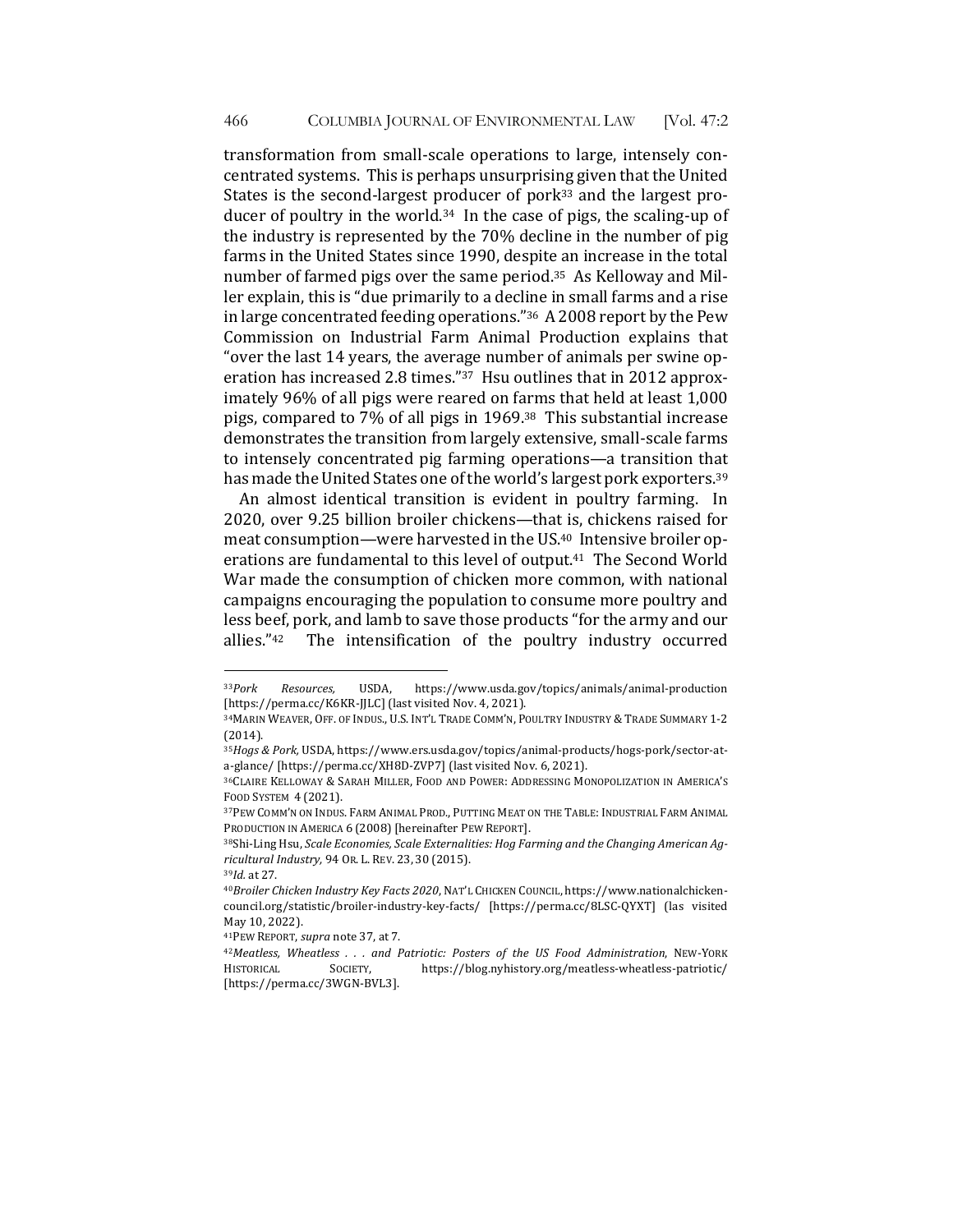relatively swiftly following the increase in consumption, with a 1956 report stating that "[g]rowers with a capacity of  $1,500$  to  $10,000$  birds fear that they cannot compete successfully with single enterprise growers who use mass production methods and have broiler capacities of 13,000 and perhaps eventually  $50,000$  or more."<sup>43</sup> Today, approximately 99% of the more than 9 billion broiler chickens produced

in the United States are raised in intensive operations.<sup>44</sup>

The trend towards intensification is also evident in cattle. Approximately 82% of all beef cattle in the United States are raised on intensive operations.<sup>45</sup> Cattle are typically moved to a feedlot for the final phase of production,<sup>46</sup> where they can be confined for a period of 90 to 300 days to fatten, or 'finish' them for slaughter.<sup>47</sup> Feedlots containing 1,000 or more heads of cattle supply around 80-85% of all fed cattle, and feedlots that contain at least 32,000 heads of cattle supply approximately  $40\%$  of fed cattle.<sup>48</sup> Thus, operations that meet the threshold of a CAFO supply around 85% of all fed cattle. As the U.S. Department of Agriculture (USDA) outlines, "[t]he industry continues to shift towards a small number of very large, specialized feedlots."<sup>49</sup> This trend in animal agricultural operations exacerbates the risk of zoonotic disease, as the industrialized conditions create a heightened opportunity for pathogens to spill over.

Intensive animal agriculture presents several key risks in relation to zoonotic disease emergence, all arising from factors inherent to the industrialized farming model. These include overcrowding, genetic uniformity, the use of antimicrobials, and the movement of waste and other materials into the external environment. Regarding overcrowding, high densities of animals are a defining element of intensive operations. Large populations are confined in small areas, resulting in increased contact between the animals. For instance, intensively

<sup>&</sup>lt;sup>43</sup>MONICA R. GISOLFI, THE TAKEOVER: CHICKEN FARMING AND THE ROOTS OF AMERICAN AGRIBUSINESS 51 (2017) (quoting W.W. HARPER & O.C. HESTER, INFLUENCE OF PRODUCTION PRACTICES ON MARKETING OF GEORGIA BROILERS 25 (1956)).

<sup>44</sup>Jacy Reese Anthis, *US Factory Farming Estimates,*  SENTIENCE INST. (Apr. 11, 2019), https://www.sentienceinstitute.org/us-factory-farming-estimates [https://perma.cc/9ME2- 2A5M].

<sup>&</sup>lt;sup>45</sup>Trevor J. Smith, *Corn, Cows, and Climate Change: How Federal Agricultural Subsidies Enable Fac*tory Farming and Exacerbate U.S. Greenhouse Gas Emissions, 9 WASH. J. ENV'T L. & POL'Y 26, 48 (2019).

<sup>&</sup>lt;sup>46</sup>Paul L. Greenwood, Review: An Overview of Beef Production from Pasture and Feedlot Globally, as Demand for Beef and the Need for Sustainable Practices Increase, ANIMAL, July 15, 2021, at 2. <sup>47</sup>*Cattle & Beef,* USDA, https://www.ers.usda.gov/topics/animal-products/cattle-beef/sectorat-a-glance/ [https://perma.cc/38A9-C3UX].

<sup>48</sup>*Id.*

<sup>49</sup>*Id.*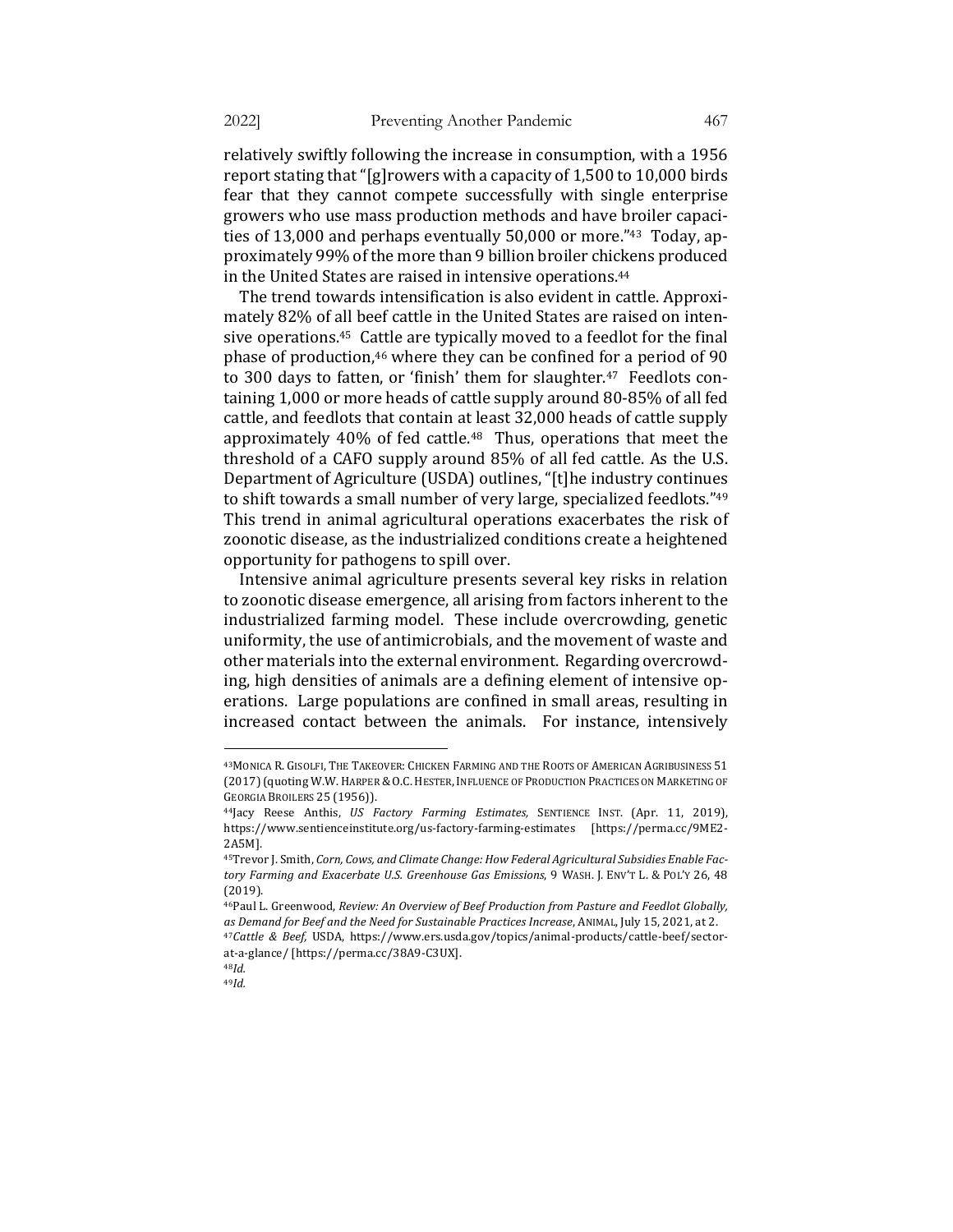farmed pigs have about eight square feet of space each.<sup>50</sup> Large populations of animals with high levels of contact can increase the spread of pathogens between them, which may influence the way the disease evolves—potentially creating a disease that is more transmissible or virulent amongst human beings.<sup>51</sup>

Large numbers of animals kept in industrial systems may have a further impact on zoonotic disease emergence due to associated welfare concerns. The high stocking densities inherent to intensive animal agriculture increase frustration within the animals, due to their inability to express natural behaviors. This frustration may manifest in acts of aggression towards other animals. For example, chickens may peck other birds,<sup>52</sup> and pigs may bite the tail of other pigs.<sup>53</sup> The animals are subiect to painful interventions such as beak trimming or tail docking to manage these behaviors.<sup>54</sup> Procedures such as these are considered routine husbandry practices within intensive operations and are commonly performed on young animals without pain relief.<sup>55</sup> The procedures can cause chronic pain, physiological stress, and a lower level of overall welfare amongst the animals,<sup>56</sup> which may also contribute to increasing an animal's vulnerability to disease.<sup>57</sup>

Genetic uniformity is also inherent to industrialized animal agriculture, particularly poultry and pig operations. For example, just two breeds of broiler chickens—the 'Cobb 500' and 'Ross 308'—account for most of the more than nine billion chickens produced in the US.<sup>58</sup> These chickens have been selectively bred to have large breasts,

<sup>50</sup>Michelle B. Nowlin, *Sustainable Production of Swine: Putting Lipstick on a Pig*, 37 VT. L. REV. 1079, 1084 (2012). 

<sup>&</sup>lt;sup>51</sup>J. OTTE ET AL., INDUSTRIAL LIVESTOCK PRODUCTION AND GLOBAL HEALTH RISKS 6 (2007).

<sup>52</sup> Anastasia S. Stathopoulos, *You Are What Your Food Eats: How Regulation of Factory Farm Con*ditions Could Improve Human Health and Animal Welfare Alike, 13 N.Y.U.J. LEGIS. & PUB. POL'Y 407, 413 (2010); Erin Gilgen, Friends, Food or Fiber: Comparing the Legal Frameworks Protecting Farmed Animals in the United States and the Republic of Ireland, 72 RUTGERS U. L. REV. 867, 871. 53Silvana Pietrosemoli & Clara Tang, *Animal Welfare and Production Challenges Associated with* Pasture Pig Systems: A Review, 10 AGRIC. 223, 234 (2020).

<sup>54</sup>*Id.* at 235.

<sup>&</sup>lt;sup>55</sup>Justin Marceau, *How the Animal Welfare Act Harms Animals*, 69 HASTINGS L.J. 925, 937-38 (2018).

<sup>56</sup>Greger, *supra* note 15, at 253; Marceau, *supra* note 55, at 937.

<sup>57</sup>Greger, *supra* note 15, at 254.

<sup>58</sup>Sarah Mock, *From Farm to Factory: The Unstoppable Rise of American Chicken, GUARDIAN (Aug.* 17, 2020), https://www.theguardian.com/environment/2020/aug/17/from-farm-to-factorythe-unstoppable-rise-of-american-chicken [https://perma.cc/R2R5-KEA8]; Michael Scaturro, *How Chickens Became Like Apple and Android Phones, HEATED* (Jan. 15, 2020), https://heated.medium.com/how-chickens-became-like-apple-and-android-phones-85378e97799e [https://perma.cc/23RH-3REC].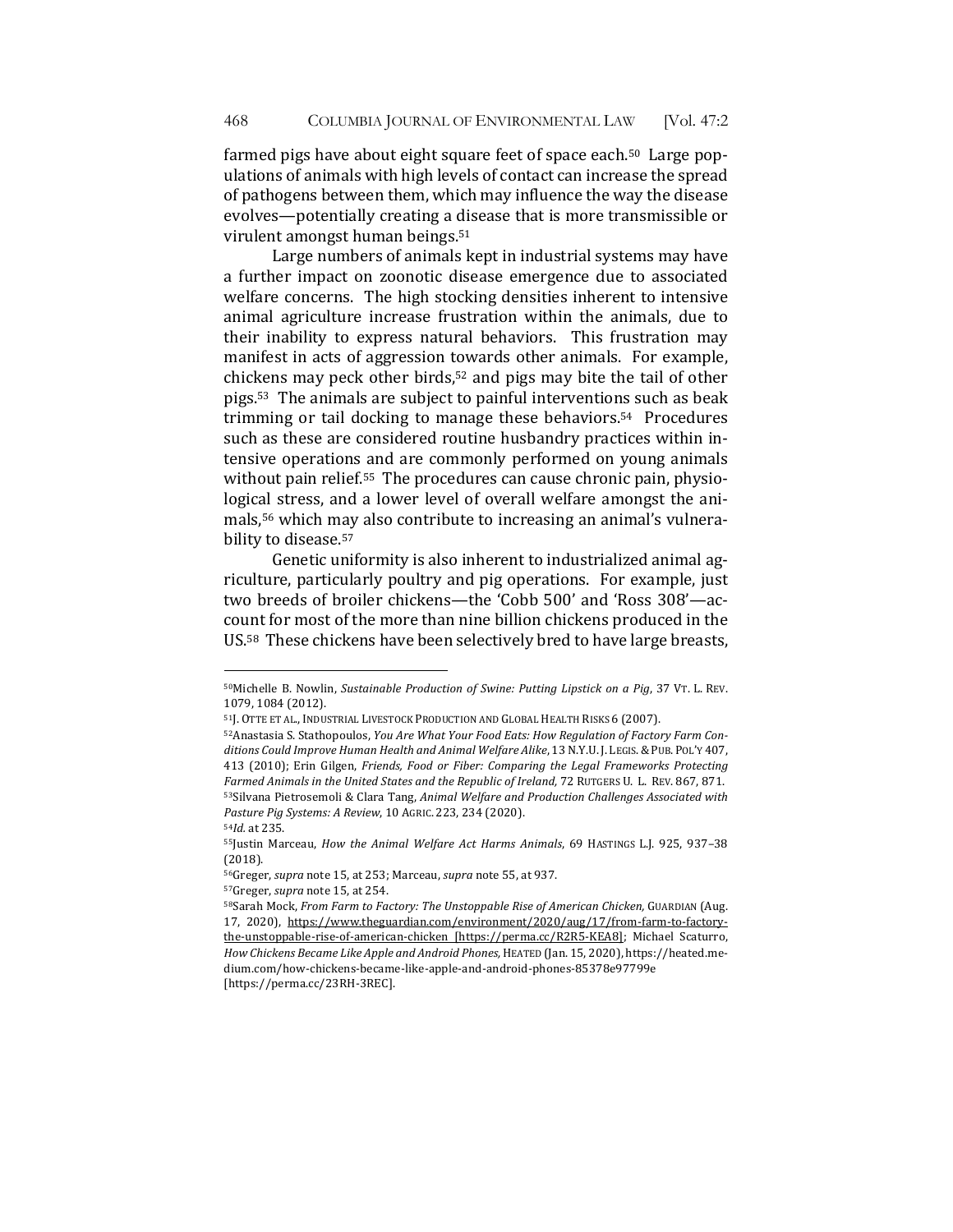white feathers, and to grow quicker and more efficiently.<sup>59</sup> While selective breeding allows producers to meet consumer demand, the process results in decreased genetic diversity.<sup>60</sup> Low genetic diversity in animal populations can be problematic in terms of zoonotic disease emergence as it may result in decreased immune resistance to pathogens, making the animals more susceptible to disease.<sup>61</sup> Further, large populations of genetically homogenous animals may influence the transmission rate and virulence of pathogens. The Food and Agriculture Organization (FAO) explains the issue, stating that, "in *monocul*tures involving mass rearing of genetically identical animals that are selected for high feed conversion, an emerging hyper-virulent pathogen will rapidly spread within a flock or herd."<sup>62</sup> Trevor Drew further explains that large populations of genetically uniform animals "may select highly pathogenic viral clades, leading to explosive outbreaks of novel disease."<sup>63</sup> Thus, the large groups of genetically similar animals that are fundamental to industrialized agriculture may operate to heighten the risk of zoonotic disease emergence, as well as the overall danger of the disease.

To manage animal health considering the welfare concerns detailed above, intensive operations commonly utilize antimicrobials. They are administered, often pre-emptively, for the treatment and prevention of diseases and to promote growth.<sup>64</sup> Antibiotic resistance—which occurs when a microorganism develops an ability to resist the effects of antibiotics—is recognized as a "major global public health threat."<sup>65</sup> The non-therapeutic use of antibiotics in animal agriculture is a key contributor to this threat, given around 80% of all antibiotics sold in the United States are used for animal agriculture.<sup>66</sup>

<sup>59</sup>Scaturro, *supra* note 58.

<sup>60</sup>PEW REPORT, *supra* note 37. 

<sup>&</sup>lt;sup>61</sup>Trevor W. Drew, The Emergence and Evolution of Swine Viral Diseases: To What Extent Have *Husbandry Systems and Global Trade Contributes to Their Diversity?, 30 REVUE SCIENTIFIQUE ET* TECHNIQUE 95, 96, 102 (2011); Greger, *supra* note 15, at 243.

<sup>62</sup>FOOD AND AGRICULTURE ORGANIZATION OF THE UNITED NATIONS, WORLD LIVESTOCK 2013: CHANGING DISEASE LANDSCAPES 20 (2013) (emphasis in original).

<sup>&</sup>lt;sup>63</sup>Drew, *supra* note 61.

<sup>64</sup>Marvi Ali, Antibiotic Resistance and Ineffective Regulations for Factory Farming, 10 WAKE FOREST J.L. & POL'Y 87, 87 (2019).

<sup>&</sup>lt;sup>65</sup>Antimicrobial Resistance Information from FDA, FOOD & DRUG ADMIN., (Jan. 1, 2022), https://www.fda.gov/emergency-preparedness-and-response/mcm-issues/antimicrobial-resistance-information-fda [https://perma.cc/2U9A-5JM9]; *National Antimicrobial Resistance Monitoring System for Enteric Bacteria (NARMS), CENTERS FOR DISEASE CONTROL AND PREVENTION* (Nov. 21, 2019), https://www.cdc.gov/narms/faq.html [https://perma.cc/U4YQ-DDUU].

<sup>&</sup>lt;sup>66</sup>Michael J. Martin, Sapna E. Thottathil & Thomas B. Newman, Antibiotics Overuse in Animal Ag*riculture: A Call to Action for Health Care Providers*, 105 AM. J. PUB. HEALTH 2409, 2409 (2015).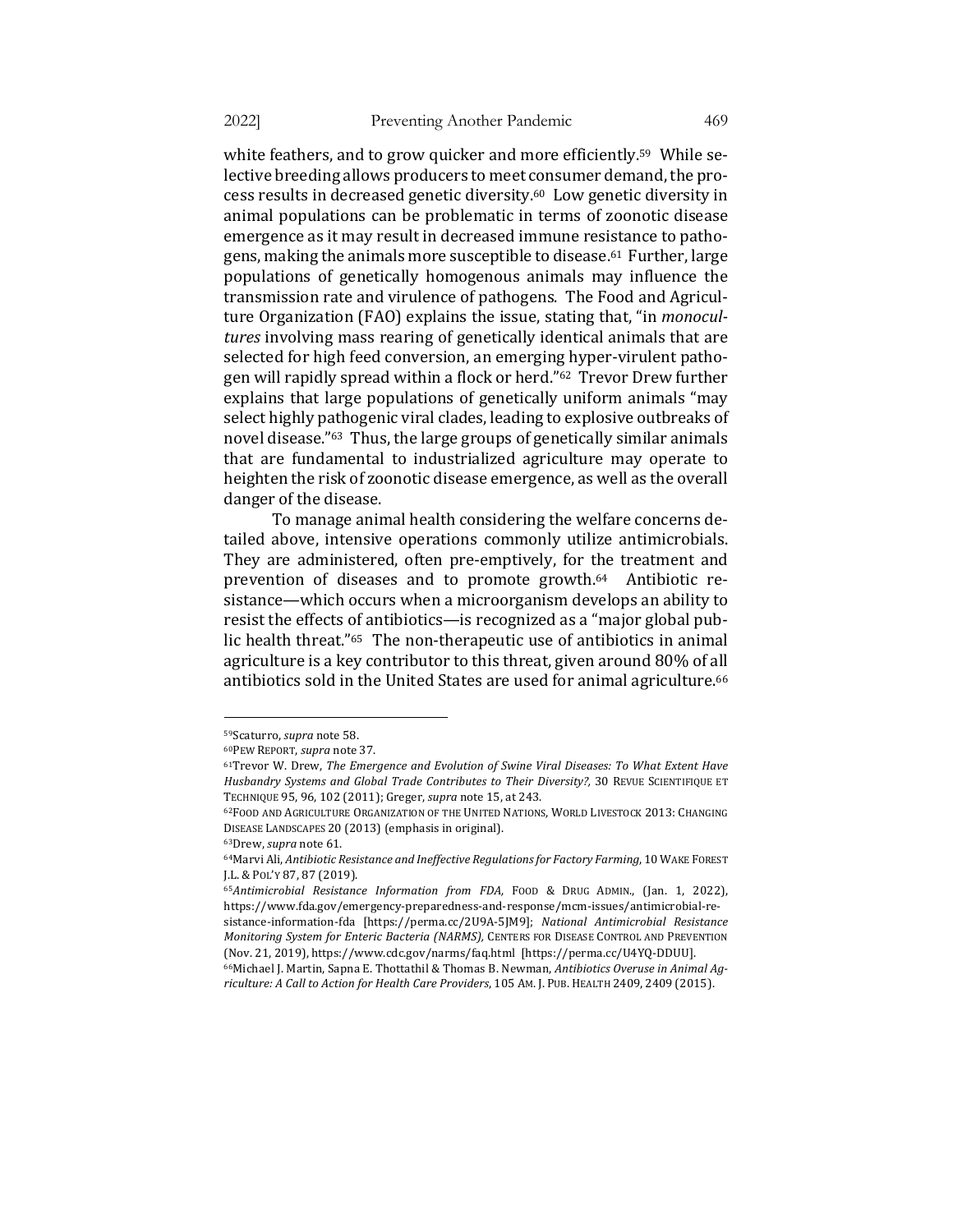The FDA implemented a ban on the use of medically important antibiotics as growth promoters in 2017, and the use of antibiotics for prevention and treatment of disease now requires veterinarian authorization. $67$  Despite this, data released by the FDA in 2019 shows a 9% increase in the sale and distribution of medically important antibiotics in animal agriculture between 2017 and 2018.<sup>68</sup> Strains of bacteria in intensively farmed animals that develop a resistance to antibiotics threaten the efficacy of antibiotic use in humans.<sup>69</sup> Overuse and misuse of antibiotics in intensive animal agriculture contribute to the threat of zoonotic disease transmission by both increasing an animal's susceptibility to illness and reducing the available treatment options for bacterial diseases that are available to humans.

Finally, the emission of material such as litter, dander, and animal waste represents a potential gap in biosecurity and may facilitate the spread of pathogens into the environment. Ventilation systems are a necessary component of intensive operations; however, they may aid the transmission of pathogens to nearby animals through the discharge of pollutants into the external environment.<sup>70</sup> Large volumes of animal waste are also an unavoidable element of intensive animal agriculture, with pig CAFOs in North Carolina alone producing approximately 10 billion pounds of wet animal waste per year.<sup>71</sup> Pathogens in animal waste may come into contact with wild or domestic animals, and may also contaminate water, which increases the risk that a disease will spread.<sup>72</sup> Taken together, the various factors that are inherent to industrial animal agriculture, including high densities of genetically uniform animals, antibiotic use, and the potential for pathogen spread into the environment, significantly increase the risk of zoonotic disease emergence.

<sup>67</sup>Antibiotic/Antimicrobial Resistance (AR/AMR), CENTERS FOR DISEASE CONTROL AND PREVENTION, (Nov. 22, 2021) https://www.cdc.gov/drugresistance/food.html [https://perma.cc/2CZL-S9DN].

<sup>68</sup>Chris Dall, *FDA Details Rising Sales of Antibiotics for Meat Production*, CTR. FOR INFECTIOUS DISEASE RSCH. & POL'Y (Dec. 11, 2019), https://www.cidrap.umn.edu/news-perspective/2019/12/fda-details-rising-sales-antibiotics-meat-production [https://perma.cc/VKK8- DAKJ].

<sup>69</sup>Ali, *supra* note 64, at 87.

<sup>&</sup>lt;sup>70</sup>OTTE ET AL., *supra* note 51, at 9; Bryony A. Jones et al., *Zoonosis Emergence Linked to Agricultural Intensification and Environmental Change,* 110 PROC. NAT'L ACAD. SCI. U.S. 8399, 8401 (2012). <sup>71</sup>North Carolina Pure Farms, Pure Waters, WATERKEEPER ALL., https://waterkeeper.org/northcarolina-pure-farms-pure-waters/ [https://perma.cc/2TTV-D8HL] (last visited Jan. 23, 2022). 72Jones et al., *supra* note 70, at 8401.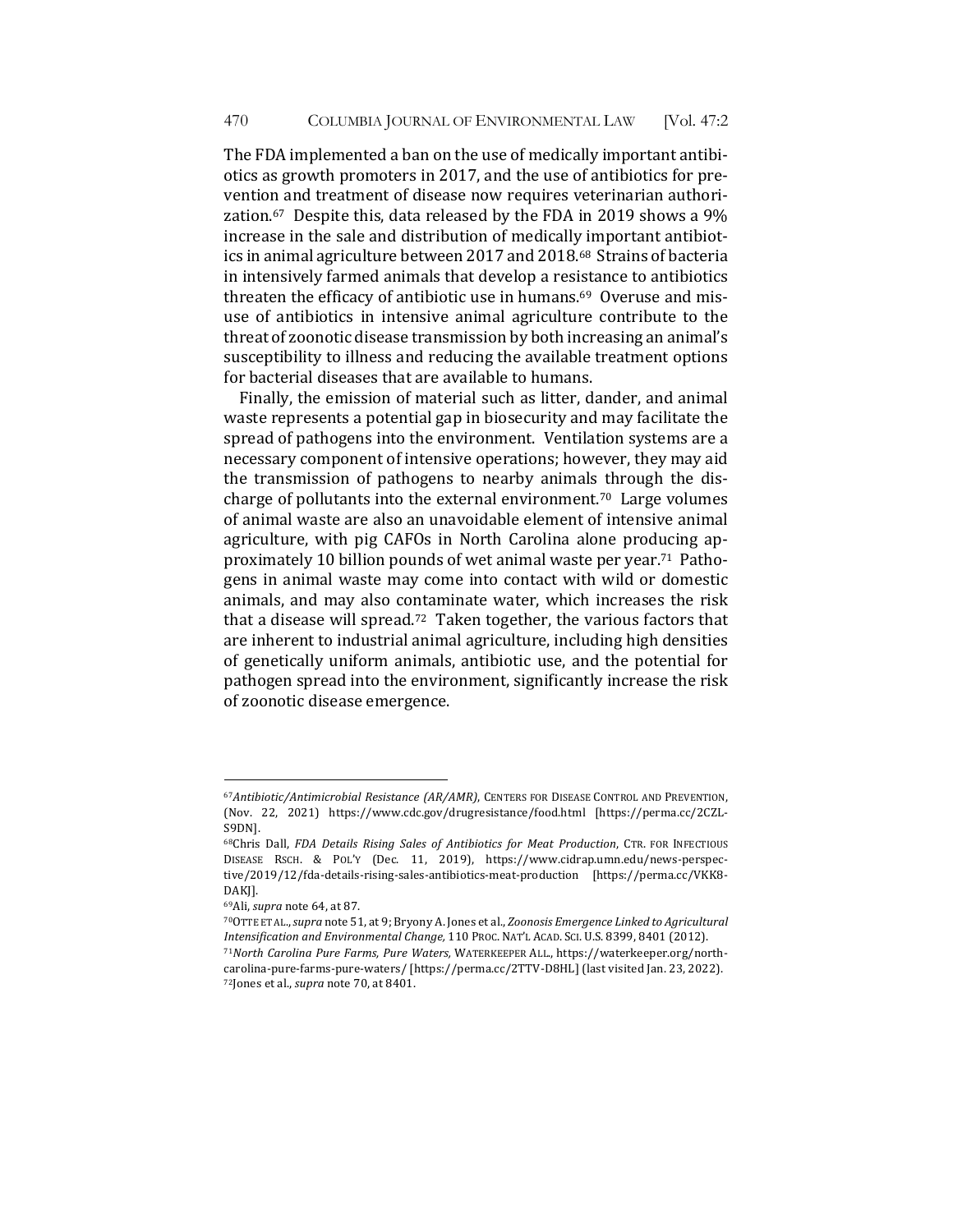- - C. The Impact of Human Behavior on Zoonotic Disease Emergence

The threat of intensive animal agriculture has been evidenced by previous instances of zoonotic disease emergence. One such example is Nipah Virus, which first infected humans in  $1997<sup>73</sup>$  Nipah Virus made the jump from fruit bats to pigs on an intensive pig farm in Malaysia.<sup>74</sup> As Jones et al. outline, "[r]espiratory spread of infection between pigs was facilitated by high pig farm density and transport of pigs between farms to the main outbreak area in south Malaysia."<sup>75</sup> In this outbreak, the large number of susceptible pigs acted as an intermediary host before spillover to humans occurred.<sup>76</sup> A second example can be found in strains of highly pathogenic avian influenza, such as H5N1. This virus was first detected in humans in 1997, with domestic poultry acting as the intermediary host.<sup>77</sup> Intensive poultry farming was recognized, at least in part, as the root cause behind the emergence of H5N1.78

The swine flu pandemic can also be attributed to intensive animal agriculture—specifically, to intensive pig farms in the US.<sup>79</sup> While the virus was first identified in humans in Mexico, virologists determined that the strain detected in Mexico was the same as the strain detected in intensive pig farms in North Carolina years earlier.<sup>80</sup> Further, while a link has never been established, the town at the center of the outbreak, La Gloria, was located next to one of Mexico's largest swine operations.<sup>81</sup> Finally, bovine spongiform encephalopathy, or 'mad cow disease', can also be linked to the way humans treat animals raised for consumption. Mad cow disease spread because cattle were commonly given feed containing parts of cattle that had been infected with the disease. This process of cannibalizing herbivorous cows was

<sup>73</sup>*Id.*

<sup>&</sup>lt;sup>74</sup>Kukreti, *supra* note 21, at 43.

<sup>&</sup>lt;sup>75</sup>Jones et al., *supra* note 70, at 8401.

<sup>76</sup>*Id.*

<sup>77</sup>Kukreti, *supra* note 21, at 44; Michael Greger, *Primary Pandemic Prevention*, 15 AM. J. OF LIFESTYLE MED., 498, 499-500 (2021).

<sup>&</sup>lt;sup>78</sup>Greger, *supra* note 77, at 499; John Vidal, *Flying in the Face of Nature*, THE GUARDIAN, (Feb. 23, 2006), https://www.theguardian.com/society/2006/feb/22/health.birdflu [https://perma.cc/YE9S-ZVAY].

<sup>79</sup>Greger, supra note 77, at 499; PREVENTING THE NEXT PANDEMIC, supra note 11, at 1; Kukreti, su*pra* note 21, at 44.

<sup>&</sup>lt;sup>80</sup>*Id.* at 44.

<sup>81]</sup> o Tuckman, "My Head Hurt a Lot" - Child Who Could Reveal Origin of Swine Flu Outbreak, THE GUARDIAN (Apr. 29, 2009), https://www.theguardian.com/world/2009/apr/29/swine-flu-outbreak-mexico.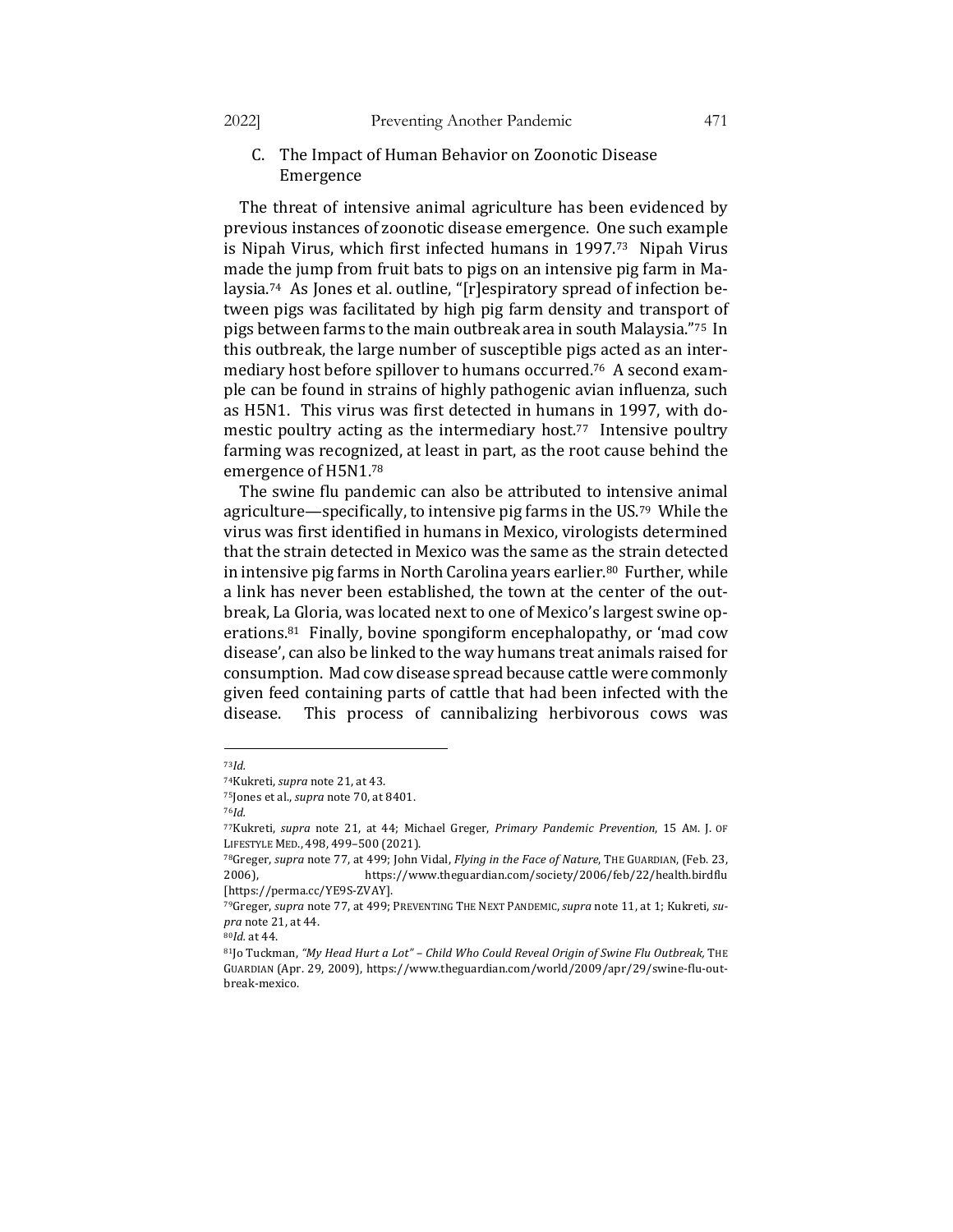prompted by the substantial volume of cattle raised for human consumption.<sup>82</sup> This is because human beings only consume about  $40\%$ of the weight of each cow slaughtered for consumption, leaving billions of pounds of animal parts that must be dealt with. $83$  These parts were rendered into meat-and-bone meal and fed to cows, which also increased productivity in intensive operations. $84$  A variant of mad cow disease—Creutzfeldt-Jakob disease—was then passed to humans who consumed the infected cattle. These various instances of zoonotic disease emergence demonstrate that intensive animal agriculture poses a significant risk to public health.

The Pew Commission recognized this risk in 2008 and emphasized that "[t]he present system of producing food animals in the United States is not sustainable and presents an unacceptable level of risk to public health."<sup>85</sup> The production of 'food animals' in the United States has been largely unabated by this finding, with industrialization having increased since  $2008<sup>86</sup>$  Further, with the global population set to increase to 9.7 billion in 2050, $87$  a significant increase in agricultural output will likely be required to meet the demand for animal products if meat consumption continues at current rates.<sup>88</sup> Given that agriculture already occupies approximately 50% of all habitable land, and farmed animals account for  $77%$  of all farming land, $89$  opportunity for agricultural expansion is somewhat limited. As a result, intensification of agriculture will likely increase, along with the risk of zoonotic disease emergence. As Jason R. Rohr et al. outline, this risk is exacerbated given that

the expansion and intensification of agriculture are disproportionately occurring in tropical, developing countries, where 75% of deaths are

<sup>82</sup>David Benatar, *The Chickens Come Home to Roost*, 97 AM. J. PUB. HEALTH 1545, 1545 (2007). 83 MAXIME SCHWARTZ, HOW THE COWS TURNED MAD: UNLOCKING THE MYSTERIES OF MAD COW DISEASE xi (2004). 

<sup>&</sup>lt;sup>84</sup>Id. at xi, 147; All About BSE (Mad Cow Disease), FOOD AND DRUG ADMIN. (Jul. 23, 2020), https://www.fda.gov/animal-veterinary/animal-health-literacy/all-about-bse-mad-cow-disease [https://perma.cc/564Q-4YY2].

<sup>85</sup>PEW REPORT, *supra* note 37, at viii.

<sup>86</sup>*See* Christopher Walljasper, Midwest Center for Investigative Reporting, Large Animal Feeding *Operations on The Rise*, IOWA WATCH (Jun. 29, 2018), https://www.iowawatch.org/2018/06/29/large-animal-feeding-operations-on-the-rise/ 

<sup>[</sup>https://perma.cc/3MT2-4S79].

<sup>87</sup>*Population*, U. N., https://www.un.org/en/global-issues/population [https://perma.cc/B53C-35YJ] (last visited Jan. 23, 2022).

<sup>88</sup>FOOD AND AGRIC. ORG., GLOBAL AGRICULTURE TOWARDS 2050 (2009), https://www.fao.org/fileadmin/user\_upload/lon/HLEF2050\_Global\_Agriculture.pdf [https://perma.cc/MQ3C-F6WD].

<sup>89</sup>Hannah Ritchie, *Half of the World's Habitable Land is Used for Agriculture*, OUR WORLD IN DATA (Nov. 11, 2019), https://ourworldindata.org/global-land-for-agriculture [https://perma.cc/J9SZ-FSTC].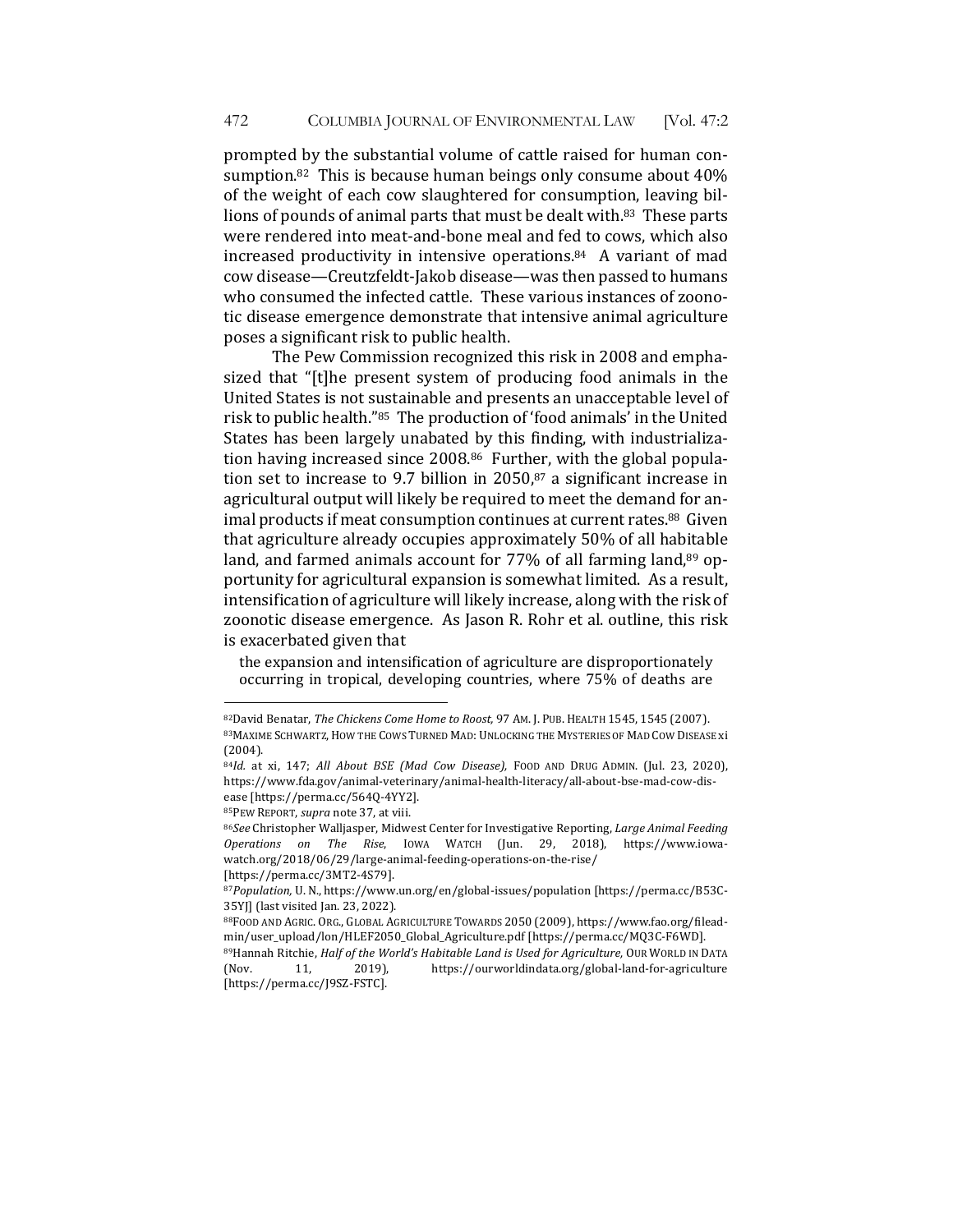attributable to infectious diseases, where the risk of disease emergence might be greatest, and where disease surveillance and access to health care, particularly for those infections that accompany extreme poverty, are most limited.<sup>90</sup>

Thus, if current consumption trends continue, intensive animal agriculture is set to increase despite being recognized as a key driver of zoonotic disease, and the threat of zoonotic disease emergence will likely increase in tandem.

The expanding world population and increasing demand for animal food products necessitates a prioritization of food production—an interest that may outweigh the risk of zoonotic disease emergence posed by intensive animal agriculture. However, intensive animal agriculture may not be the most efficient system to meet these demands. As identified by Cassidy et al., "[w]hile efficiencies of feed-to-edible food conversions have increased over time, the ratio of animal product calories to feed calories is, on average, still only about 10%. This suggests using human-edible crops to feed animals is an inefficient way to provide calories to humans." $91$  Thus, rather than focusing on increasing intensive production, demand for food protein could instead be met with plant-based proteins. Shepon et al. explain that "[p]lant-based diets can also serve as a viable replacement for animal products, and confer larger mean environmental and food availability gains."92 These systems would also significantly reduce the zoonotic disease risk.

The COVID-19 pandemic has given the world a preview into the impact of a successful zoonotic disease emergence, with devastating consequences for public health and global economies. However, as Michael Greger identifies, COVID-19 could be just a "dress rehearsal" for much greater zoonotic threats.<sup>93</sup> For instance, while the H5N1 virus mentioned above has not yet gained the ability to easily transmit between human beings, more than half of all human beings infected by the virus have died. $94$  Comparatively, in the United States the case

<sup>90</sup>Jason R. Rohr, *Emerging Human Infectious Diseases and the Links to Global Food Production*, 2 NATURE SUSTAINABILITY 445, 446 (2019).

<sup>91</sup> Emily S. Cassidy et al., *Redefining Agricultural Yields: From Tonnes to People Nourished Per Hec*tare, ENV'T RSCH. LETTERS, Aug. 2013, at 2.

<sup>92</sup> Alon Shepon et al., *Energy and Protein Feed-To-Food Conversion Efficiencies in the US and Po*tential Food Security Gains from Dietary Changes, 11 ENV'T RSCH. LETTERS, Oct. 2016, at 5 (citations omitted). 

<sup>&</sup>lt;sup>93</sup>Greger, *supra* note 77, at 499.

<sup>94</sup>*Id.*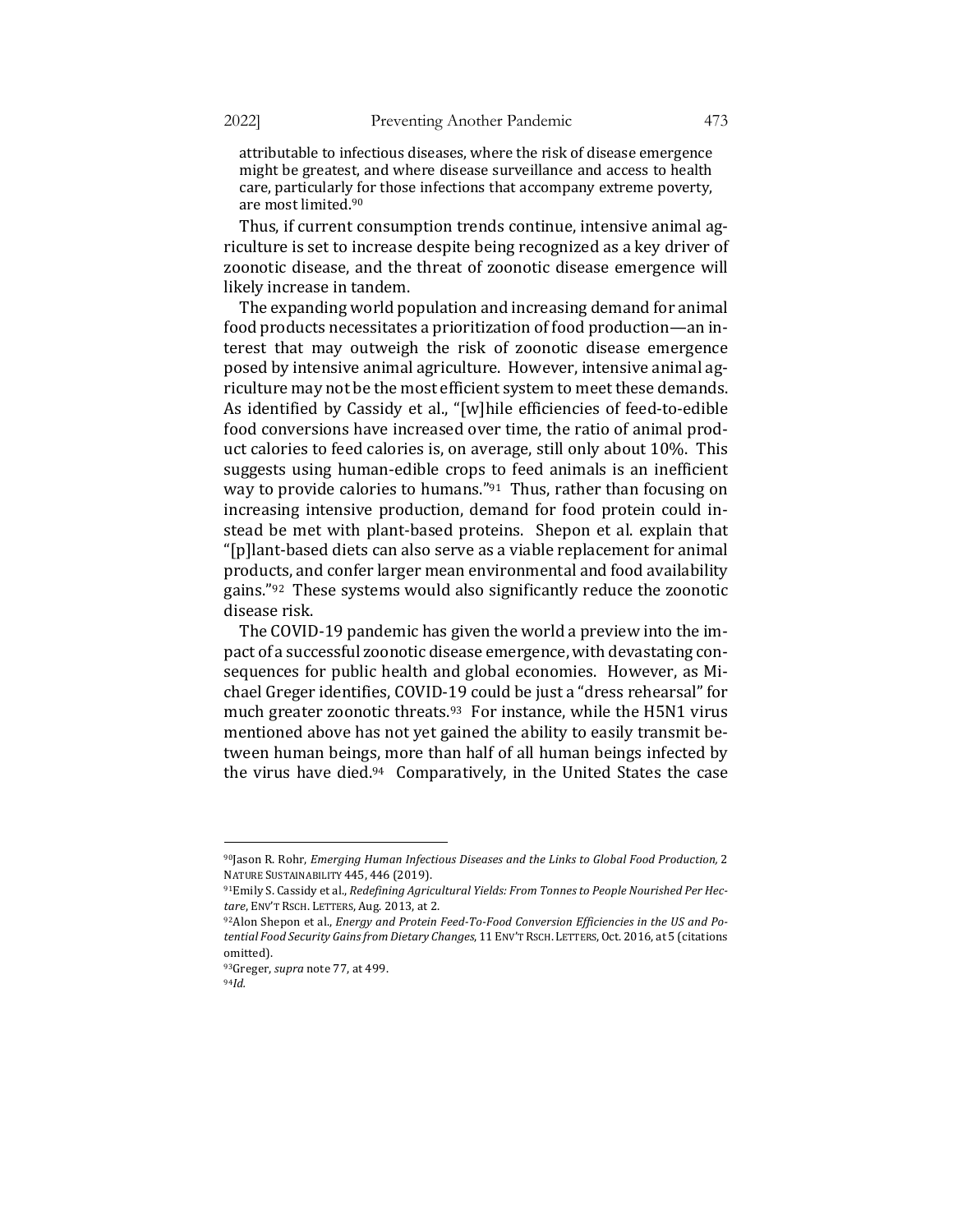fatality rate of COVID-19 is around  $1.2\%$ .<sup>95</sup> The threat of the next zoonotic disease may therefore be much greater than the current crisis. The next section of this Article considers the adequacy of the regulations in place to reduce this threat.

## III. CURRENT LAW IN THE UNITED STATES IN RELATION TO **INTENSIVE ANIMAL AGRICULTURE**

- d. Background
- 1. The Anthropocentric Foundation

Intensive animal agriculture and the laws that regulate it are representative of broader notions of domination that underpin the humananimal relationship. Human dominion over animals and the wider environment is a fundamental tenet of all western legal systems.<sup>96</sup> These systems place human beings at the center of existence, with all remaining elements of the earth left to occupy the periphery—a hierarchy that can be described as anthropocentric.<sup>97</sup> This is because human beings are positioned as subjects, independent and separate from non-human objects. Laws operate primarily for the interests of human beings under an assumed hierarchy that considers non-humans to be inferior 'others.'<sup>98</sup> Accordingly, under western legal systems, the interests of animals are afforded only indirect consideration where doing so aligns with human interests. Robert Garner explains that "the level of protection afforded to an individual animal depends, not just—if at all—upon its needs and interests, but upon the institutional and legislative structure governing the particular use to which it is being put." $99$  Where the use of an animal results in some degree of benefit to human beings, the laws regulating that use typically subordinate animal interests in favor of human benefit.

This is illustrated by the regulation of intensive animal agriculture in the US, which permits industrial farming methods that maximize human benefit at the expense of animal welfare. A key component of

<sup>95</sup>*Mortality Analyses, JOHNS HOPKINS UNIV. & MED., https://coronavirus.jhu.edu/data/mortality* [https://perma.cc/7DM8-QL5X]

<sup>(</sup>last visited Jan. 23, 2022).

<sup>96</sup>Peter Burdon, *The Earth Community and Ecological Jurisprudence*, 3 OÑATI SOCIO-LEGAL SERIES 815, 818 (2013); NICOLE GRAHAM, LAWSCAPE, PROPERTY, ENVIRONMENT, LAW 15 (2011).

<sup>97</sup> Cormac Cullinan, A History of Wild Law, in EXPLORING WILD LAW: THE PHILOSOPHY OF EARTH JURISPRUDENCE 12, 21 (Peter Burdon ed., 2011).

<sup>98</sup>Maneesha Deckha, Critical Animal Studies and Animal Law, 18 ANIMAL L. 207, 217-20 (2012). 99 ROBERT GARNER, POLITICAL ANIMALS: ANIMAL PROTECTION POLITICS IN BRITAIN AND THE UNITED STATES 21 (1998).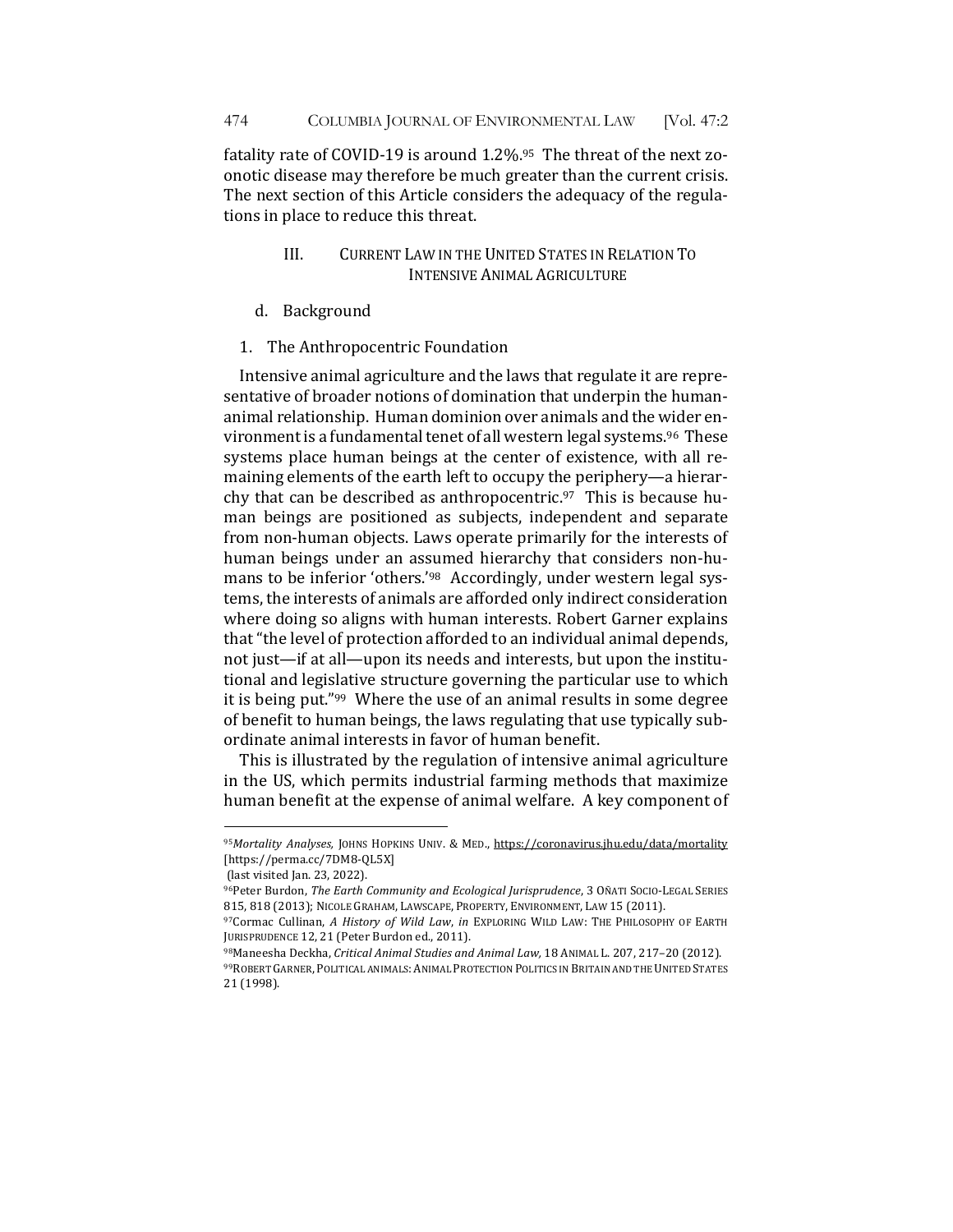the industrialized farming model is the large number of animals slaughtered each year. As mentioned above, over 9.25 billion broiler chickens were slaughtered in the United States in 2020.<sup>100</sup> There were also approximately 132 million pigs, 32.8 million cattle, 2.23 million lamb and sheep, and  $456,400$  calves slaughtered in  $2020.101$  This means that there were over 9,417,486,400 animals slaughtered in 2020 in the US. This number does not include fish, whose deaths are measured in tons.<sup>102</sup> The sheer volume of animals slaughtered for human consumption each year is indicative of the way the law favors human benefit to the detriment of animal interests.

The legal anthropocentrism evident in the regulation of intensive animal agriculture permits the mass exploitation of non-humans to satisfy human interests. This extends to the industrial farming methods that facilitate mass exploitation. The efficient production of animal meat achieved by intensive animal agriculture is protected by the law and prioritized over animal welfare. For example, broiler chickens raised in intensive settings are kept in overcrowded sheds with around 20,000 to 30,000 other chickens, with less than one square foot of space per chicken.<sup>103</sup> As previously indicated, the large numbers of chickens and the level of confinement frustrates their natural behaviors, including their ability to socially organize and dust bathe.<sup>104</sup> In turn, this increases stress amongst the birds and causes aggressive behaviors such as feather pecking, which can result in harm to the chickens.<sup>105</sup> To counter this behavior, it is common

<sup>100</sup>*Broiler Chicken Industry Key Facts 2020*, NAT'L CHICKEN COUNCIL, https://www.nationalchickencouncil.org/statistic/broiler-industry-key-facts/ [https://perma.cc/6K32-L4PN] (last visited Jan. 23, 2022).

<sup>&</sup>lt;sup>101</sup>USDA, LIVESTOCK SLAUGHTER 2020 SUMMARY 6 (2021), https://downloads.usda.library.cornell.edu/usda-esmis/files/r207tp32d/sj139x554/7w62g4561/lsan0421.pdf [https://perma.cc/S8Z3-XWSZ].

<sup>&</sup>lt;sup>102</sup>The U.S. produced 5.47 million tons of wild and farmed fish in 2017. Hannah Ritchie & Max Roser, *Fish and Overfishing*, OUR WORLD IN DATA (Oct. 2021), https://ourworldindata.org/fishand-overfishing [https://perma.cc/EQ4S-WEN4].

<sup>&</sup>lt;sup>103</sup>Mary Maerz, *Corporate Cruelty: Holding Factory Farms Accountable for Animal Cruelty Crimes* to Encourage Systemic Reform, 16 ANIMAL & NAT. RES. L. REV. 137, 143 (2020); Felicity Lawrence, If Consumers Knew How Farmed Chickens Were Raised, They Might Never Eat Their Meat Gain, THE GUARDIAN (Apr. 24, 2016), https://www.theguardian.com/environment/2016/apr/24/real-cost-of-roast-chicken-animal-welfare-farms; NAT'L CHICKEN COUNCIL, NATIONAL CHICKEN COUNCIL ANIMAL WELFARE GUIDELINES AND AUDIT CHECKLIST FOR BROILERS 12 (2020), https://www.nationalchickencouncil.org/wp-content/uploads/2020/12/NCC-Animal-Welfare-Guidelines\_Broiler-Breeders\_Dec2019.pdf [https://perma.cc/XLR3-WDBD].

<sup>104</sup> Christine Parker et al., *The Meat in the Sandwich: Welfare Labelling and the Governance of Meat Chicken Production in Australia,* 45 J.L. & SOC'Y 341, 349 (2018). 

<sup>&</sup>lt;sup>105</sup> Tarah Heinzen & Abel Russ, Using Emerging Pollution Tracking Methods to Address the Downstream Impacts of Factory Farm Animal Welfare Abuse, 31 PACE ENV'T L. REV. 475, 480 (2014).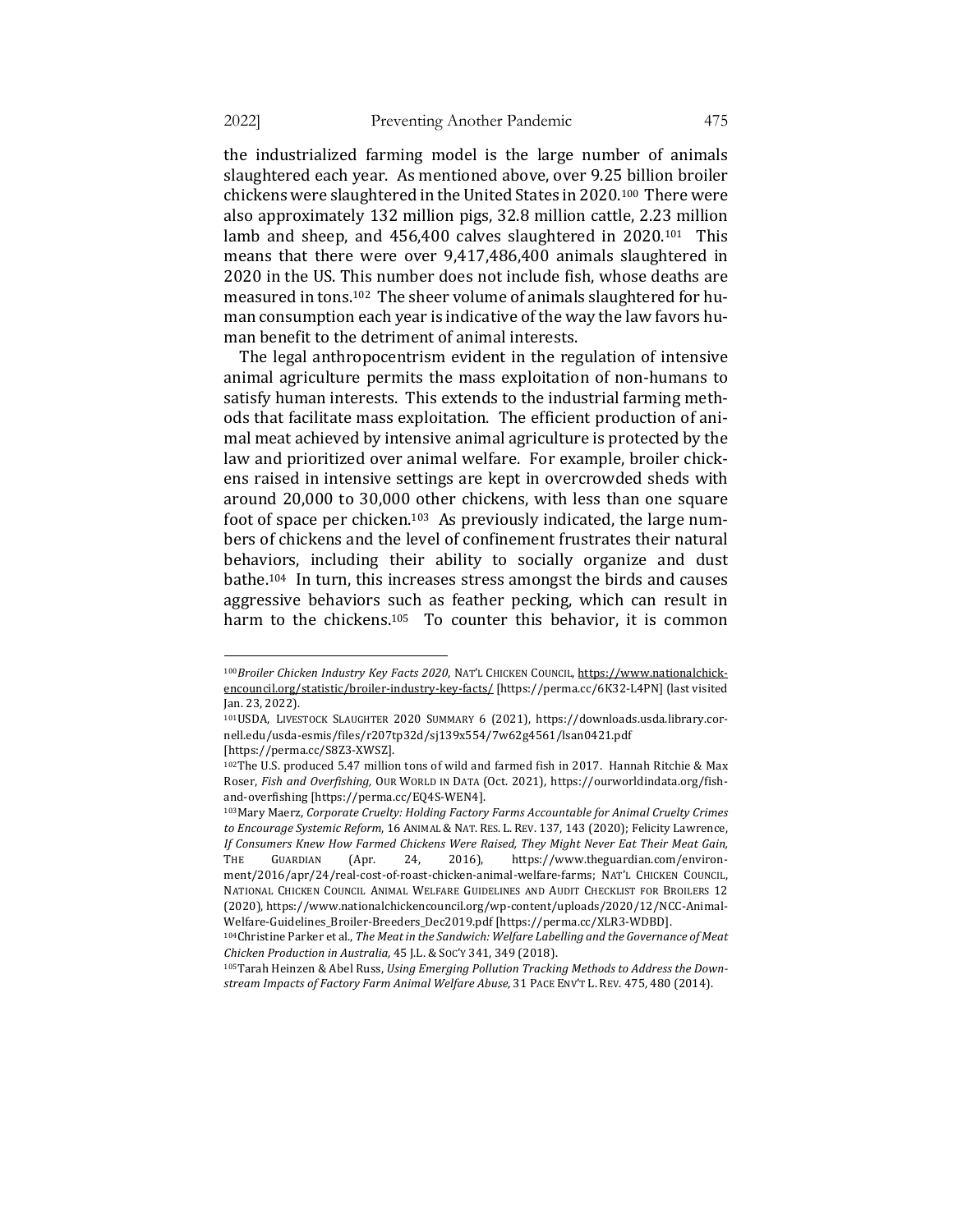practice in the industrial poultry industry for producers to partially amputate the tip of a chicken's beak without anesthesia, using a hotblade or infrared technology.<sup>106</sup> A chicken's beak contains pain receptors and this procedure can therefore cause them acute and chronic pain.107

Further, to maximize productivity, efficiency, and profit, broiler chickens have been selectively bred to reach slaughter weight rapidly with less feed. Zuidhof et al. demonstrated that the growth rate of broiler chickens has increased by over 400% from 1957 to 2005, while feed requirements reduced by around  $50\%$ .<sup>108</sup> Such rapid growth can strain their heart, lungs, and legs, impacting their balance, ability to walk, and leading to respiratory problems and heart attacks.<sup>109</sup> Intense confinement, high stocking densities, painful surgical procedures, and selective breeding are elements inherent to industrial poultry farming and each element substantially increases productivity, efficiency, and profit. It is also clear that these farming methods negatively impact the welfare outcomes of each chicken. The subordination of the latter in favor of the former is representative of legal anthropocentrism in the regulation of intensive animal agriculture. 

Pigs in intensive settings face similar conditions, both in terms of confinement and surgical procedures. Male piglets in the United States are commonly castrated without anesthesia or analgesia.<sup>110</sup> Castration is performed to avoid boar taint in male pigs, which is an odor and taste in pork that consumers find unpleasant.<sup>111</sup> The procedure is commonly performed with a surgical blade in the first few days

<sup>&</sup>lt;sup>106</sup>David N. Cassuto & Tala DiBenedetto, Suffering Matters: NEPA, Animals, and the Duty to Dis*close,* 42 U. HAW. L. REV. 41, 55 (2020); Tarah Heinzen & Abel Russ, *Using Emerging Pollution Tracking Methods to Address the Downstream Impacts of Factory Farm Animal Welfare Abuse*, 31 PACE ENV'T L. REV. 475, 480-81 (2014).

<sup>107</sup> Amanda Wright, *Improving the Welfare of Egg-Laying Hens Through Acknowledgement of Freedoms*, 9 J. ANIMAL & NAT. RES. L. 169, 176–77 (2013). 

<sup>108</sup>M.J. Zuidhof et al., Growth, Efficiency, and Yield of Commercial Broilers from 1957, 1978, and 2005, 93 POULTRY SCI. 2970, 2980 (2014); Craig W. Tallentire et al., *Breeding for Efficiency in the* Broiler Chicken: A Review, 36 AGRONOMY SUSTAINABLE DEV. 66, 67 (2016).

<sup>109</sup>Lawrence, *supra* note 103; Cassuto & DiBenedetto, *supra* note 105106, at 52-53.

<sup>110</sup>Literature Review on the Welfare Implications of Swine Castration, AM. VETERINARY MED. ASS'N (May 29, 2013), https://www.avma.org/sites/default/files/resources/swine\_castration\_bgnd.pdf [https://perma.cc/RB2C-BKCV]; Kelsey Eberly, *Establishing and Enforcing a Right* to Truthful Information about Pig Farming in a Fake News Era, 34 J. LAND USE & ENV'T L. 291, 295– 96 (2019).

<sup>111</sup>Literature Review on the Welfare Implications of Swine Castration, supra note 110.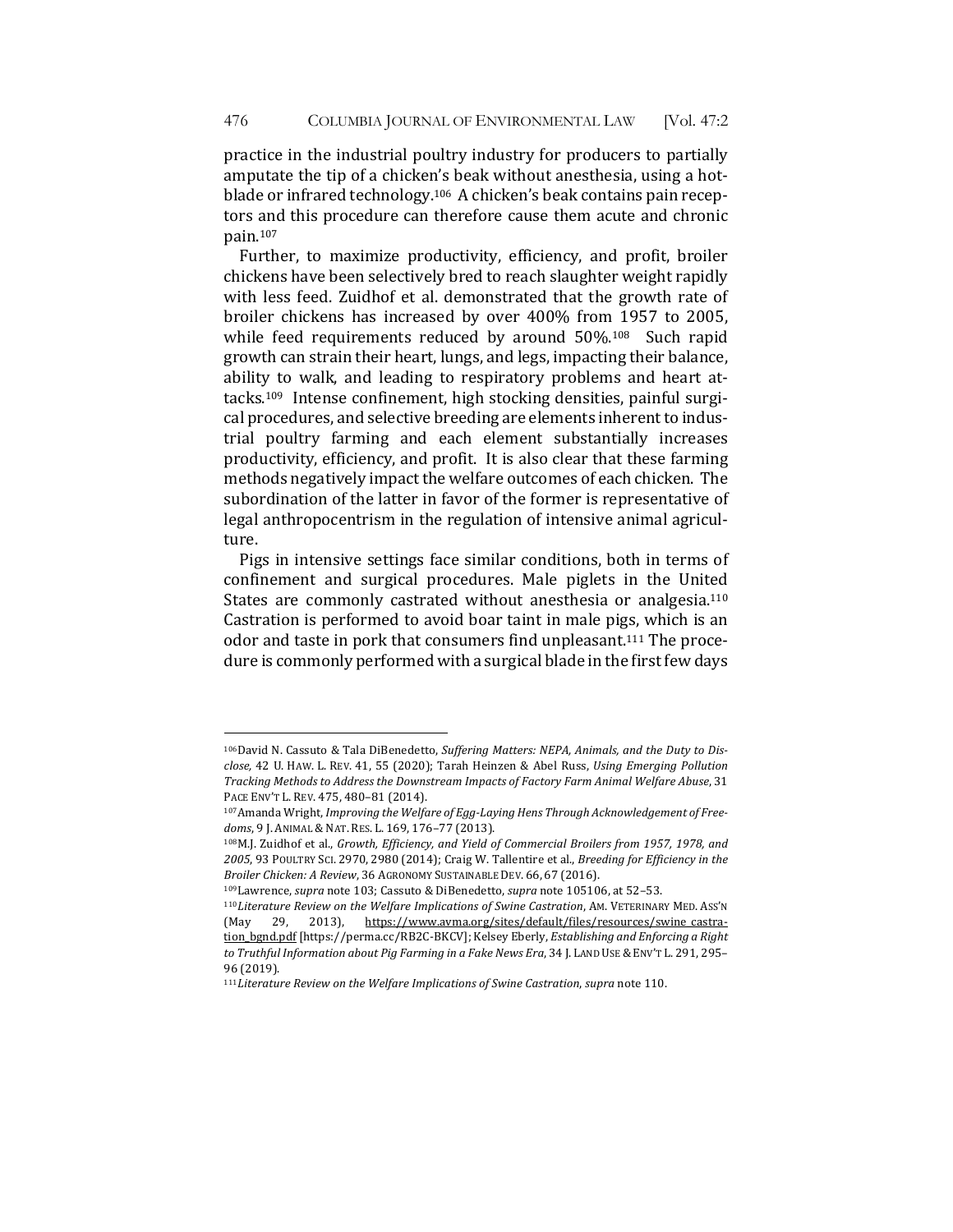of a piglet's life.  $112$  As pigs are sentient beings,  $113$  the procedure can cause acute pain.<sup>114</sup> "[H]igh-pitched squealing and pain-indicative behaviors, such as trembling and lying alone" can be observed.<sup>115</sup> Pigs in intensive operations also routinely have their tails cut with clippers without pain relief.<sup>116</sup> This industry practice is designed to prevent pigs from biting each other's tails, which can cause significant injury to the recipient pig and may lead to infection.<sup>117</sup> However, tail biting is largely a symptom of intensive conditions. Barren, overcrowded conditions increase tail-biting behavior, and tail docking is not required if welfare needs are met.<sup>118</sup> For instance, pigs have been found to be 50% less likely to engage in tail biting behavior if provided with straw.119

Female pigs in the United States are also commonly confined in gestation and farrowing crates that are essentially the same size as the pig and prevent her from turning around.<sup>120</sup> The intense confinement has significant welfare impacts resulting from an extended lack of exercise and an inability to perform natural behaviors.<sup>121</sup> While gestation crates are illegal in some U.S. states, and despite an industry commitment to a phase-out by 2022, they were still regularly used on more than 75% of United States pig farms in 2018.<sup>122</sup> As is typical of industrial farming methods, surgical procedures and intense confinement are utilized to increase efficiency while maintaining the welfare of the animals at a minimum level that ensures they will be productive

<sup>112</sup>Eberly, *supra* note 110, at 295-96.

<sup>113</sup>*See* Donald M. Broom, *Considering Animals' Feelings*, 1 ANIMAL SENTIENCE, 2016, at 8-9.

<sup>&</sup>lt;sup>114</sup>Rebecca Morrison & Paul Hemsworth, *Tail Docking of Piglets 1: Stress Response of Piglets to Tail Docking*, 10 ANIMALS 1701, 1707 (2020).

<sup>115</sup>AM. VETERINARY MED. ASS'N, *supra* note 110, at 2.

<sup>116</sup>Eberly, *supra* note 110, at 295-96.

<sup>117</sup> Morrison & Hemsworth, *supra* note 114, at 1702.

<sup>118</sup>Eberly, *supra* note 110, at 296.

<sup>119</sup>Mhairi A. Sutherland & Cassandra Tucker, *The Long and Short of It: A Review of Tail Docking in Farm Animals*, 135 APPLIED ANIMAL BEHAV. SCI. 179, 180-81 (2011).

<sup>120</sup>See THE HUMANE SOC'Y OF THE U. S., AN HSUS REPORT: WELFARE ISSUES WITH GESTATION CRATES FOR PREGNANT SOWS 1 (2013); Welfare Issues for Pigs, COMPASSION IN WORLD FARMING (last visited Jan. 23, 2022) https://www.ciwf.com/farmed-animals/pigs/welfare-issues/ [https://perma.cc/AXW5-H45W].

<sup>121</sup>THE HUMANE SOC'Y OF THE U. S., *supra* note 120, at 3.

<sup>122</sup>Lynne Curry, After a Decade of Promises, Has the Food Industry Made Progress on Gestation *Crates?,* CIV. EATS (Mar. 21, 2018), https://civileats.com/2018/03/21/after-a-decade-of-promises-has-the-food-industry-made-progress-on-gestation-crates/ [https://perma.cc/GD49- NLF8]; Natasha Daly, California Voted to Improve Pig Welfare. The Pork Industry is Facing a Reck*oning.,* NAT'L GEOGRAPHIC (Aug. 13, 2021), https://www.nationalgeographic.com/animals/article/california-voted-to-improve-pig-welfare-the-pork-industry-is-facing-a-reckoning [https://perma.cc/RV52-U6YC].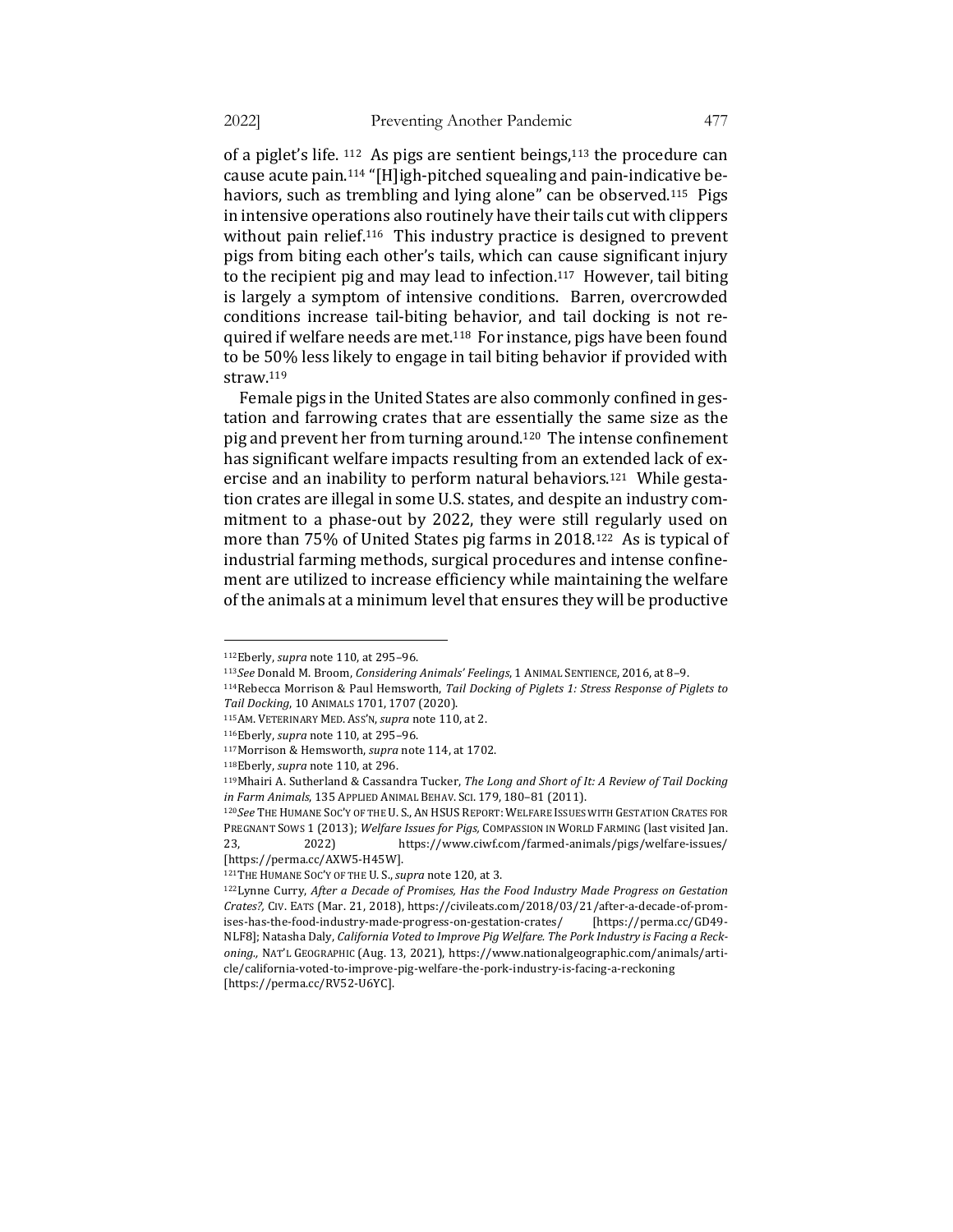and generate profit. Legalized practices such as these are indicative of the way in which the law prioritizes human interests over an animal's interest in its welfare.

Intensive animal agriculture and the laws that permit it can be described as inherently anthropocentric. The animals are 'othered' in a manner that allows their sentience to be disregarded. In turn, this allows standard industry practices, such as intense confinement and painful surgical procedures, to be carried out with only indirect consideration of the animal's interests. It is beneficial to producers to consider the interests of an animal in the context of maintaining a level of welfare that delivers the desired food product. For instance, neglecting the nutritional needs of an animal would not be in the interests of producers, as it would impact productivity and potentially compromise the end product, and thus the available profit. In practice, this mechanizes the animals and serves to make their welfare valuable only as it relates to efficiency and productivity. While this anthropocentric approach benefits human interests in the first instance, the failure to recognize the interdependency between human health and animal health increases the risk of zoonotic disease emergence which may be detrimental to human interests overall.

## 2. Animals as Property

Legal anthropocentrism in relation to animals is both facilitated and further defined by the legal status of animals in the United States, which is one of property.<sup>123</sup> As property, animals are unable to hold rights and can generally be treated as humans see fit, subject to some legal restrictions.<sup>124</sup> The property status of animals is fundamental to the legal anthropocentrism that they are subject to, as it positions them as resources to be valued only insofar as they benefit humans. Likewise, the status of humans as legal persons is fundamental to the view that humans are separate from and superior to all other beings.

This strict legal separation is, however, becoming somewhat blurred. For example, all fifty American states have animal cruelty legislation that seeks to protect animals from harm which constitutes an implicit recognition of animal sentience that is not evident in

<sup>123</sup>Jane Kotzmann & Morgan Stonebridge, There is Value in Stating the Obvious: Why United States Legislatures Should Explicitly Recognize Animal Sentience in their Laws, 30 CORNELL J. L. & PUB. POL'Y 425, 460 (2021); *Animals' Legal Status, ANIMAL LEGAL DEF. FUND* (last visited Jan. 23, 2022), https://aldf.org/issue/animals-legal-status/ [https://perma.cc/GL87-8CZK].

<sup>124</sup>Jane Kotzmann, *Recognising the Sentience of Animals in Law: A Justification and Framework for Australian States and Territories*, 42 SYDNEY L. REV. 281, 283 (2020).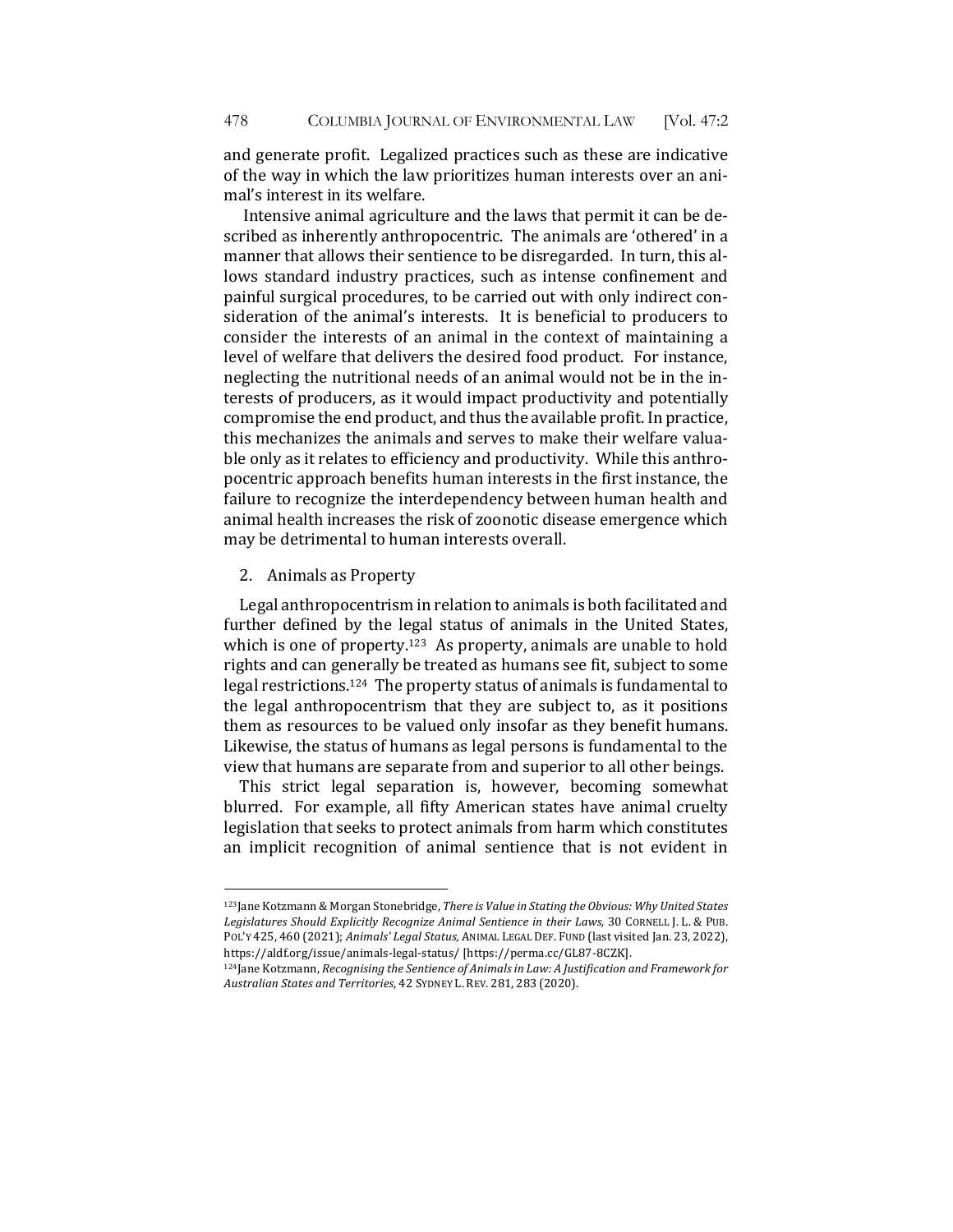relation to other forms of property.<sup>125</sup> A further example in some states is a departure from the traditional assessment of damages. Generally, if a companion animal dies or is injured due to the intentional or reckless actions of a person, only the market value of the animal is considered by the courts when estimating damages.<sup>126</sup> However, some state legislatures have addressed this by allowing for the recovery of damages for emotional distress or burial costs.<sup>127</sup> In Illinois, for instance, owners of companion animals may recover the market value of their pets, as well as "veterinary expenses incurred on behalf of the animal, any other expenses incurred by the owner in rectifying the effects of the cruelty, pain, and suffering of the animal, and emotional distress suffered by the owner."<sup>128</sup> While still confined within the traditional property framework, changes such as these represent the way incremental advancements are disentangling animals from traditional concepts of property.

Such advancements, however, are largely limited to companion animals. This is because farmed animals are typically subject to different legal protections than companion animals, which allows significant differences in their treatment. Thus, while companion animals have been awarded (limited) advancements that distance them slightly from their status as property, farmed animals remain positioned largely as resources—property to be used for the benefit of humans. The following sections will discuss the way the law treats farmed animals, and how this impacts the risk of zoonotic disease emergence.

e. Regulation of Intensive Animal Agriculture in the US

A complex patchwork of various federal and state laws is in place to regulate intensive animal agriculture, which both directly and indirectly impacts the extent to which intensive animal agriculture poses a risk for zoonotic disease transmission. Relevant laws relate to animal welfare, surveillance, depopulation and disposal and environmental protection. We provide an overview of these laws below.

<sup>125</sup>Kotzmann & Stonebridge, *supra* note 123 at 441; ANIMAL LEGAL DEF. FUND, supra note 123. 126Kotzmann & Stonebridge, *supra* note 123 at 460; ANIMAL LEGAL DEF. FUND, supra note 123. 127Debra D. Burke, *A Clarion Call for Emotional Damages in Loss of Companion Pet Cases*, 15 TENN. J.L. & PoL'Y 250, 303-04 (2021); Sande L. Buhai, *Pets as Property: Signs of Change in the Law of* Judgement Collections, 26 ANIMAL L. 171 (2020).

<sup>128510</sup> ILL. COMP. STAT. ANN. § 70/16.3 (West 2018).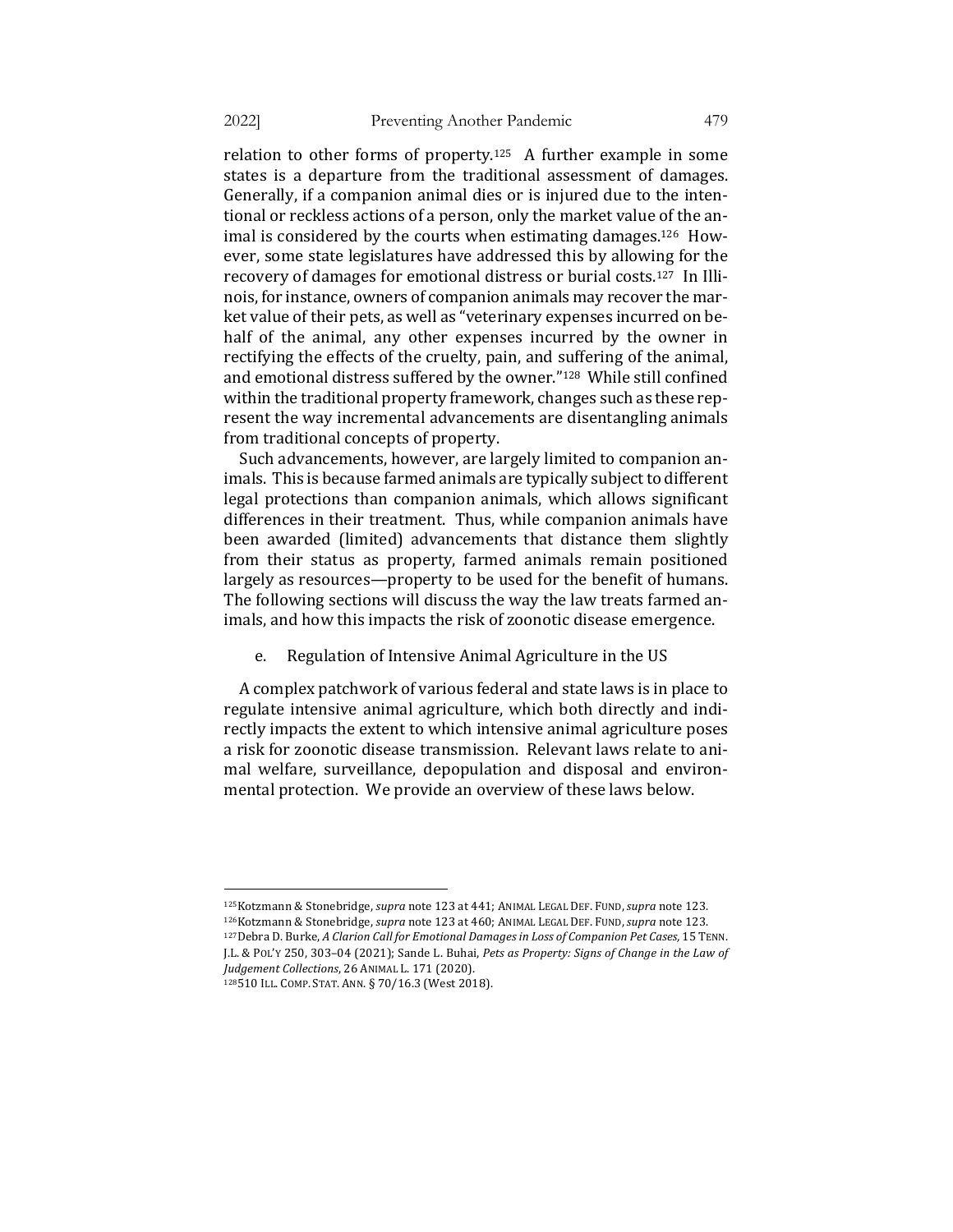### 1. Federal and State Animal Welfare Laws

The primary federal law relating to animal welfare in the United States is the Animal Welfare Act (AWA).<sup>129</sup> However, farmed animals are (and have always been) explicitly excluded from the protections provided under the AWA.<sup>130</sup> Given that farmed animals account for approximately 98% of all animals with which humans interact in the United States, $131$  this is a significant exclusion and places a heavy onus on state legislatures to ensure the welfare of farmed animals. The Preventing Animal Cruelty and Torture Act 2019 (PACT Act) at first glance appears relevant to this discussion, as it prohibits causing "serious bodily injury" to an animal.<sup>132</sup> Nevertheless, the PACT Act is directed towards the prevention and criminalization of acts of animal cruelty that underlie the creation of animal 'crush videos,' rather than acts of animal cruelty more generally and thus lacks relevance to the issue of zoonotic disease transmission.

Given the federal legislative void, $133$  all fifty states have enacted wide-ranging animal welfare legislation.<sup>134</sup> In some states, provisions have been enacted specifically to protect farmed animals, or livestock.<sup>135</sup> The prohibitions and the extent to which they protect farmed animals vary between states. To convey the way most intensively farmed animals in the United States are regulated, we provide an overview of animal welfare laws relevant to farmed animals in the five states with the highest number of large CAFOs. As noted above, an animal feeding operation is one where animals are confined in a place that lacks crops or other vegetation and fed for at least forty-five

<sup>1297</sup> U.S.C. § 2131.

<sup>1307</sup> U.S.C. § 2132(g). See also Walton & King Jaiven, supra note 16, at 216.

<sup>131</sup> David J. Wolfson & Mariann Sullivan, *Foxes in the Hen House: Animals, Agribusiness, and the* Law: A Modern American Fable, in ANIMAL RIGHTS: CURRENT DEBATES AND NEW DIRECTIONS 205, 206 (Cass R. Sunstein & Martha C. Nussbaum eds., 2004).

 $13218$  U.S.C. § 48(a)(1), (f)(1).

<sup>133</sup>Note that the federal Humane Methods of Slaughter Act (7 U.S.C.A. §§ 1901-1907) is incorporated into the Federal Meat Inspection Act, which is discussed at Part  $II(B)(2)$  below. The Twenty-Eight Hour Law (49 U.S.C. § 80502) relates to the transportation of farmed animals but does not apply to poultry. The restrictions on confining animals also do not apply if those animals are transported by vehicle, and it is therefore unlikely to have significant impact on zoonotic disease emergence.

<sup>134</sup>Laws that Protect Animals, ANIMAL LEGAL DEF. FUND, https://aldf.org/article/laws-that-protect-animals/ [https://perma.cc/SD48-5VEE] (last visited Apr. 16, 2022).

<sup>135</sup>For example, in Texas the Texas Penal Code § 42.09 prohibits cruelty to livestock. TEX. PENAL CODE ANN. § 42.09 (West 2021).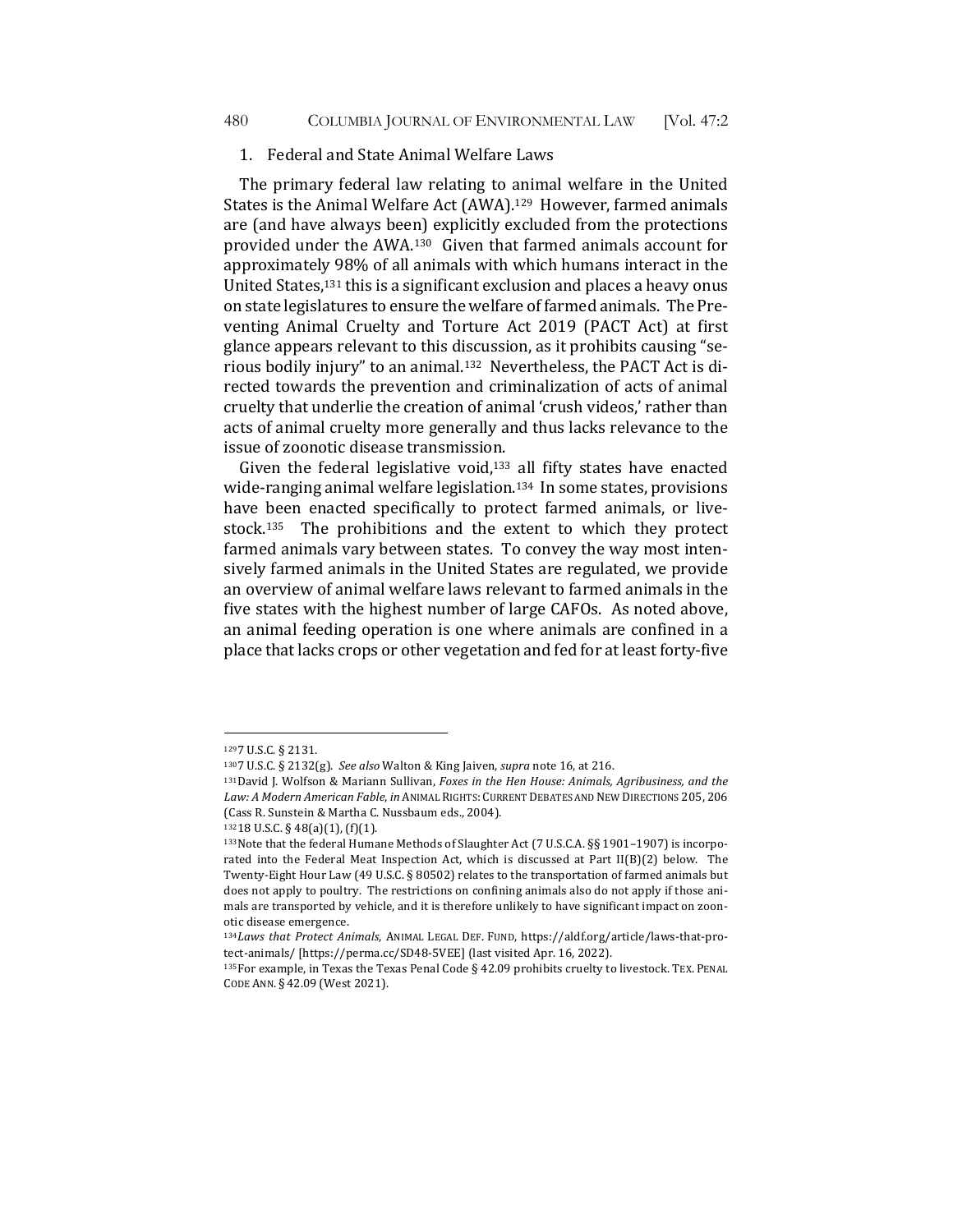days within a twelve-month timeframe.<sup>136</sup> A large CAFO is defined by reference to the number of animals it confines. For example, a facility that confines cattle (other than mature dairy cows or veal calves) is large if it holds  $1.000$  or more cows.<sup>137</sup>

Pursuant to this approach, we look at the relevant legislation and cases in Iowa, Nebraska, Minnesota, North Carolina and California.<sup>138</sup> Iowa has by far the largest number of CAFOs in the US, with 3,896 CAFOs in operation.<sup>139</sup> Nebraska is the second largest state for CAFOs, with 1,743 CAFO facilities.<sup>140</sup> Following Nebraska, and in order of size are Minnesota (1,464 CAFOs), North Carolina (1,222 CAFOs) and California (1,083 CAFOs).<sup>141</sup>

Iowa's general animal welfare legislation is found in Chapter 717B of the Iowa Code.<sup>142</sup> However, livestock are expressly excluded from these protections.<sup>143</sup> Further, under  $717B.3A$ , where a person acts pursuant to laws that allow the conduct, they are not guilty of animal torture even if the act would seemingly fulfil the definition of intentionally or knowingly inflicting on an animal severe and prolonged or repeated physical pain that causes the animal's serious injury or death. In operation, this provision would seem to exempt common animal husbandry practices.<sup>144</sup>

140CAFO REPORT, *supra* note 139.

142IOWA CODE § 717B (2022).

<sup>143</sup>*Id.* § 717B.1.

a. Iowa 

<sup>13640</sup> C.F.R. § 122.23(b) (2021); *Animal Feeding Operations (AFOs)*, U.S. ENV'T PROT. AGENCY, https://www.epa.gov/npdes/animal-feeding-operations-afos [https://perma.cc/9XPH-KPSP] (last visited Jan. 26, 2022).

<sup>13740</sup> C.F.R. § 122.23(b)(4) (2021).

<sup>138</sup>*NPDES CAFO Regulations Implementation Status Reports*, U.S. ENV'T PROT. AGENCY (May 19, 2021), https://www.epa.gov/npdes/npdes-cafo-regulations-implementation-status-reports [https://perma.cc/MAD3-BDDB].

<sup>139</sup>U.S. ENV'T PROT. AGENCY, NPDES CAFO PERMITTING STATUS REPORT: NATIONAL SUMMARY, END YEAR 2020, at 1 (2021), https://www.epa.gov/sites/default/files/2021-05/documents/cafo\_status\_report\_2020.pdf [https://perma.cc/RWF5-J7EC] [hereinafter CAFO REPORT]. It is noteworthy that there has been some support for a moratorium on the creation of new CAFOs in Iowa. See Donelle Eller, Group Takes Aim at Large Livestock Operations it says Pollutes Iowa's Water, DES MOINES REG. (Feb. 9, 2021), https://www.desmoinesregister.com/story/money/agriculture/2021/02/09/iowa-lawmakers-join-environmentalists-calling-halt-large-livestock-operations/4436620001/ [https://perma.cc/75C3-5932].

 $141$ *Id.* For more detailed information relating to the number of animals raised as farmed animals in each state see the United States Agricultural Census 2017. U. S. DEP'T OF ARGIC., 2017 CENSUS OF AGRIC. (2019) https://www.nass.usda.gov/Publications/AgCensus/2017/index.php [https://perma.cc/P357-5888]. 

<sup>144</sup>ANIMAL WELFARE INST., LEGAL PROTECTIONS FOR ANIMALS ON FARMS 3 (2018), https://awionline.org/sites/default/files/uploads/documents/FA-AWI-LegalProtections-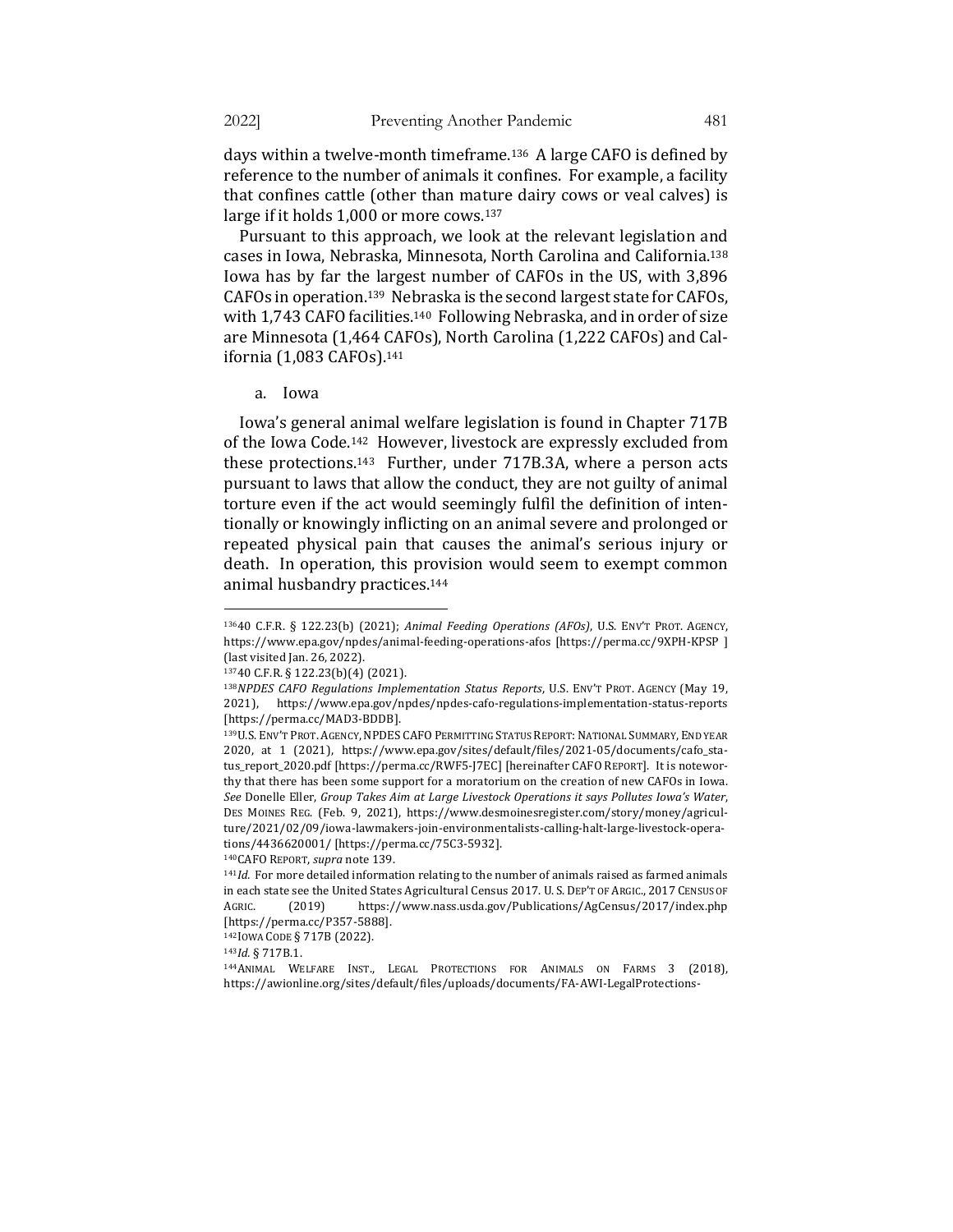In Iowa, separate protections for farmed animals are in Chapter 717 of the Iowa Code.<sup>145</sup> These protections are less than those provided for other animals under Chapter 717B.<sup>146</sup> Chapter 717 creates an offence of livestock abuse, which occurs where a "person intentionally injures or destroys livestock owned by another person," subject to specified exceptions.<sup>147</sup> Similarly, it creates an offence of neglecting farmed animals, which occurs where "[a] person ... impounds or confines livestock" and fails to provide the farmed animals with care or sustenance, or "[i]njures or destroys livestock by any means which causes pain or suffering in a manner inconsistent with customary animal husbandry practices."<sup>148</sup> The legislation empowers a law enforcement officer to rescue neglected farmed animals in specified circumstances where a search warrant for that purpose has been obtained, where entry onto the premises is compliant with federal and state laws, or where a veterinarian has stated that the farmed animal is neglected.<sup>149</sup> It also requires that farmed animals be provided with sustenance pursuant to court order.<sup>150</sup>

Also relevant to the treatment of farmed animals is Chapter 717A of the Iowa Code, entitled "Offenses Relating to Agricultural Production."<sup>151</sup> This Chapter criminalizes various actions in relation to agricultural production facilities. These offences include: destroying an animal facility's property or injuring or killing an animal confined at such a facility; exercising control over an animal facility or an animal confined at the facility with the purpose of divesting the facility of an animal or property; and entering an animal facility where the person knows it is not open to the public and has a specified intent.<sup>152</sup> It also creates an offence of agricultural production facility fraud, made out where a person attains access to an agricultural production facility by deception.<sup>153</sup> Similarly, agricultural production facility trespass is made out where a person uses deception to gain access to an

AnimalsonFarms-110714.pdf [https://perma.cc/A5NW-L6XC] [hereinafter AWI, LEGAL PROTECTIONS].

<sup>145</sup>Note that livestock is defined in the Code as "an animal belonging to the bovine, caprine, equine, ovine, or porcine species, ostriches, rheas, emus; farm deer as defined in section 170.1; or poultry." IOWA CODE § 717.1(4)(2022).

<sup>146</sup> AWI, LEGAL PROTECTIONS, *supra* note 144, at 3.

<sup>147</sup> IOWA CODE § 717.1A (2022).

<sup>148</sup>*Id.* § 717.2.

<sup>149</sup>*Id.* § 717.2A.

<sup>150</sup>*Id.* § 717.3.

<sup>151</sup>*Id.* § 717A.

<sup>152</sup>*Id.* § 717A.2(1).

<sup>153</sup>*Id.* § 717A(1)(a)-(b).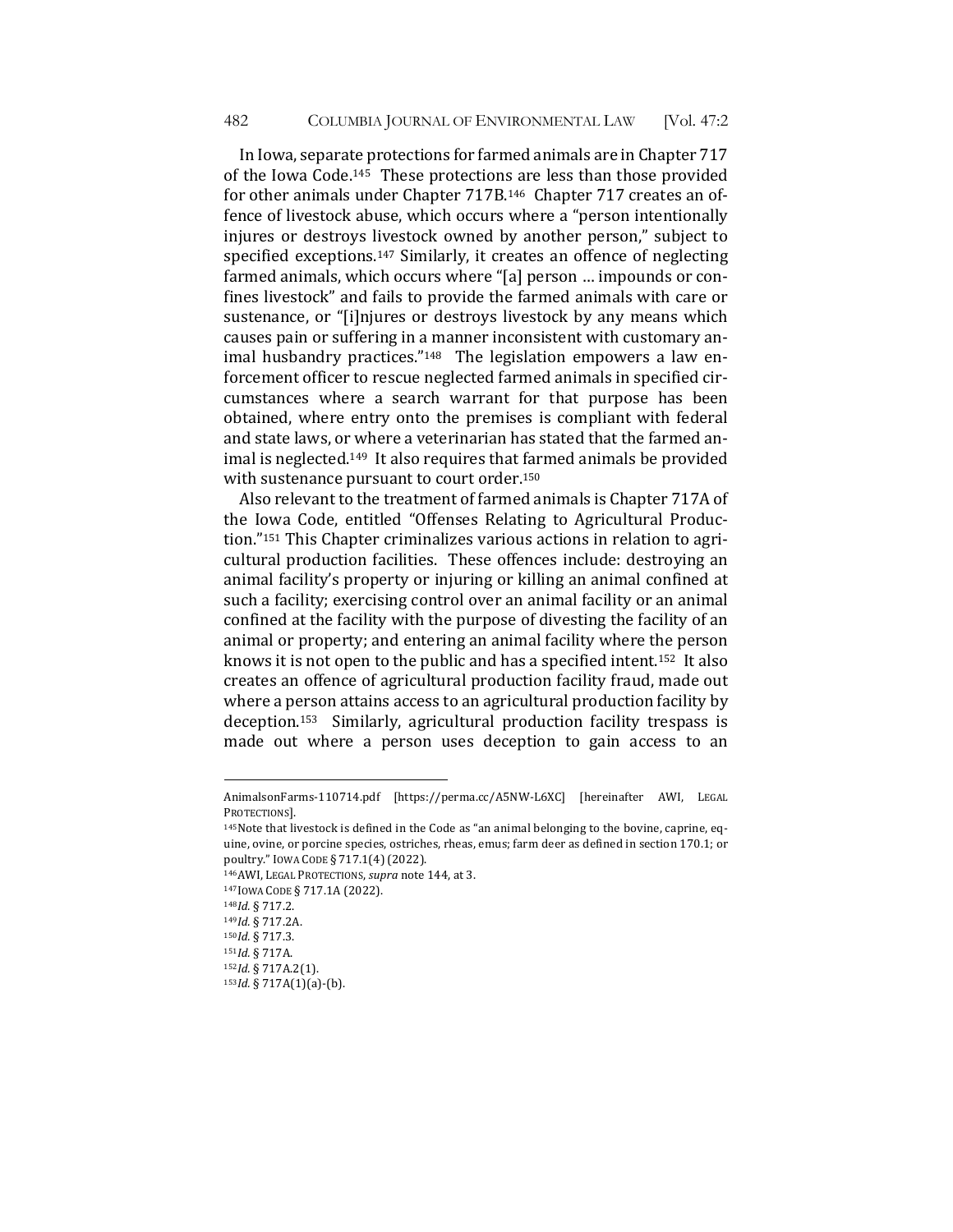agricultural production facility and has a specified intent.<sup>154</sup> The  $leg$ islation also creates an offence of use of pathogens to threaten animals confined in an agricultural production facility.<sup>155</sup> While these offences are not aimed at ensuring animal welfare, their operation will impact the manner in which animals are kept in CAFOs, and thus the extent to which such organizations constitute a risk from the perspective of zoonotic disease transmission.

#### b. Nebraska

Like in Ohio, in Nebraska farmed animals are excluded from the protections set out in the state's anti-cruelty to animals legislation.<sup>156</sup> In 2010, the legislature in Nebraska enacted a specialized code for the welfare of farmed animals. The Livestock Animal Welfare Act 2010 criminalizes intentional, knowing or reckless abandonment, cruel neglect, or cruel mistreatment of farmed animals as well as "indecency with a livestock animal."<sup>157</sup> In this respect, livestock is defined as including cows, horses, pigs, sheep, goats, elk, deer, flightless birds, llamas and chickens.<sup>158</sup> Where law enforcement officers have reason to believe that a farmed animal offence is occurring, they are able to seek a warrant to inspect private property.<sup>159</sup>

While these prohibitions are a positive step for the protection of farmed animals in Nebraska, they are significantly limited by the exclusion of "[c]ommonly accepted animal welfare practices" (which include "animal husbandry practices common to the livestock animal industry"), "[c]ommonly followed practices occurring in conjunction with the slaughter of animals," "commonly accepted animal training practices," and "[c]ommonly accepted practices occurring in conjunction with sanctioned rodeos, animal racing, and pulling contests." $160$ Essentially, these exclusions mean that where a practice is common in industry, it is acceptable, even if it constitutes abandonment, neglect or mistreatment. For example, keeping cows in feedlots (large outdoor pens on a soil surface) would be deemed acceptable despite associated welfare issues including potential heat stress.<sup>161</sup>

<sup>154</sup>*Id.* §§ 717A.3A, 717A.3B.

<sup>155</sup>*Id.* § 717A.4.

<sup>156</sup>NEB. REV. STAT. § 28-1004 (2022).

<sup>157</sup>*Id.* § 54-903.

<sup>158</sup>*Id.* § 54-902(9).

<sup>159</sup>*Id.* § 54-906.

<sup>160</sup>*Id.* § 54-907.

<sup>&</sup>lt;sup>161</sup>Temple Grandin, *Evaluation of the Welfare of Cattle Housed in Outdoor Feedlot Pens, 1* VETERINARY & ANIMAL SCI. 23, 23 (2016); James S. Drouillard, Current Situation and Future Trends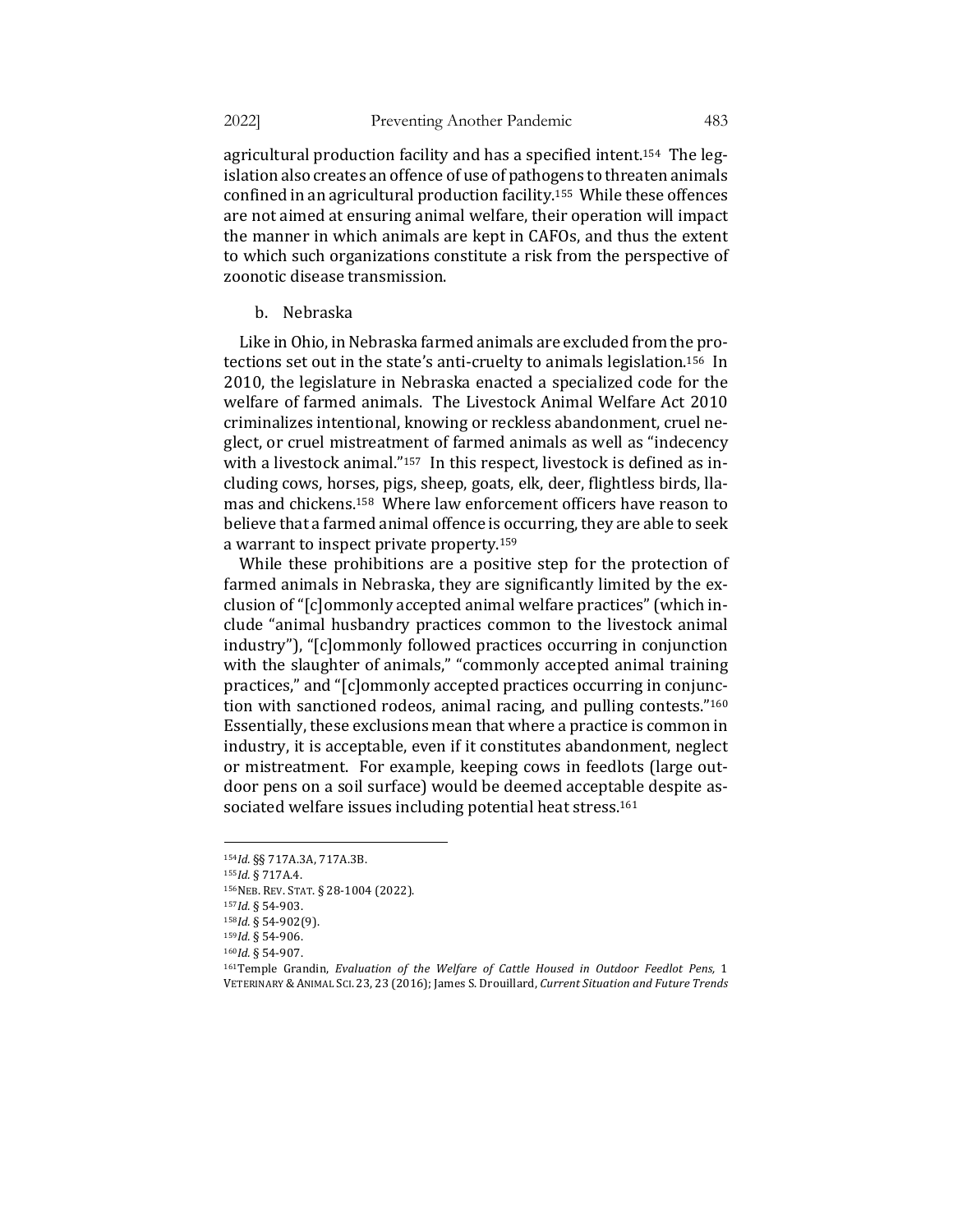### c. Minnesota

In Minnesota, farmed animals are included within the scope of the general anti-cruelty legislation. Under the Prevention of Cruelty to Animals legislation, "animal" is defined as "every living creature except members of the human race."<sup>162</sup> The statute creates offences including: 

- $\bullet$  torturing, treating cruelly, or neglecting animals that are unfit for labor;<sup>163</sup>
- depriving any animal of necessary food, water or shelter;<sup>164</sup>
- $\bullet$  confining animals without providing exercise and change of air;165
- feeding cows with food that produces "impure or unwholesome milk":166
- abandoning any animal;<sup>167</sup>
- instigating or furthering cruelty to animals.<sup>168</sup>

Minnesota's anti-cruelty legislation does not exclude farmed animals from these protections. However, the penalty for cruelty to an animal is significantly lower if the animal is not a pet or companion animal.169

The legislation also contains several other prohibitions of relevance to farmed animals. These include a prohibition on docking horses, $170$ poisoning animals,<sup>171</sup> injuring birds<sup>172</sup> and bestiality,<sup>173</sup> as well as provisions enabling care for animals that are not properly sheltered from the weather, fed or watered.<sup>174</sup> Of significance in the context of a discussion regarding zoonotic disease,  $\S$  343.28 makes it an offence for a person in charge of an animal that knows that the animal has, or has been exposed to, an infectious disease, to sell the animal or allow it to

162MINN. STAT. § 343.20(2) (2022).

- 163*Id.* § 343.21(1).
- 164*Id.* § 343.21(2).
- <sup>165</sup>*Id.* § 343.21(3). <sup>166</sup>*Id.* § 343.21(4).
- <sup>167</sup>*Id.* § 343.21(5)–(6).
- 168*Id.* § 343.21(7).
- 169*Id.* § 343.21(9).

```
170Id.	§	343.25.
```

```
171Id.	§	343.27.
```

```
172Id.	§	343.30.
```

```
173Id. § 609.294.
174Id.	§	343.29(1).
```
*for Beef Production in the United States of America – A Review,* 31 ASIAN-AUSTRALASIAN J. OF ANIMAL Sci. 1007, 1008 (2018).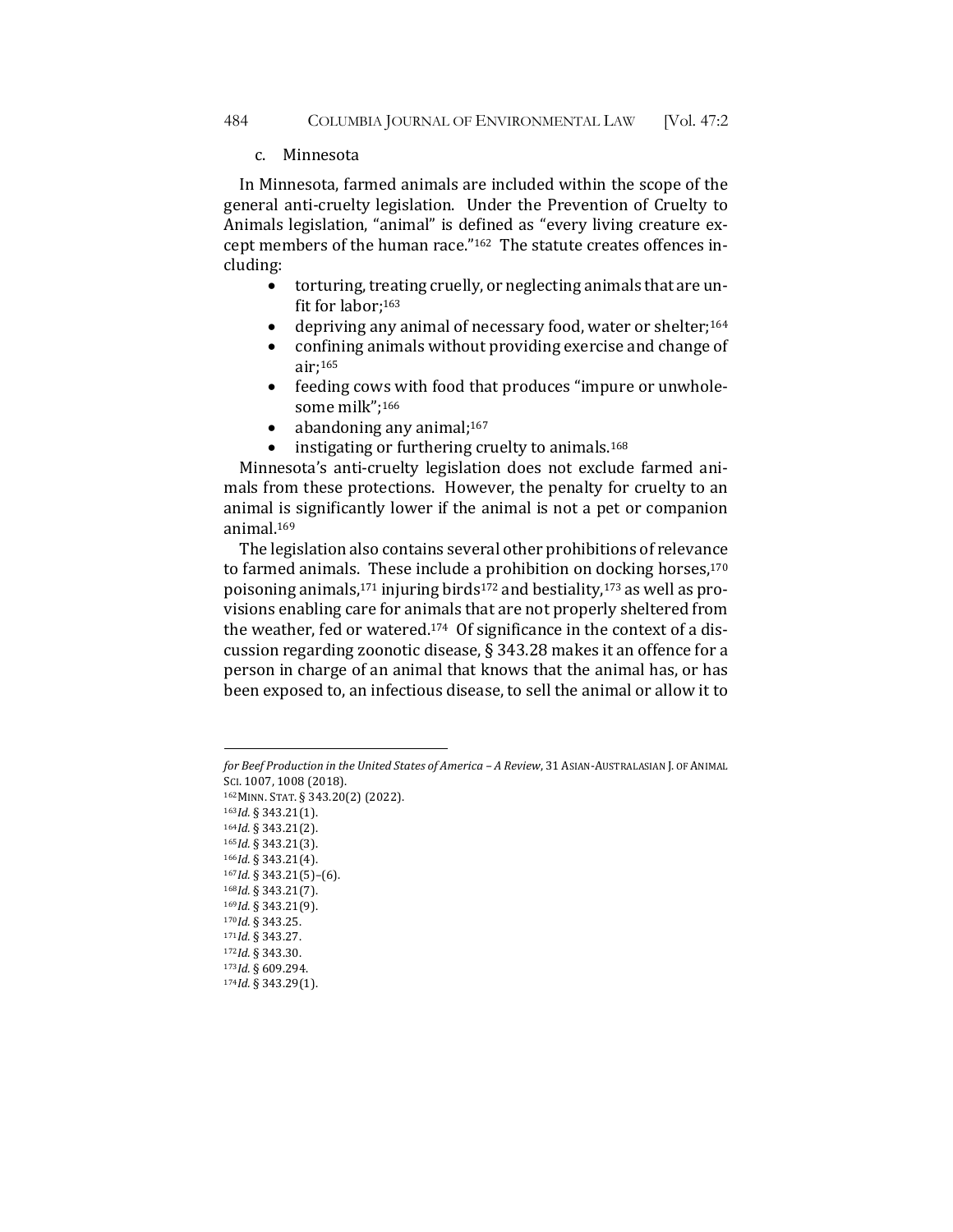run at large or come into contact with another animal or another person without that person's informed consent.<sup>175</sup>

## d. North Carolina

Legal protections for farmed animals in North Carolina are in the general anti-cruelty legislation. Pursuant to the Consolidated Cruelty Laws, the word "animal" refers to "every living vertebrate in the classes of Amphibia, Reptilia, Aves, and Mammalia except human beings."<sup>176</sup> Nevertheless, while farmed animals clearly fall within this definition, the section expressly does not relate to "lawful activities conducted for purposes of... production of livestock, [or] poultry" or lawful activities conducted with the aim of supplying food for humans or animals.<sup>177</sup> Thus, the protections contained in the anti-cruelty legislation will not prohibit activities in relation to farmed animals that would otherwise fall within the boundaries of the law, even if they constitute cruelty. These provisions are somewhat bizarre as the law does not define what constitutes lawful activities, and thus it is "impossible to understand whether the statute exempts everything or nothing."<sup>178</sup> Nevertheless, the provisions seem to be directed at exempting common farm animal husbandry practices from cruelty prohibitions.179

In terms of the substantive prohibitions, Article 47 of the legislation prohibits cruelty to animals, including intentionally injuring, depriving of necessary sustenance, torturing or mutilating an animal, causing or permitting an animal to experience unjustifiable pain, suffering or death, or abandoning an animal.<sup>180</sup> Article 49 provides protections for "livestock running at large," and prohibits the intentional driving of farmed animals from their range, or killing or injuring such farmed animals.181

# e. California

The general laws criminalizing cruelty to animals in California are contained in California Penal Code § 597. In this legislation, the term "animal" is defined as "every dumb creature."<sup>182</sup> Clearly, therefore,

<sup>175</sup>*Id.* § 343.28.

<sup>176</sup>N.C. GEN. STAT. § 14-360(c) (2022).

<sup>177</sup>*Id.* § 14-360(c)(2); *Id.* § 14-360(c)(2a).

<sup>178</sup>Wolfson & Sullivan, *supra* note 131, at 213.

<sup>179</sup> AWI, LEGAL PROTECTIONS, *supra* note 144, at 3.

<sup>180</sup>N.C. GEN. STAT. § 14-360 (2021); N.C. GEN. STAT. § 14-361.1 (2022).

<sup>181</sup>*Id.* § 14-366.

<sup>182</sup>CAL. PENAL CODE § 599(b) (West 2020).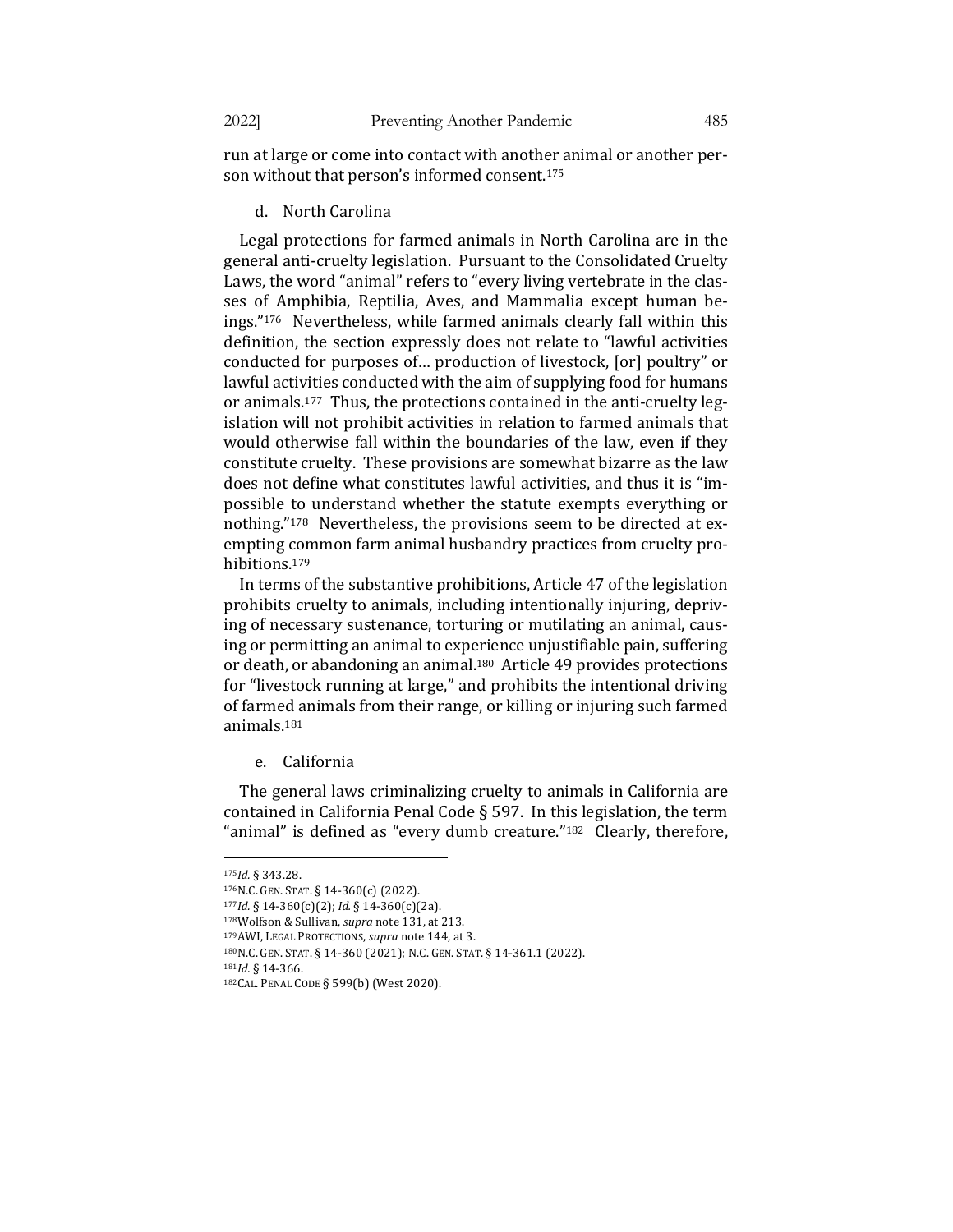the provisions extend to farmed animals.<sup>183</sup> The legislation criminalizes various acts in relation to animals, including maliciously and intentionally maiming, mutilating, torturing or wounding an animal;<sup>184</sup> maliciously and intentionally killing an animal;<sup>185</sup> depriving an animal of food, water or shelter;<sup>186</sup> or subjecting an animal to unnecessary suffering.<sup>187</sup> However, these protections do not "interfere with the right to kill all animals used for food."188 While there is not an explicit exemption for common farming practices in California, the prohibition against causing suffering only applies to that which is "unnecessary."<sup>189</sup> In practice, what constitutes "unnecessary" suffering is open to an interpretation that privileges human interests.<sup>190</sup>

California also has in place specific laws to protect some farmed animals. Chapter 13.8 of the Californian Health and Safety Code sets out prohibitions on specific actions in relation to these animals. In this respect, the legislation defines a "covered animal" as "any calf raised for veal, breeding pig, or egg-laying hen who is kept on a farm." $191$  It sets out prohibitions on: confining covered animals in a "cruel manner" and knowingly selling the meat of a covered animal that was confined in a cruel manner.<sup>192</sup>

f. Conclusion Regarding Animal Welfare Protections for Intensively Farmed Animals

There is minimal protection or regulation in place at the federal level for intensively farmed animals. State anti-cruelty to animals statutes therefore provide the primary protections to farmed animals. Regulation of the animal agriculture industry by animal welfare statutes is problematic because these statutes are generally criminal in nature, which means that the prosecution of animal cruelty offences is subject to the higher legal burden of proof, being beyond reasonable

<sup>183</sup> AWI, LEGAL PROTECTIONS, *supra* note 144, at 2.

<sup>184</sup>CAL. PENAL CODE § 597(a) (West 2020).

 $^{185} \! Id.$ 

<sup>186</sup>*Id.* § 597(b).

<sup>187</sup>*Id.*

<sup>188</sup>*Id.* § 599c. <sup>189</sup>*Id.* § 597(b).

<sup>&</sup>lt;sup>190</sup>Jane Kotzmann & Gisela Nip, Bringing Animal Protection Legislation Into Line With its Purported Purposes: A Proposal for Equality Amongst Non-human Animals, 37 PACE ENV'T L. REV. 247, 313 (2020).

<sup>191</sup> CAL. HEALTH & SAFETY CODE § 25991(f) (West 2022).

<sup>192</sup>*Id.* § 25990.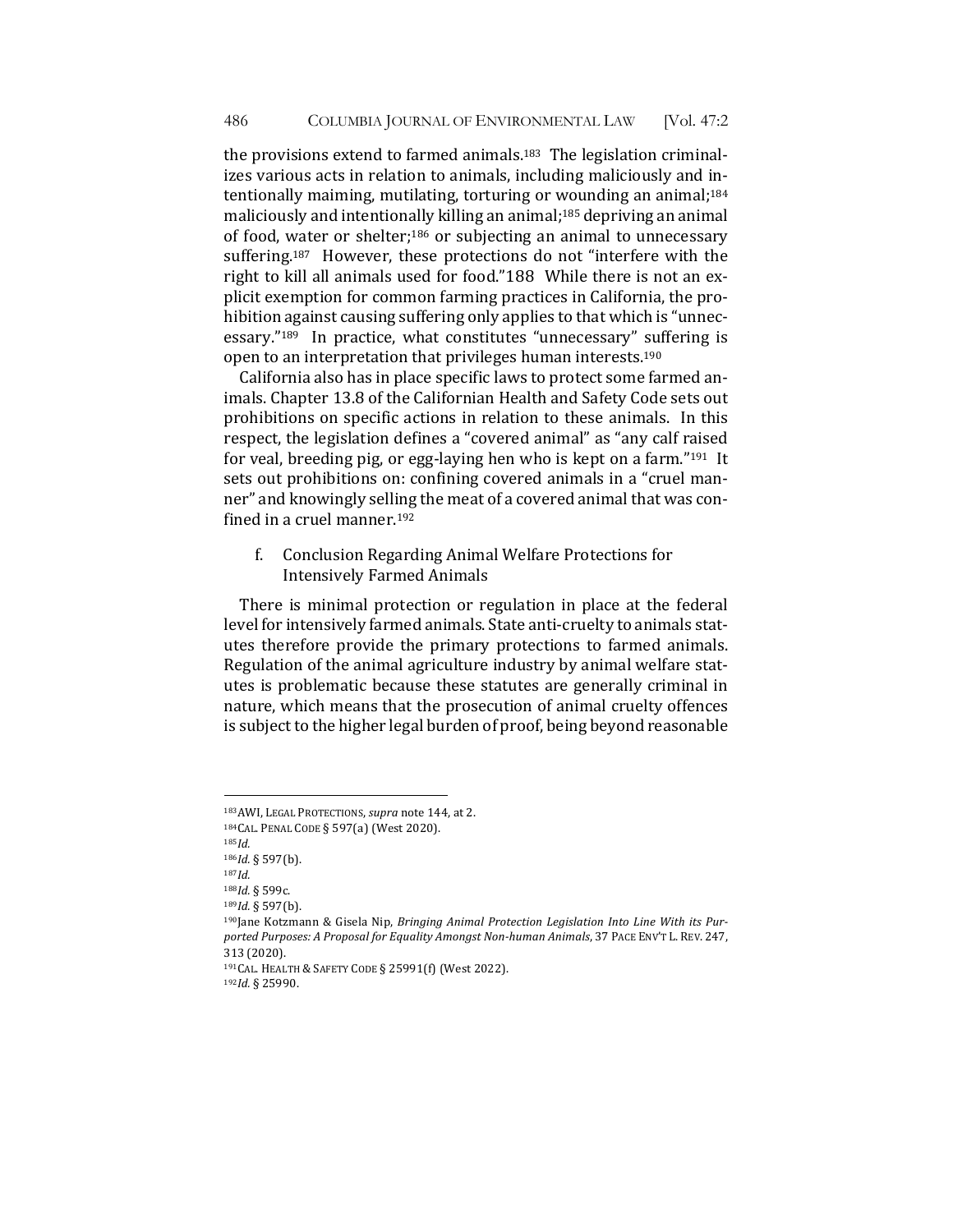doubt.<sup>193</sup> While there is significant variance between states, animal cruelty provisions typically operate to privilege companion animals above farmed animals because of the different ways in which humans use them. For instance, in Iowa, Nebraska, and North Carolina, anticruelty legislation explicitly excludes practices involving farmed animals that would be unlawful if perpetuated against companion animals. In Minnesota, inflicting cruelty upon an animal will likely result in a more severe penalty if that animal is a pet. Finally, in California, the prohibitions against killing an animal or causing them unnecessary suffering are explicitly prevented from impacting the slaughter of animals for food. Inconsistencies such as these demonstrate the way in which anti-cruelty legislation perpetuates unequal treatment of animals before the law depending on the human benefit to be gained from their use.<sup>194</sup> In the context of zoonotic disease, these inequalities in protection contribute to creating the conditions that are conducive to disease transmission.

Further, many of these statutes appear to be subject to influence from industry, in that 'commonly accepted industry practices' are often exempted and are ultimately determined by industry itself.<sup>195</sup> As discussed above, industry practices are exempted from animal welfare legislation in Iowa, Nebraska and North Carolina. Beyond the analysis above, similar provisions can also be found in statutes in thirty-four other U.S. states.<sup>196</sup> The ultimate consequence of these provisions is that the industry itself can determine what does and does not constitute cruelty to farmed animals.<sup>197</sup> If a farmer wishes to, for example, cut off pigs' tails without anesthesia, the farmer can do so if they are able to demonstrate that such a practice is common in industry. In other words, "[t]here is no legal limit to institutionalized cruel practices to farmed animals who live in states with customary farming exemptions."<sup>198</sup> By permitting what would be cruel

<sup>&</sup>lt;sup>193</sup>See Wolfson & Sullivan, *supra* note 131, at 209 (arguing that regulatory statutes would be preferable to general criminal statutes in relation to farmed animal welfare, because regulatory statutes would allow for the farming industry to be subject to regulatory enforcement of specific standards for animal welfare, allow for inspections to determine whether the treatment of animals aligns with the welfare standards, and make the industry answerable to a government agency concerning animal welfare).

<sup>&</sup>lt;sup>194</sup>See Jane Kotzmann & Nick Pendergrast, *Animal Rights: Time to Start Unpacking What Rights* and for Whom, 46 MITCHELL HAMLINE L. REV. 157, 176-77 (2019).

<sup>195</sup>See Daniel Waltz, No Longer Paper Tigers: Environmental Enforcement Strategies to Enhance Legal Protections for Animals, in WHAT CAN ANIMAL LAW LEARN FROM ENVIRONMENTAL LAW? 50 (Randall S. Abate ed., 2d ed. 2020); *see also* Walton & King Jaiven, *supra* note 16, at 238.

<sup>196</sup>As at October 2018: AWI, LEGAL PROTECTIONS, *supra* note 144, at 2.

<sup>&</sup>lt;sup>197</sup>Wolfson & Sullivan, *supra* note 131, at 206.

<sup>198</sup>*Id.* at 215.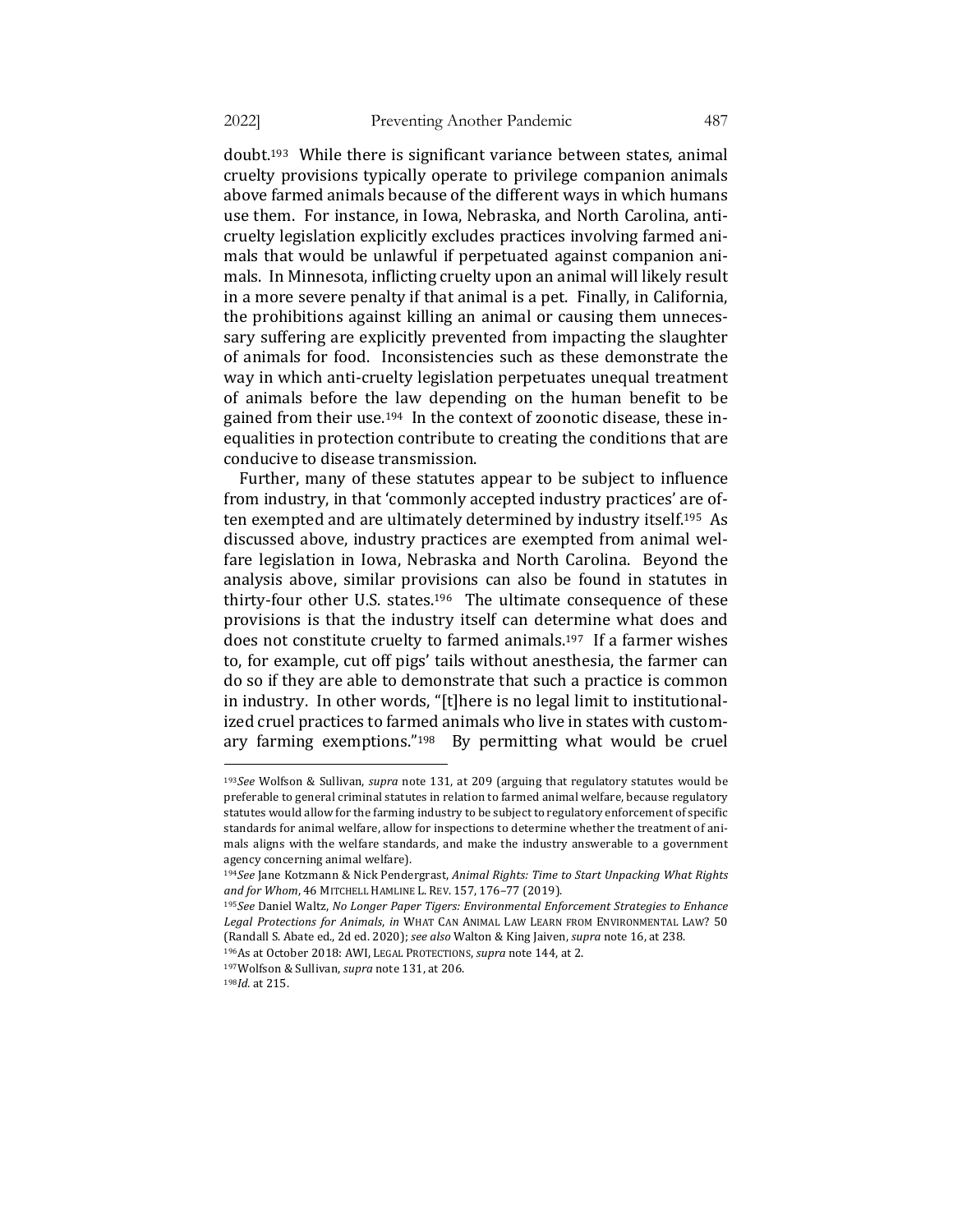practices in relation to other animals to be undertaken in relation to farmed animals, these provisions exacerbate the risk of zoonotic disease emergence in intensive animal farming settings.

Where anti-cruelty provisions do apply to farmed animals, enforcement of the laws is lacking.<sup>199</sup> For example, in Minnesota, where farmed animals are not exempt from the general welfare provisions, there are several instances involving one producer-Butterfield Foods—that have gone without prosecution. In February 2020, over 9,000 chickens were discovered frozen in trailers outside a Butterfield facility. The incident was not prosecuted due to "insufficient information and evidence to pursue criminal charges."<sup>200</sup> The Animal Welfare Institute details a similar instance in August 2020, in which over 9,000 birds died from heat exposure after being left in trailers outside the holding shed.<sup>201</sup> Butterfield Foods was also not prosecuted for this incident.<sup>202</sup> Thus, the lack of enforcement of minimum standards of welfare may remove any disincentive provided by animal welfare protections to treat farmed animals cruelly, which in turn may heighten the risk of zoonoses.

2. Federal and State Public Health Laws Regulating Intensive Animal Agriculture 

Regulation of intensive animal agriculture in the context of zoonoses is primarily targeted at controlling disease rather than preventing emergence. At a federal level, for example, there are laws to protect consumers by ensuring the safe production of meat products. The Federal Meat Inspection Act<sup>203</sup> operates to prevent the sale of meat

<sup>199</sup>*See generally* Mirko Bagaric, Jane Kotzmann & Gabrielle Wolf, *A Rational Approach to Sentenc*ing Offenders for Animal Cruelty: A Normative and Scientific Analysis Underpinning Proportionate *Penalties for Animal Cruelty Offenders*, 71 S.C. L. REV. 385, 399 (explaining that the cruelty offenses tried in court primarily relate to companion and non-livestock animals).

<sup>200</sup>Sean Ellertson, *Lindee Declines Prosecution for Alleged Butterfield Foods Incident*, ST JAMES PLAINDEALER (May 2, 2021),

https://www.stjamesnews.com/story/news/crime/2021/05/03/lindee-declines-prosecution-alleged-butterfield-foods-incident/7399271002/. No Charges Against Butterfield Foods For *Thousands of Chickens That Froze to Death*, SOUTHERN MINNESOTA NEWS (Apr. 21, 2021), https://www.southernminnesotanews.com/no-charges-against-butterfield-foods-for-thousands-of-chickens-that-froze-to-death/ [https://perma.cc/3EWY-7BS2].

<sup>&</sup>lt;sup>201</sup>Minnesota Law Enforcement Urged to Investigate Butterfield, Jennie-O for Animal Cruelty, ANIMAL WELFARE INST. (Oct. 14, 2021), https://awionline.org/press-releases/minnesota-law-enforcement-urged-investigate-butterfield-jennie-o-animal-cruelty. [https://perma.cc/8L5M-JV4E].

<sup>202</sup>*Id.*

<sup>20321</sup> U.S.C. §§ 601-695.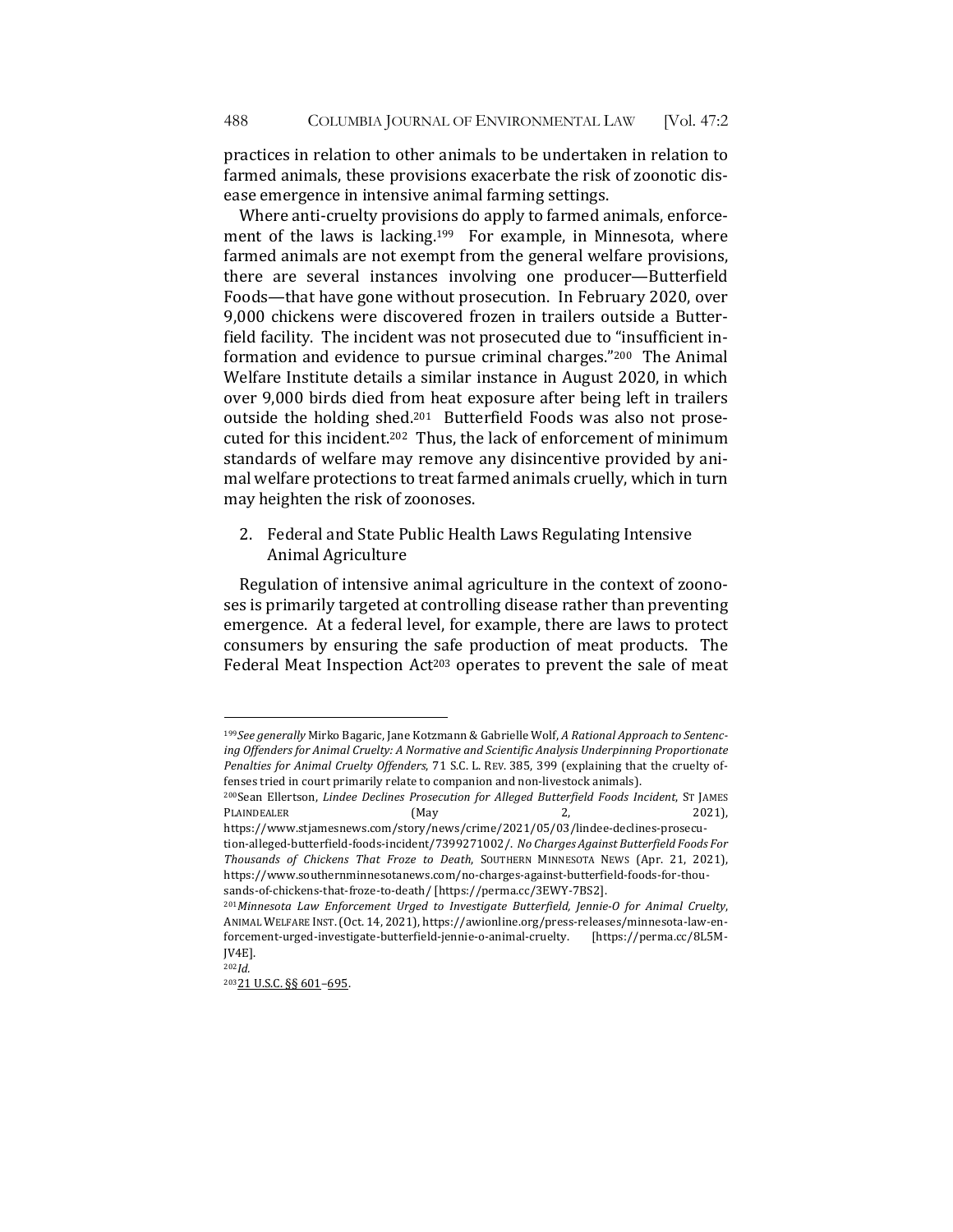products that are adulterated or misbranded.<sup>204</sup> To ensure meat offered for consumption is unadulterated, slaughterhouses and other animal processing plants must have federal inspectors present.<sup>205</sup> Animals that show signs of disease must be slaughtered separately and examined after slaughter.<sup>206</sup> The Food and Safety Inspection Service  $(FSIS)$  – an agency of the USDA – is responsible for these inspections.<sup>207</sup> FSIS regulations require non-ambulatory (or 'downed) animals to be separated from the other animals and inspected for disease after slaughter, as an inability to stand or walk is an indicator of disease.<sup>208</sup> The animals may, however, be electrically prodded or forced to walk to their slaughter through other means.<sup>209</sup> This applies to all animals except cattle, as they are the only animals that cannot be slaughtered if non-ambulatory at any point in the slaughter pro $cess.<sup>210</sup>$  Cattle must be removed from the slaughter process and promptly euthanized, whereas other species may be held for slaughter. The holding of non-ambulatory animals for slaughter may incentivize efforts to make the animals rise and walk, to allow for their slaughter and to minimize economic loss.<sup>211</sup>

The regulation of the slaughter of downed animals is indicative of the conflict between animal welfare and human benefit. For example, downed animals clearly have an interest in avoiding prolonged suffering, which in the circumstances may best be achieved by immediate euthanasia. In contrast, euthanizing an animal causes a loss of profit and thus a reduction in human benefit. Federal laws allow for the slaughter of non-ambulatory animals (except cattle). However, downed animals pose an increased risk of disease—in part because their non-ambulatory state may be an indicator of disease, and because a downed animal has more contact with the ground and thus increased chance for contamination.<sup>212</sup> Allowing downed animals to

<sup>20421</sup> U.S.C. § 602.

<sup>2059</sup> C.F.R. § 302.3 (2021).

<sup>20621</sup> U.S.C. § 603(a).

<sup>&</sup>lt;sup>207</sup>*See Inspection*, FOOD SAFETY & INSPECTION SERV., https://www.fsis.usda.gov/inspection (last visited Jan. 26, 2022).

<sup>&</sup>lt;sup>208</sup> Marya Torrez, *Health and Welfare Preempted: How National Meat Association v Harris Undermines Federalism, Food Safety, and Animal Protection,* 10 J. Food. L. & PoL'Y 35 (2014); 9 C.F.R. § 309.2 (2021).

<sup>&</sup>lt;sup>209</sup>Torrez, *supra* note 208, at 47.

<sup>&</sup>lt;sup>210</sup>ANIMAL WELFARE INST., LEGAL PROTECTIONS FOR NONAMBULATORY (OR "DOWNED") FARM ANIMALS 1-2 (2019), https://awionline.org/sites/default/files/uploads/documents/19LegalProtectionsDowned.pdf [https://perma.cc/UXC7-RMNK].

<sup>211</sup>*Id.* at 2.

<sup>&</sup>lt;sup>212</sup> Andrea M. Repphun, Pigs-in-a-Blanket: How Current Meat Inspection Regulations Wrap Amer*ica in False Security*, 16 DRAKE J. AGRIC. L. 183, 187 (2011); Michael Greger, Supreme Court Case: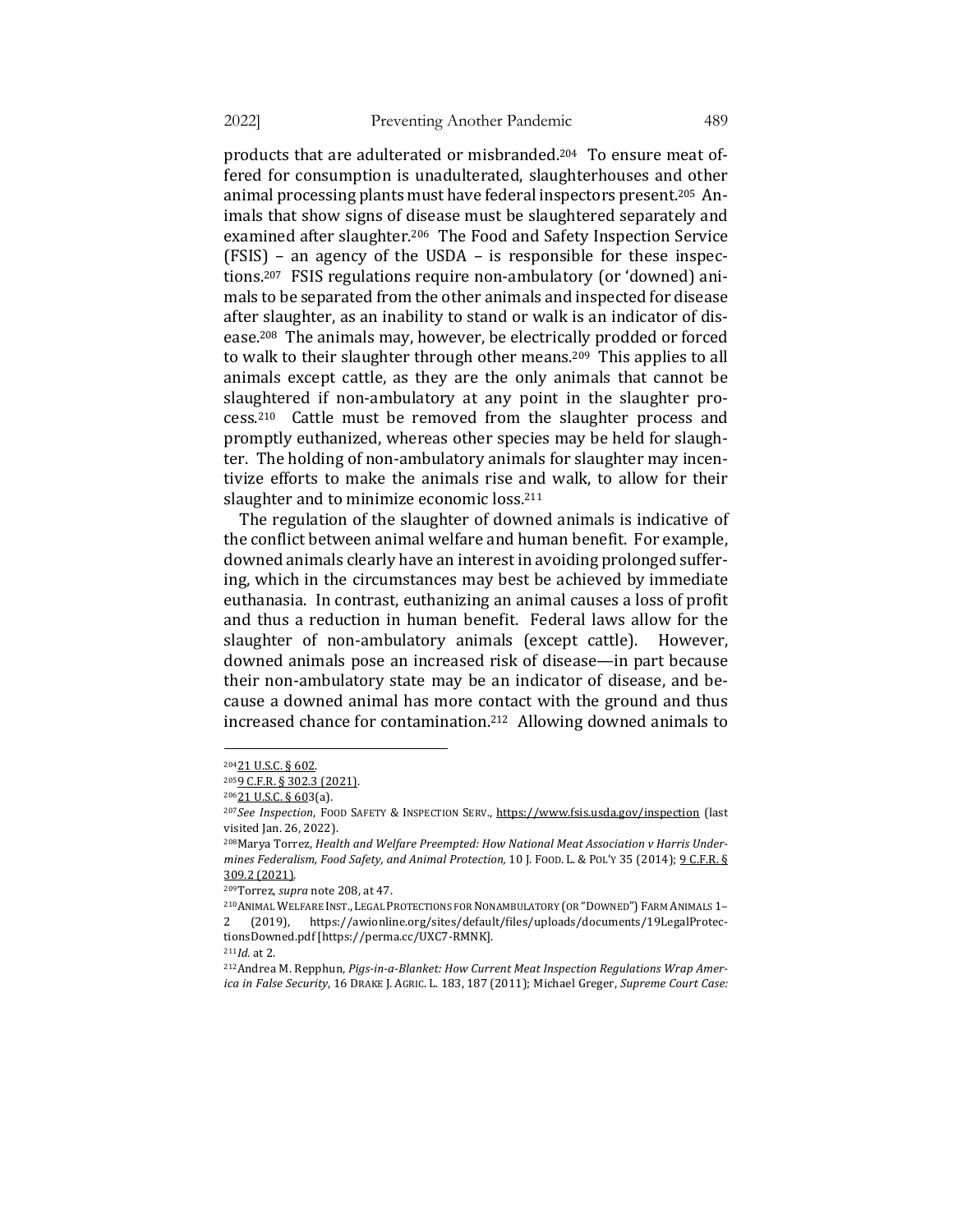enter the food supply therefore poses an increased risk to human health. Accordingly, while the slaughter of non-ambulatory animals may provide economic benefit to human beings in the first instance, it also poses an increased risk of future zoonoses.<sup>213</sup>

a. Surveillance 

Surveillance of infectious diseases is a fundamental element of zoonotic disease regulation in the United States. Responsibility at the federal level falls to the Commissioner of Food and Drugs, the Director of the Centers for Disease Control and Prevention (CDC), and the Secretary of Agriculture.<sup>214</sup> In practice, the CDC's National Center for Emerging and Zoonotic Infectious Diseases (NCEZID) and the USDA's Animal and Plant Health Inspection Service (APHIS) are two of the leading federal agencies tasked with surveilling zoonoses. Both NCEZID and APHIS cooperate with and provide guidance to state and local health departments and other federal agencies.<sup>215</sup> NCEZID investigates, identifies, and monitors a wide range of infectious diseases, including more common foodborne diseases such as salmonella, as well as rare or emerging diseases.<sup>216</sup> APHIS takes a similar role in the monitoring and surveillance of both plants and animals and has recently announced a proposed framework to bolster surveillance capacity. The plan acknowledges a "lack of surveillance tools and strategies for the rapid detection and characterization of emerging and re-emerging pathogens at the human-animal-environment interface [and] inconsistent linkages between human and animal

*Meat Industry Sues to Keep Downed Animals in Food Supply*, NUTRITIONFACTS.ORG (Nov. 3, 2011), https://nutritionfacts.org/2011/11/03/supreme-court-case-meat-industry-sues-to-keepdowned-animals-in-food-supply/ [https://perma.cc/GM5K-ZDJA]. 

<sup>213</sup>While correctly cooking tainted meat significantly reduces the risk of consuming foodborne disease-causing organisms, there are still an estimated 48 million cases of foodborne illness in the United States each year. Many of the food sources of such illnesses include meat and poultry. See What You Need to Know about Foodborne Illnesses, U. S. FOOD & DRUG ADMIN. (Feb. 17, 2022), https://www.fda.gov/food/consumers/what-you-need-know-about-foodborne-ill-

nesses#:~:text=While%20the%20American%20food%20supply,128%2C000%20hospitalizations%20and%203%2C000%20deaths [https://perma.cc/NL23-DE46].

<sup>&</sup>lt;sup>214</sup>7 U.S.C § 8319.

<sup>&</sup>lt;sup>215</sup>7 U.S.C. § 8310(a); Our Partners, NCEZID, CENTERS FOR DISEASE CONTROL AND PREVENTION, https://www.cdc.gov/ncezid/what-we-do/our-partners.html [https://perma.cc/P4GZ-EED4] (last visited Jan. 27, 2022).

<sup>&</sup>lt;sup>216</sup>National Center for Emerging and Zoonotic Infectious Diseases (NCEZID), CTRS. FOR DISEASE CONTROL & PREVENTION, https://www.cdc.gov/ncezid/index.html [https://perma.cc/7BY6- 82CA] (last visited Jan. 27, 2022).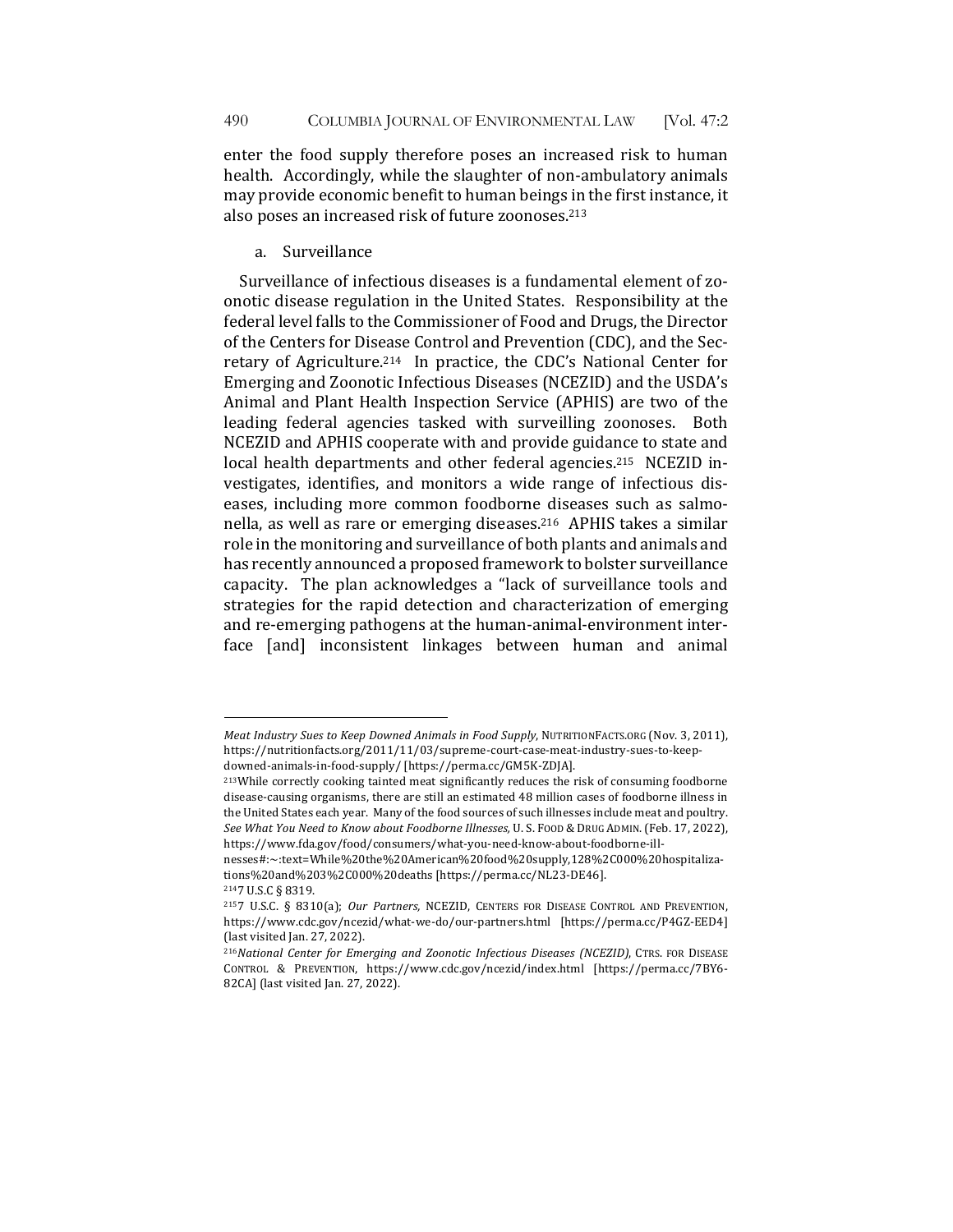surveillance."<sup>217</sup> Accordingly, the framework aims to create a system for early identification, "to potentially prevent or limit the next zoonotic disease outbreak, or the next global pandemic."<sup>218</sup>

Disease surveillance in states with a high animal agricultural output is also a primary element of zoonosis regulation in the United States. In Iowa, the Center for Acute Disease Epidemiology (CADE) collaborates with the CDC and engages in investigation and education activities.<sup>219</sup> CADE also consults with agencies at the county and local level to provide education and guidance on infectious diseases.<sup>220</sup> Nebraska's Animal and Plant Health Protection also engages in surveillance and inspection efforts to address the risk of zoonoses in agriculture.<sup>221</sup> In Minnesota, where there are over  $1,000$  CAFOs,<sup>222</sup> the surveillance role is filled in part by the Minnesota Department of Health (MDH). With the Upper Midwest Agricultural Safety and Health Center, the MDH tracks infectious diseases and studies how often these diseases infect agricultural workers, having determined that "[d]iseases shared by humans and animals are more likely to affect agricultural workers and their families than other Minnesotans."223 Similarly, in North Carolina, the Livestock Animal Health Programs collaborate with industry, federal and state agencies, and veterinarians to surveil zoonoses.<sup>224</sup> Finally, in California, the California Department of Food and Agriculture's Animal Health and Food Safety Services Division contributes to disease detection and provides guidance on disease awareness.<sup>225</sup> There is a patchwork of federal, state, and

<sup>217</sup> ANIMAL & PLANT HEALTH INSPECTION SERV., U.S. DEP'T OF AGRIC., APHIS' AMERICAN RESCUE PLAN (ARP) SURVEILLANCE PROGRAM: STRATEGIC FRAMEWORK (2022), https://www.aphis.usda.gov/publications/aphis\_general/arp-strategic-framework.pdf [https://perma.cc/5NPX-RMJ4]. 218*Id.* at 1.

<sup>&</sup>lt;sup>219</sup>Center for Acute Disease Epidemiology, IOWA DEPARTMENT OF PUBLIC HEALTH, https://idph.iowa.gov/CADE [https://perma.cc/CUS4-V3F2] (last visited Jan. 27, 2022). <sup>220</sup>*Id*.

<sup>&</sup>lt;sup>221</sup>Animal and Plant Health Protection, NEBRASKA DEP'T OF AGRIC., https://nda.nebraska.gov/aphp/index.html [https://perma.cc/7BRH-UEH9] (last visited Jan. 27, 2022). <sup>222</sup>CAFO REPORT, *supra* note 139.

<sup>223</sup>Surveillance for Zoonotic Diseases in Agricultural Workers in Minnesota, UPPER MIDWEST AGRC. SAFETY & HEALTH CENTER, http://umash.umn.edu/portfolio/surveillance-for-zoonotic-diseasesin-agricultural-workers-in-minnesota/ [https://perma.cc/9LLZ-STSP] (last visited Jan. 27, 2022).

<sup>&</sup>lt;sup>224</sup>Vet Division - Livestock Animal Health Programs, NORTH CAROLINA DEP'T OF AGRIC. & CONSUMER SERV., https://www.ncagr.gov/vet/Livestock/index.htm [https://perma.cc/9KEJ-XVJC] (last visited Jan. 27, 2022).

<sup>225</sup>*Animal Health Branch*, CAL. DEP'T OF FOOD & AGRIC., https://www.cdfa.ca.gov/AHFSS/Animal\_Health/ [https://perma.cc/AZ22-LZSV] (last visited Jan. 27, 2022); Animal Health and Food Safety Services Division, CAL. DEP'T OF FOOD & AGRIC., https://www.cdfa.ca.gov/AHFSS/ [https://perma.cc/3MZ3-FT35] (last visited Jan. 27, 2022).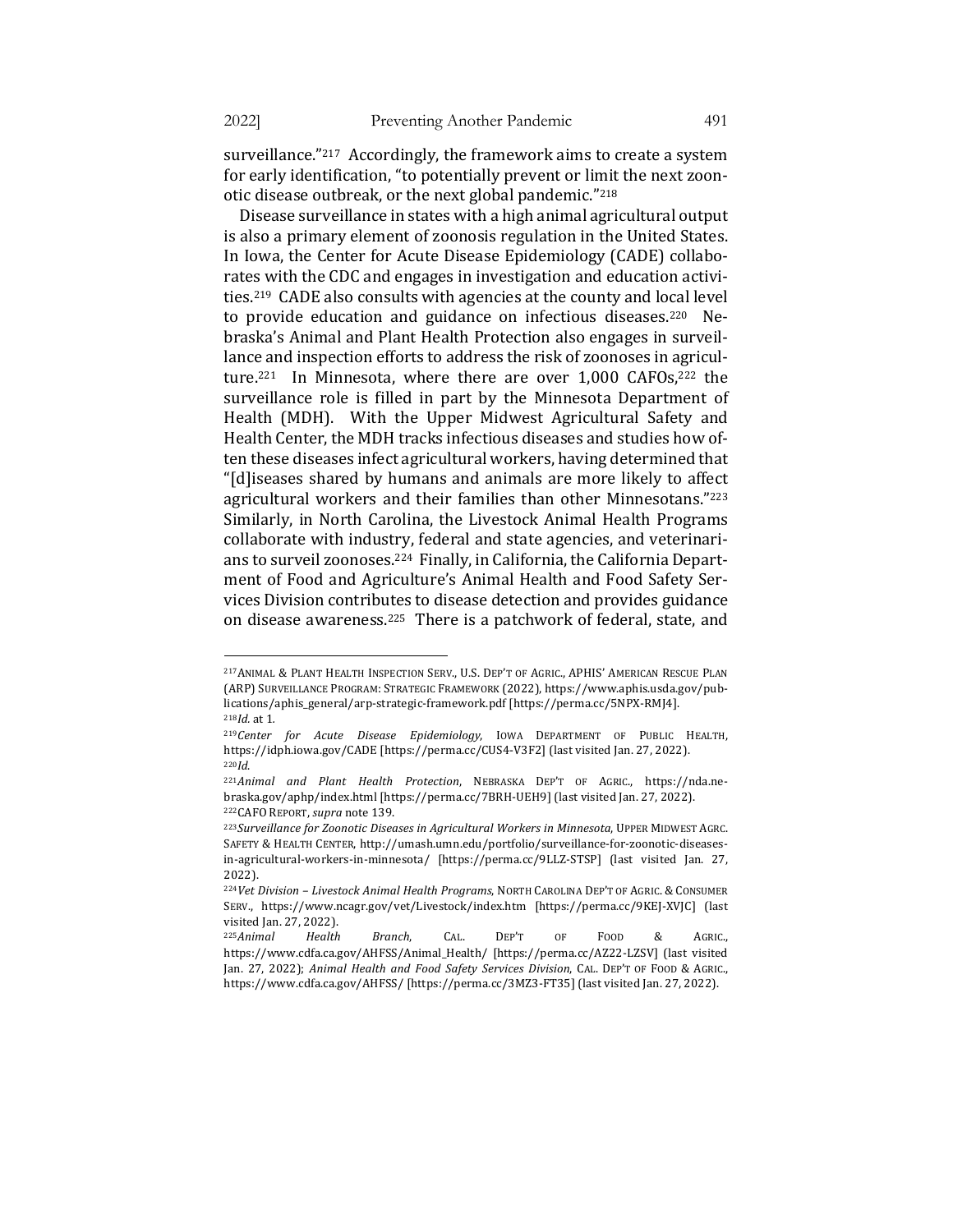local programs contributing to the surveillance of zoonoses in the United States. States hold the primary role as it relates to the detection and reporting of zoonotic diseases because the federal government does not have the power to mandate disease reporting.<sup>226</sup> Consequently, federal agencies rely largely on voluntary reporting of disease outbreaks.<sup>227</sup> As explained by Allen, this can hinder surveillance efforts and response time due to a lack of coordination amongst agencies.228

## b. Depopulation and Disposal

A further element of the United States' regulatory response to zoonotic disease is depopulation, which is the mass killing of animals to prevent the spread of disease. Depopulation occurs where a disease has been introduced to an animal population.<sup>229</sup> Federally, APHIS has delegated authority to take remedial actions such as holding, seizing, or destroying any animal that is or may be moved in interstate commerce, and may carry or may have been exposed to disease.<sup>230</sup> APHIS describes depopulation as "one of the most effective ways to stop disease spread and protect U.S. animal health as a whole" and, accordingly, it is an important component of the U.S. regulatory space.<sup>231</sup> There is a number of different methods for depopulation. The American Veterinary Medical Association (AMVA) provides guidelines for producers undertaking mass depopulation. The guidelines provide methods that are "acceptable" or "acceptable with conditions," as well as methods that are "unacceptable."<sup>232</sup> Unacceptable methods are those deemed inhumane or that pose an increased risk of disease

<sup>&</sup>lt;sup>226</sup>See Heather Anne Allen, Improving Zoonotic Disease Outbreak Detection Practice in the US, at 43 (Aug. 31, 2011) (Ph.D. dissertation, The George Washington University).

<sup>&</sup>lt;sup>227</sup>*Id.*; James D. Holt et al., *Legal Considerations*, CTRS. FOR DISEASE CONTROL & PREVENTION, https://www.cdc.gov/eis/field-epi-manual/chapters/Legal.html (Dec. 13, 2018) [https://perma.cc/2PUB-YNH5]; Richard N. Danila et al., *Legal Authority for Infectious Disease* Reporting in the United States: Case Study of the 2009 H1N1 Influenza Pandemic, 105 AM. J. PUB. HEALTH 13, 13 (2015).

<sup>&</sup>lt;sup>228</sup>Allen, *supra* note 226, at 43-46.

<sup>&</sup>lt;sup>229</sup>See U.S. DEP'T OF AGRIC., EMERGENCY RESPONSE PROCEDURES - DEPOPULATION AND DISPOSAL (2015), https://www.aphis.usda.gov/animal\_health/downloads/animal\_diseases/ai/ER-

DepopDisposal.pdf [https://perma.cc/JQ9J-PAWX].

<sup>2307</sup> U.S.C. § 8306(a)(1)(B).

<sup>&</sup>lt;sup>231</sup>U.S. DEP'T OF AGRIC., HIGHLY PATHOGENIC AVIAN INFLUENZA (2016), https://www.aphis.usda.gov/publications/animal\_health/2016/hpai\_depopulation\_disposal.pdf.

<sup>232</sup>AM. VETERINARY MED. ASS'N, AVMA GUIDELINES FOR THE EUTHANASIA OF ANIMALS: 2020 EDITION 111 (2020), https://www.avma.org/sites/default/files/2020- 01/2020-Euthanasia-Final-1- 17-20.pdf.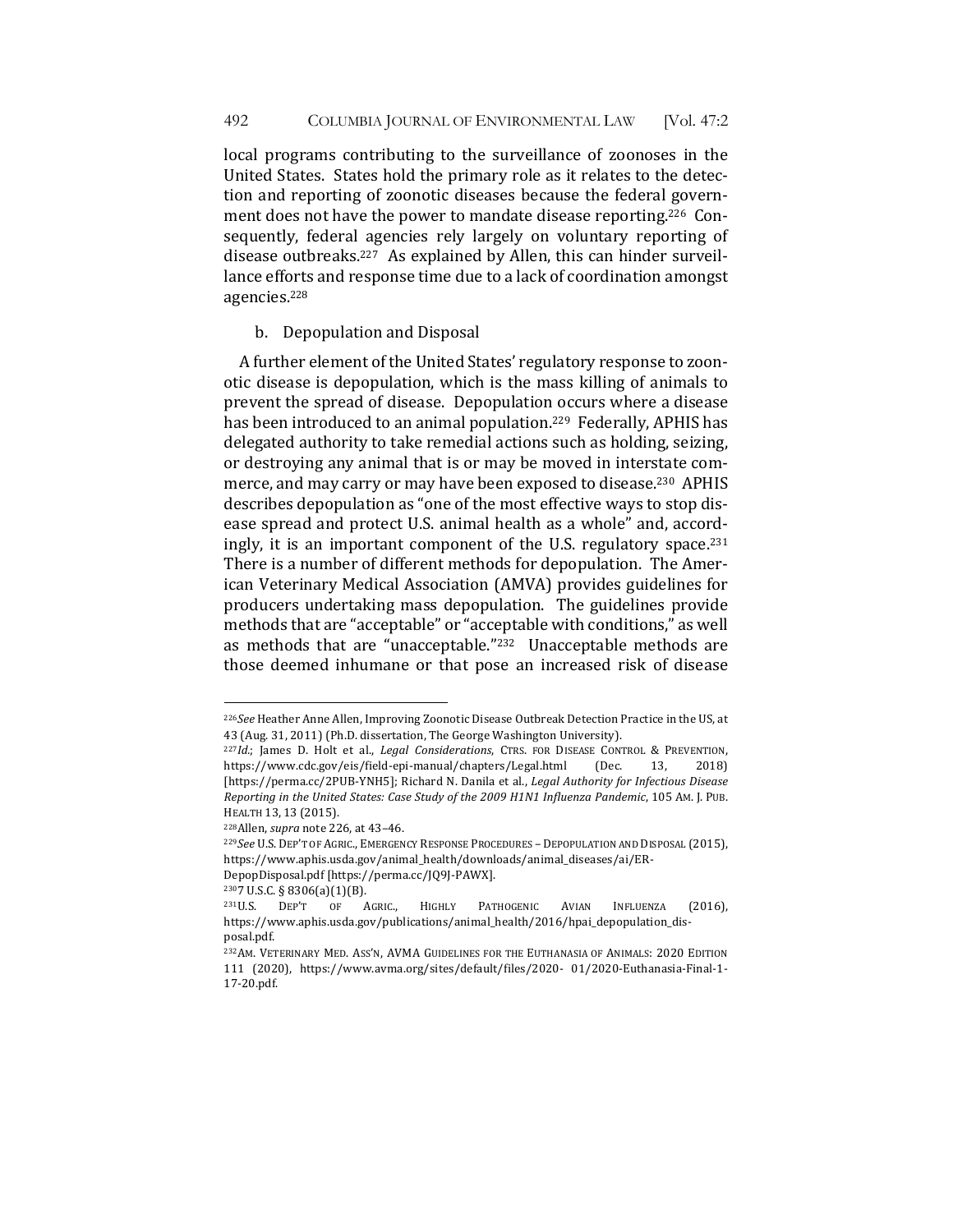spread. However, the guidelines acknowledge that "there will be lessthan-perfect situations" where unacceptable methods may be used.<sup>233</sup> There are also various methods of disposal once depopulation is complete, such as off-site incineration, on-site burial, below grade conventional burial, composting, and open burning. APHIS's Foreign Animal Disease Preparedness and Response Plan lists on-site burial as the least suitable method in relation to public health risk, biosecurity, and pathogen inactivation.<sup>234</sup> Despite these risks, on-site burial is still per-

Producers depopulating and disposing of animals must also comply with state regulations, and states have broad discretion to control animal disease.<sup>236</sup> In Iowa, for instance, the Department of Agriculture and Land Stewardship has the power to "quarantine or destroy any animal exposed to or afflicted with an infectious or contagious disease."<sup>237</sup> In respect to disposal, on-site burial is considered an effective method in Iowa, however, the site must first be approved by the Iowa Department of Natural Resources.<sup>238</sup> On-site burial is accepted as an appropriate method in Nebraska, with the Nebraska Department of Environment and Energy stating that burial "is often the method of choice for catastrophic livestock losses."239 A state permit is not required to undertake on-site burial in Nebraska.<sup>240</sup> In Minnesota, the Board of Animal Health, which is the primary body regulating disposal, notes that on-site burial "is usually not recommended for animals that have died from a disease" but may sometimes be "the only

mitted as a method of disposal.<sup>235</sup>

<sup>233</sup>*Id.* at 9.

<sup>234</sup>U.S. DEP'T AGRIC. ET AL., EMERGENCY CARCASS MANAGEMENT DESK REFERENCE GUIDE, FAD PREP FOREIGN ANIMAL DISEASE PREPAREDNESS & RESPONSE PLAN 2-5 (2017), https://www.aphis.usda.gov/ animal\_health/carcass/docs/carcass-disposalguide.pdf#page=12 [https://perma.cc/H2N3-8PXP].

<sup>235</sup>See U.S. DEP'T OF AGRIC. ET AL., EMERGENCY CARCASS MANAGEMENT DESK REFERENCE GUIDE, FOREIGN ANIMAL DISEASE PREPAREDNESS & RESPONSE PLAN (2017), https://www.aphis.usda.gov/ animal\_health/carcass/docs/carcass-disposal-guide.pdf [https://perma.cc/H2N3-8PXP]. For further discussion, see CTR. FOR BIOLOGICAL DIVERSITY ET AL., PETITION FOR EMERGENCY RULEMAKING (Jun. 29, 2020), https://www.nrdc.org/sites/default/files/petition-aphis-20200629.pdf [https://perma.cc/ED5K-44MM] (requesting an emergency rule to prohibit unlined burial and on-site incineration until the resolution of the COVID-19 pandemic).

<sup>&</sup>lt;sup>236</sup>Campoamor v. State Live Stock Sanitary Bd., 136 Fla. 451, 457 (1938); Walton & King Jaiven, *supra* note 28, at 10492.

<sup>237</sup>IOWA CODE §163.2 (2021).

<sup>&</sup>lt;sup>238</sup>IOWA DEPT. OF NAT. RES., MASS ANIMAL MORTALITY PLAN 24 (2019), https://www.iowadnr.gov/Portals/idnr/uploads/files/disas-

ter/MAMP%202019.pdf?ver=2019-09-09-112529-767 [https://perma.cc/957F-FM4J].

<sup>&</sup>lt;sup>239</sup>Disposal of Animal Carcasses, NEB. DEPT. OF AGRIC. (Feb. 26, 2021), http://deq.ne.gov/Publica.nsf/Pages/06-201 [https://perma.cc/Y6Z3-L85G]. 240*Id.*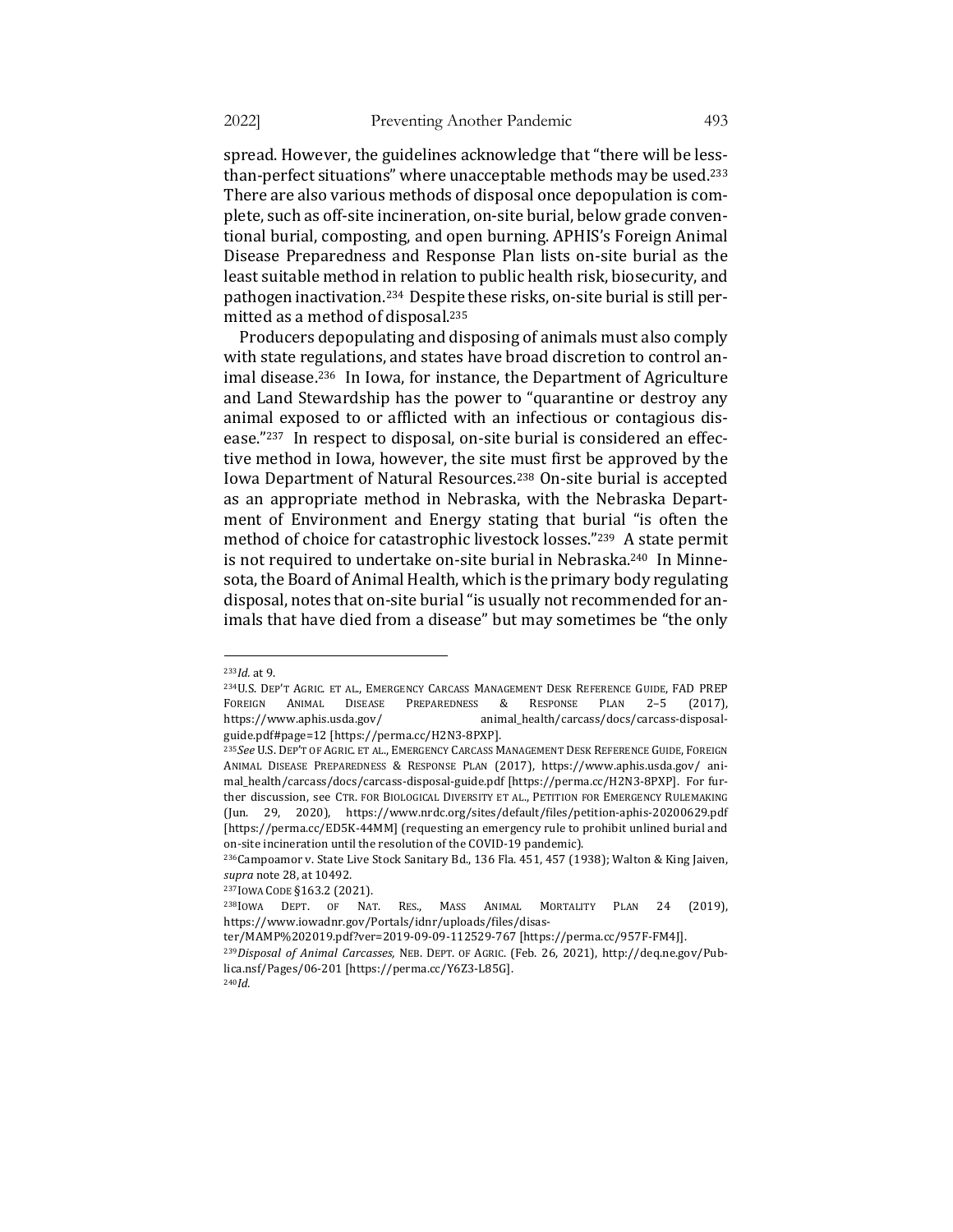option during disaster events."<sup>241</sup> Similarly, in California, on-site burial is considered the "least desirable and environmentally safe alternative" but remains a viable option.<sup>242</sup> In North Carolina, the State Veterinarian's Office—an agency of the North Carolina Department of Agriculture and Consumer Services (NCDA&CS)—holds regulatory authority in respect of disposal.<sup>243</sup> On-site burial remains a disposal option in North Carolina, however, sites are required to be pre-approved by the NCDA&CS.<sup>244</sup>

## c. Environmental Protection Agency

The EPA also has some authority regarding the zoonotic disease risk of intensive animal agriculture, due to the large amounts of animal waste produced. Animal waste from intensive operations can enter water bodies from various sources, including improper storage, overflow of waste lagoons following heavy rainfall, or over application of manure to land.<sup>245</sup> Animal waste discharges can have significant environmental effects and are a primary cause of ocean dead zones.<sup>246</sup> They also pose a significant risk in terms of zoonotic disease emergence as animal waste may contain pathogens that cause disease in humans.247

<sup>&</sup>lt;sup>241</sup>MINN. BD. OF ANIMAL HEALTH, LIVESTOCK CARCASS DISPOSAL GUIDE 1, https://www.bah.state.mn.us/media/Carcass-Disposal-Guide.pdf [https://perma.cc/BXR8- U55L] (last visited Jan. 28, 2022).

<sup>&</sup>lt;sup>242</sup>*Emergency Animal Disposal Guidance, CAL. ENV'T PROT. AGENCY, https://calepa.ca.gov/Disas*ter/Animals/ (last visited Jan. 28, 2022).

<sup>&</sup>lt;sup>243</sup>See 2 N.C. ADMIN. CODE 52C.0102 (2021); N.C. GEN. STAT. § 106-403 (2021).

<sup>&</sup>lt;sup>244</sup>See RAFI Staff, *Hurricane Florence: Mass Poultry Mortality Disposal Options for Farmers*, RAFI (Oct. 2, 2018), https://www.rafiusa.org/blog/poultrymortalitydisposal/ [https://perma.cc/QB2L-9GAJ]; Justin Moore, *Emergency animal Mortality Disposal - N.C. Requirements*, NC STATE EXTENSION (Sep. 5, 2019), https://ncdisaster.ces.ncsu.edu/2019/09/emergency-animal-mortality-disposal-n-c-requirements/ [https://perma.cc/RUM4-VYLT].

<sup>&</sup>lt;sup>245</sup>See U.S. ENV'T PROT. AGENCY, PROPOSED REGULATIONS TO ADDRESS WATER POLLUTION FROM CONCENTRATED ANIMAL FEEDING OPERATIONS (2001), https://www3.epa.gov/npdes/pubs/CAFObrochure3.pdf [https://perma.cc/L2HW-FPYL] (explaining why livestock waste is a concern for water quality).

<sup>&</sup>lt;sup>246</sup>Sources and Solutions, U.S. ENV'T PROT. AGENCY, https://www.epa.gov/nutrientpollution/sources-and-solutions [https://perma.cc/K5MD-8]DK] (last visited Jan. 28, 2022).

<sup>247</sup>ENV'T AM., AGRICULTURAL WASTE LAGOONS (2019), https://environmentamerica.org/sites/environment/files/AccidentsFactsheet-ManureLagoons.pdf [https://perma.cc/B7BF-UH22]; M.D. Sobsey et al., Pathogens in Animal Wastes and the Impacts of Waste Management Practices on *their Survival, Transport and Fate, in ANIMAL AGRICULTURE AND THE ENVIRONMENT: NATIONAL CENTER* FOR MANURE AND ANIMAL WASTE MANAGEMENT WHITE PAPERS 609 (J.M. Rice et al. eds., 2006), https://fyi.extension.wisc.edu/manureirrigation/files/2014/03/ASABE\_2006\_Pathogens-in-Animal-Wastes-and-Impacts-of-Waste-Management-Practices.pdf [https://perma.cc/J6M5-

J2BP].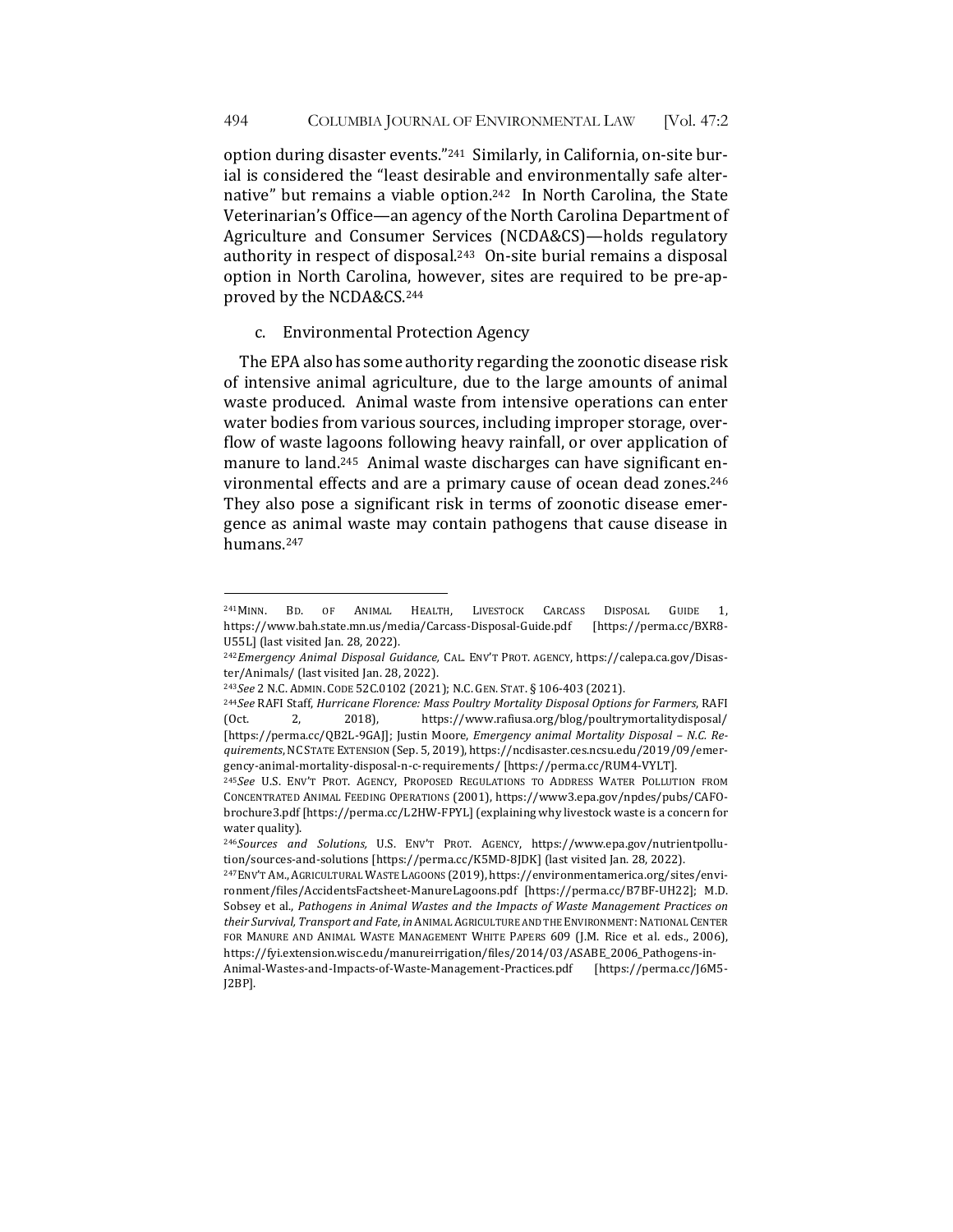The EPA is tasked with administering the Clean Water Act (CWA), which regulates the discharge of pollutants into waters of the United States.<sup>248</sup> The CWA created the National Pollutant Discharge Elimination System (NPDES), a federal permit system designed to regulate discharges into water from point sources. Amongst other conditions, the permit sets an effluent limit on discharge pollutants and restricts a point source from discharging in excess of that limit.<sup>249</sup> The NPDES program does not consider animal feeding operations (those operations not meeting the threshold of a CAFO) to be point sources, therefore excluding them from federal regulation under the CWA.<sup>250</sup> The CWA does, however, include CAFOs "from which pollutants are or may be discharged" in the definition of point source.<sup>251</sup> Therefore, in order to be considered a "point source," large and medium CAFOs (over 1,000 animal units and between 301 and 1,000 animal units respectively) must have the potential to discharge pollutants. Large CAFOs with pollutant potential are automatically regulated as point sources and must seek a NPDES permit for actual discharges, however, a medium CAFO must only obtain a NPDES permit if discharges occur through a man-made device, or if the confined animals come into direct contact with water.<sup>252</sup> The EPA can also designate small or medium size animal feeding operations as CAFOs and require them to obtain a NPDES permit if that operation is a significant contributor of pollutants to water.<sup>253</sup>

Regulation of CAFOs under the CWA is further limited by a broad exemption for agricultural stormwater discharges. Stormwater runoff is excluded from the definition of "point source" and therefore any agricultural stormwater discharges from CAFOs are not subject to NPDES permit requirements.<sup>254</sup> Specifically, the EPA cannot require

25340 C.F.R. § 122.23(c) (2021).

<sup>&</sup>lt;sup>248</sup>Randall S. Abate, *Anthropocene Accountability Litigation: Confronting Common Enemies to Promote a Just Transition*, 46 COLUM. J. ENV'T L. 225, 248 n.123 (discussing the loopholes that exist in relation to the EPA's regulation of CAFOs under the CWA).

<sup>&</sup>lt;sup>249</sup>Jeffrey G. Miller, *Plain Meaning, Precedent, and Metaphysics: Interpreting the "Point Source" Element of the Clean Water Act Offense*, 45 ENV'T L. REP. NEWS & ANALYSIS 11129, 11133 (2015). 250U.S. ENV'T PROT. AGENCY, NPDES PERMIT WRITERS' MANUAL FOR CONCENTRATED ANIMAL FEEDING

OPERATIONS ch. 2 (2012), https://www.epa.gov/sites/default/files/2015-08/documents/cafo\_permitmanual\_chapter2.pdf [https://perma.cc/WMY6-SGGY].

<sup>25133</sup> U.S.C. § 1362(14).

<sup>&</sup>lt;sup>252</sup>U.S. ENV'T PROT. AGENCY, REGULATORY DEFINITIONS OF LARGE CAFOS, MEDIUM CAFO, AND SMALL CAFOS (2015), https://www.epa.gov/sites/default/files/2015-08/documents/sector\_table.pdf [https://perma.cc/9Z2Z-N4WH].

<sup>&</sup>lt;sup>254</sup>Miller, *supra* note 249, at 1129; Anthony B. Schutz, *Agricultural Discharges Under the CWA: Old Questions and New Insights*, 52 U. PAC. L. REV. 567 (2021); Scott Yager & Mary-Thomas Hart,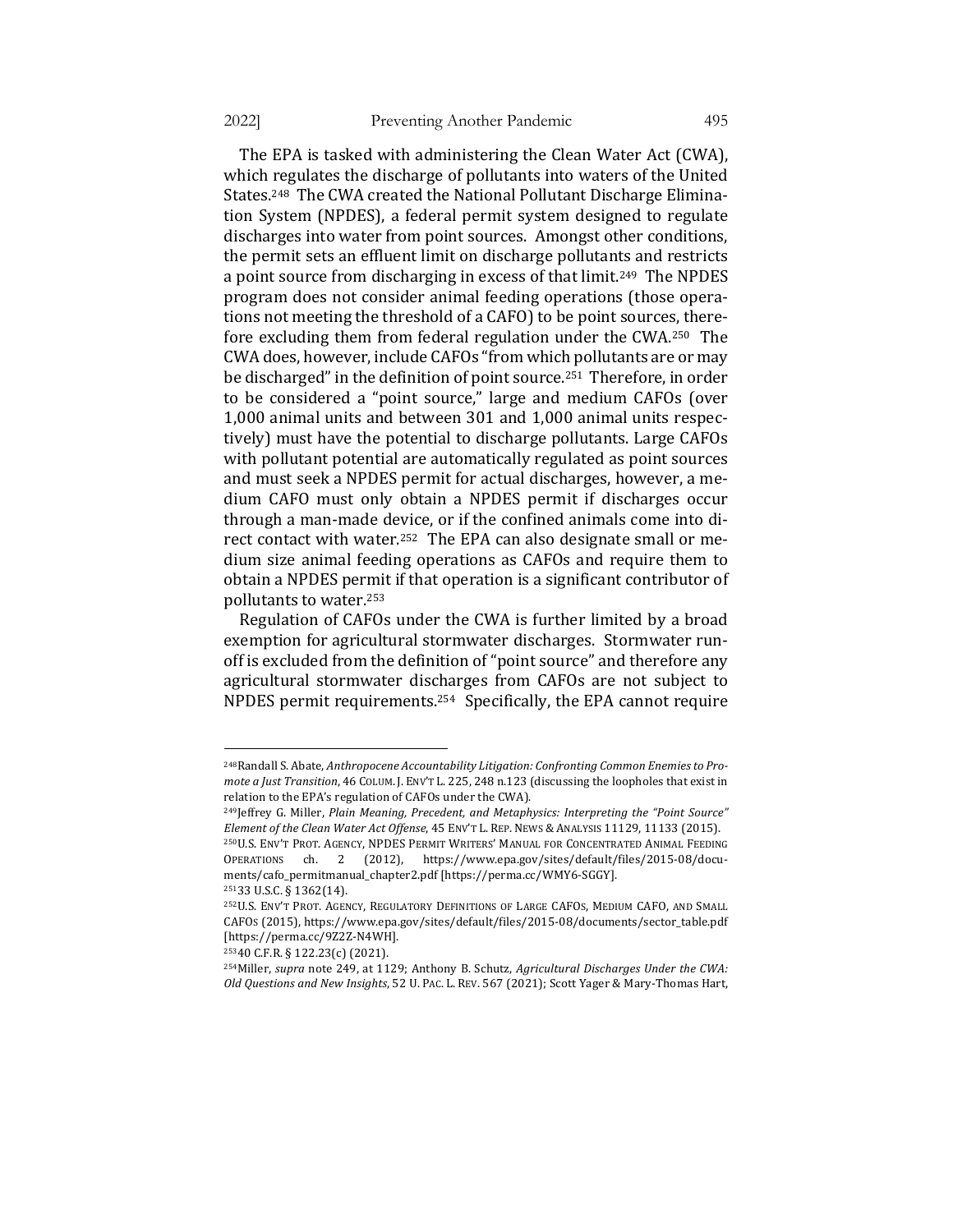NPDES permits for runoff from land that manure has been applied to (known as the land application area), if that runoff is precipitation related and if the manure has been applied in accordance with nutrient management practices.<sup>255</sup> The scope of the agricultural stormwater exemption was essentially limited to those discharges;<sup>256</sup> however, as Anthony Schutz explains, "[a]bsent a direct addition of pollutants on a dry day, rainfall always has something to do with a discharge from land-application areas" $257$  and thus the exemption is potentially far reaching. More recently, the exemption has been expanded by the District Court for the Northern District of West Virginia in Alt v. EPA<sup>258</sup> to include discharges outside the land application area.<sup>259</sup> The court in *Alt v. EPA* considered whether pollutants such as manure and dander that were expelled from exhaust fans in poultry barns and carried to water when it rained were included in the agricultural stormwater exemption. In this case, the court found that the discharges were eligible for the exemption, and were therefore not discharges as the pollutants would remain in the farmyard but-for the addition of rain.<sup>260</sup> As Emily Kenyon explains, "[b]y expanding the scope of the agricultural stormwater exemption, this decision allows CAFOs to evade permitting requirements and pollute our waterways."<sup>261</sup> This substantially limits the regulation of pathogens discharged from CAFOs into waters, which is a key risk in the context of zoonotic disease.

d. Deficiencies in the Current Regulatory Space

The U.S. approach to zoonotic disease regulation is reactionary and fails to address the root cause of emergence. This is clear considering the legal anthropocentrism that informs the regulation of intensive animal agriculture. Current federal and state regulation efforts prioritize short-term human interests over the welfare interests of non-

<sup>259</sup>Schutz, *supra* note 254, at 586-88.; Kenyon, *supra* note 256, at 1193-1200.

The Tipping Point Source: Clean Water Act Regulation of Discharges to Surface Water via Groundwater, and Specific Implications For Nonpoint Source Agriculture, 23 DRAKE J. AGRIC. L. 439 (2018).  $25540$  C.F.R. § 122.23(e) (2021). CAFOs subject to NPDES permits must implement a Nutrient Management Plan to be eligible for the storm water exemption. CAFOs that do not have NPDES permits do not require this plan, however, the application of manure to land must be done "in accordance with site-specific nutrient management practices." *Id.* 

<sup>&</sup>lt;sup>256</sup>Emily Kenyon, *Enough of this Manure: Why the EPA Needs to Define the Agricultural Storm*water Exemption to Limit the "Runoff" from the Alt Court, 92 N.Y.U. L. Rev. 1187, 1193-1200 (2017).

<sup>&</sup>lt;sup>257</sup>Schutz, *supra* note 254, at 585.

<sup>258</sup>Alt v. EPA, 979 F. Supp. 2d 701, 705 (N.D. W. Va. 2013).

<sup>260</sup>Alt v. EPA, 979 F. Supp. 2d 714 (N.D. W. Va. 2013).

<sup>&</sup>lt;sup>261</sup>Kenyon, *supra* note 256, at 1213.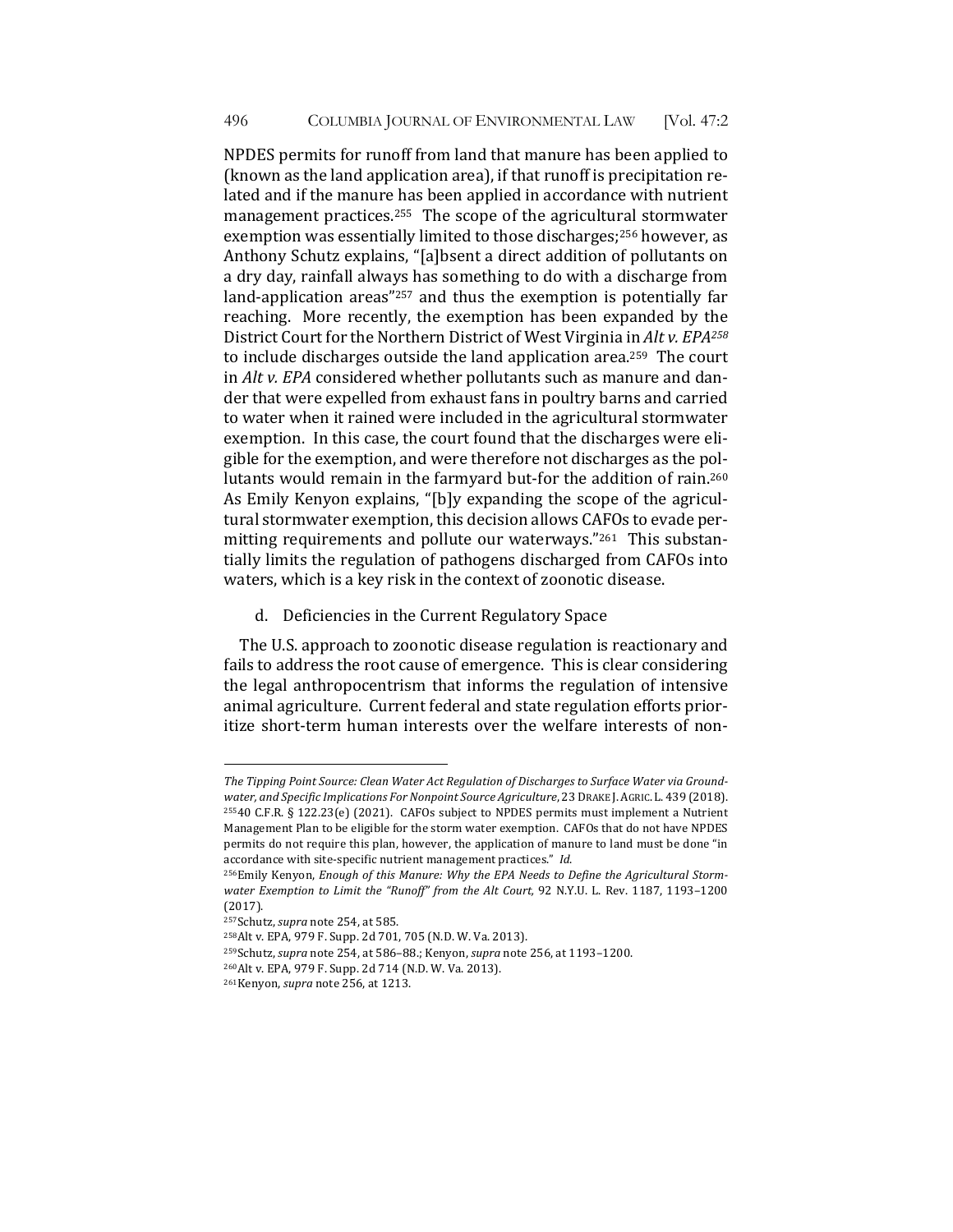human animals which—while satisfying economic motives—fails to adequately manage the zoonotic disease risk posed by intensive animal agriculture. Animal health is a primary consideration in the context of zoonoses, as animals with lower levels of overall welfare may be more susceptible to disease. Federal and state animal welfare laws are therefore a key aspect of the regulatory space and are also the aspect most aligned with addressing the root cause of zoonotic disease emergence. As has been outlined, federal regulation in this respect is minimal and state regulation is largely inadequate due to the broad exemptions for common farming practices and discriminatory levels of protection for farmed as opposed to other animals. In states such as California and Minnesota where anti-cruelty regulations do apply to farmed animals, the provisions operate in a manner that privileges intensive farming practices, and they lack meaningful enforcement. Inadequate enforcement fails to address instances of systemic cruelty within intensive farming operations and may in practice perpetuate conditions that increase the animals' susceptibility to disease.

The deficiencies in animal welfare regulation impact its ability address the root cause of zoonoses. As such, reactionary measures designed to control the emergence of zoonotic disease constitute a significant proportion of the U.S. regulatory response. While public health measures such as surveillance, depopulation, and restrictions on pollutant discharge are not aimed at prevention, they do form a vital part of limiting the impact of future zoonoses. However, as has been outlined, these measures are largely inadequate. In terms of surveillance, there is a recognized gap in the surveillance of human and animal diseases, and inadequate resources to rapidly detect and categorize emerging diseases at the federal level, which may significantly hinder response times. An adequate national response may be further hindered by the reliance on voluntary reporting from states to the CDC. 

The process of depopulation and disposal is also flawed due to the continued use of disposal methods that are considered less desirable in the context of zoonotic disease. On-site burial remains an acceptable option in all of the states analyzed above, despite recognized disadvantages such as a risk to public health and biosecurity, and the potential survival of pathogens after burial.<sup>262</sup> In an outbreak, mass burial allows producers to cost-effectively dispose of animal carcasses at a speed closer to the depopulation rate, which reduces the number

<sup>&</sup>lt;sup>262</sup>LORI MILLER ET AL., CARCASS MANAGEMENT FOR SMALL-AND MEDIUM-SCALE LIVESTOCK FARMS 3 (2018) https://www.fao.org/3/CA2073EN/ca2073en.pdf [https://perma.cc/KLD3-XZ5H].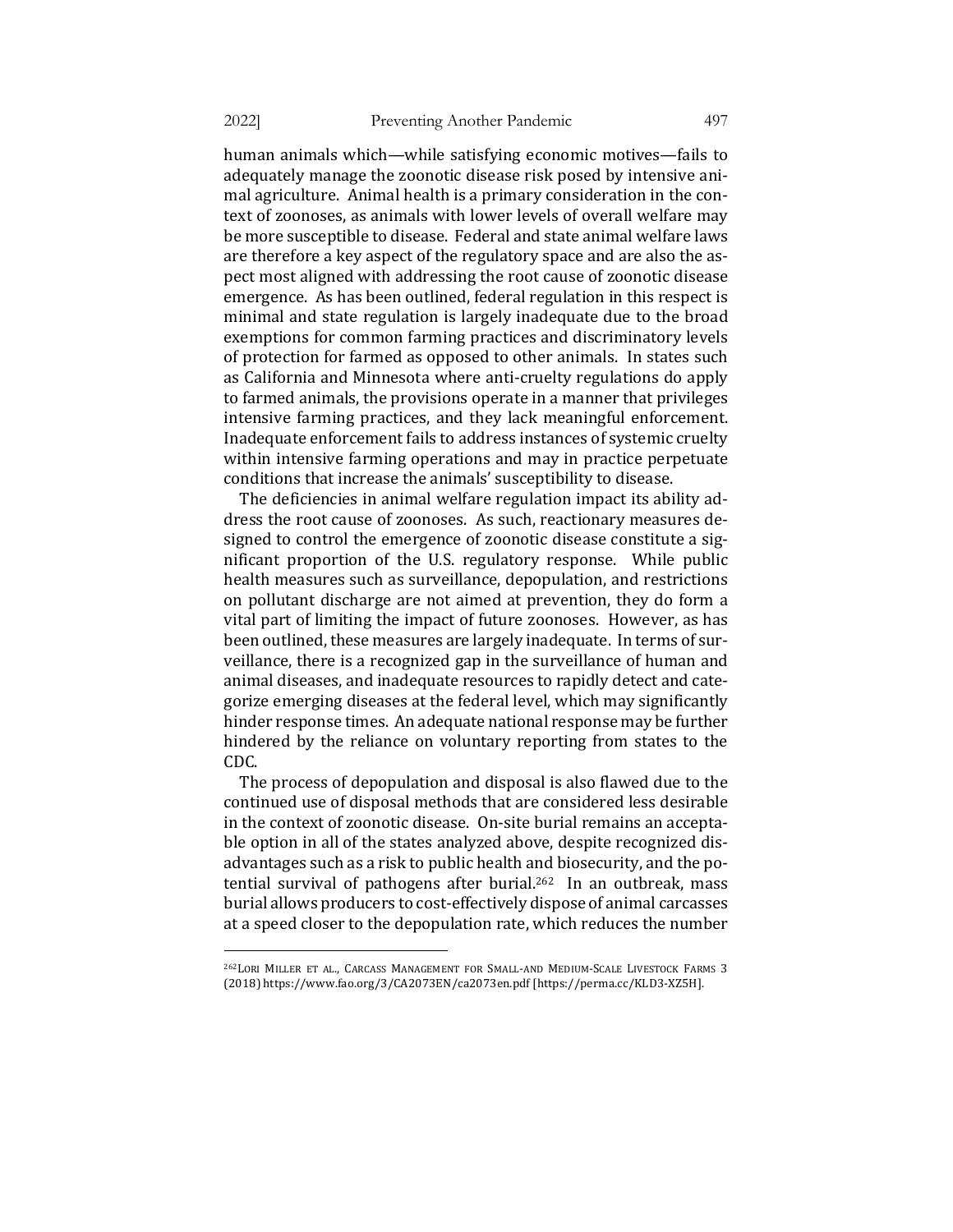of infected animal carcasses awaiting disposal.<sup>263</sup> While this is a clear advantage, the need to utilize a disposal method that poses a public health risk due solely to the significant numbers of animals being depopulated demonstrates that CAFOs pose an inherent and unacceptable risk in the context of zoonotic disease.

Finally, the EPA's contribution to zoonotic disease regulation via the CWA is also insufficient. In terms of large CAFOs, the CWA only considers such operations to be point sources where they have discharge potential. As explained above, the agricultural stormwater exemption significantly limits this requirement. Large CAFOs that only have precipitation related discharges may therefore demonstrate no discharge potential and be able to operate without a NPDES permit and thus largely without federal regulation as to water pollution. The decision in Alt v. EPA<sup>264</sup>—while only binding the EPA in the Northern District of West Virginia—is also a worrying development in terms of zoonotic disease risk. The decision exempts discharges of manure and feathers from ventilation systems that are carried to U.S. waters by precipitation from permitting requirements, effectively eliminating federal oversight of such discharges.<sup>265</sup>

In sum, the current regulatory regime fails to adequately address the zoonotic disease risk posed by intensive animal agriculture. Existing efforts are representative of legal anthropocentrism, in that they prioritize short-term human benefit over animal welfare. As a result, reactionary measures are favored over those designed to address the root cause of zoonoses, and such measures are themselves largely inadequate. Moreover, not only is current regulation insufficient in the context of zoonotic disease, government policy also actively encourages intensive farming practices through subsidies; government policies; and, in some jurisdictions, laws that favor the largest corporations.<sup>266</sup> Zoonotic diseases demonstrate that human health and animal health are interconnected. A regulatory regime that prioritizes short-term human health and human benefit fails to acknowledge human dependency on animal health, and therefore fails

<sup>&</sup>lt;sup>263</sup>Id.; ABBEY NUTSCH & MARK SPIRE, CARCASS DISPOSAL: A COMPREHENSIVE REVIEW 13 (2004). 264Alt v. EPA, 979 F. Supp. 2d 701, 705 (N.D. W. Va. 2013).

<sup>&</sup>lt;sup>265</sup>Kenyon, *supra* note 256, at 1193-1200.

<sup>266</sup>*See* Christina Sewell, *The Distracting notion of Meat's Impact on the Environment*, COLUM. J. INT'L AFFS. (Feb. 11, 2020); Heather McLeod-Kilmurray, *Does the Rule of Ecological Law Demand Veganism?: Ecological Law, Interspecies Justice, and the Global Food System*, 43 VT. L. REV. 455 (2019). *See also* SCHNEIDER, *supra* note 28, 30, 62–63; Walton & King Jaiven, *supra* note 16, at 214. For example, in Iowa, a law was passed in 2018 requiring grocery stores that sell cage-free, free-range, or enriched colony cage eggs to also sell conventional eggs from caged hens. AWI, LEGAL PROTECTIONS, *supra* note 144, at 8.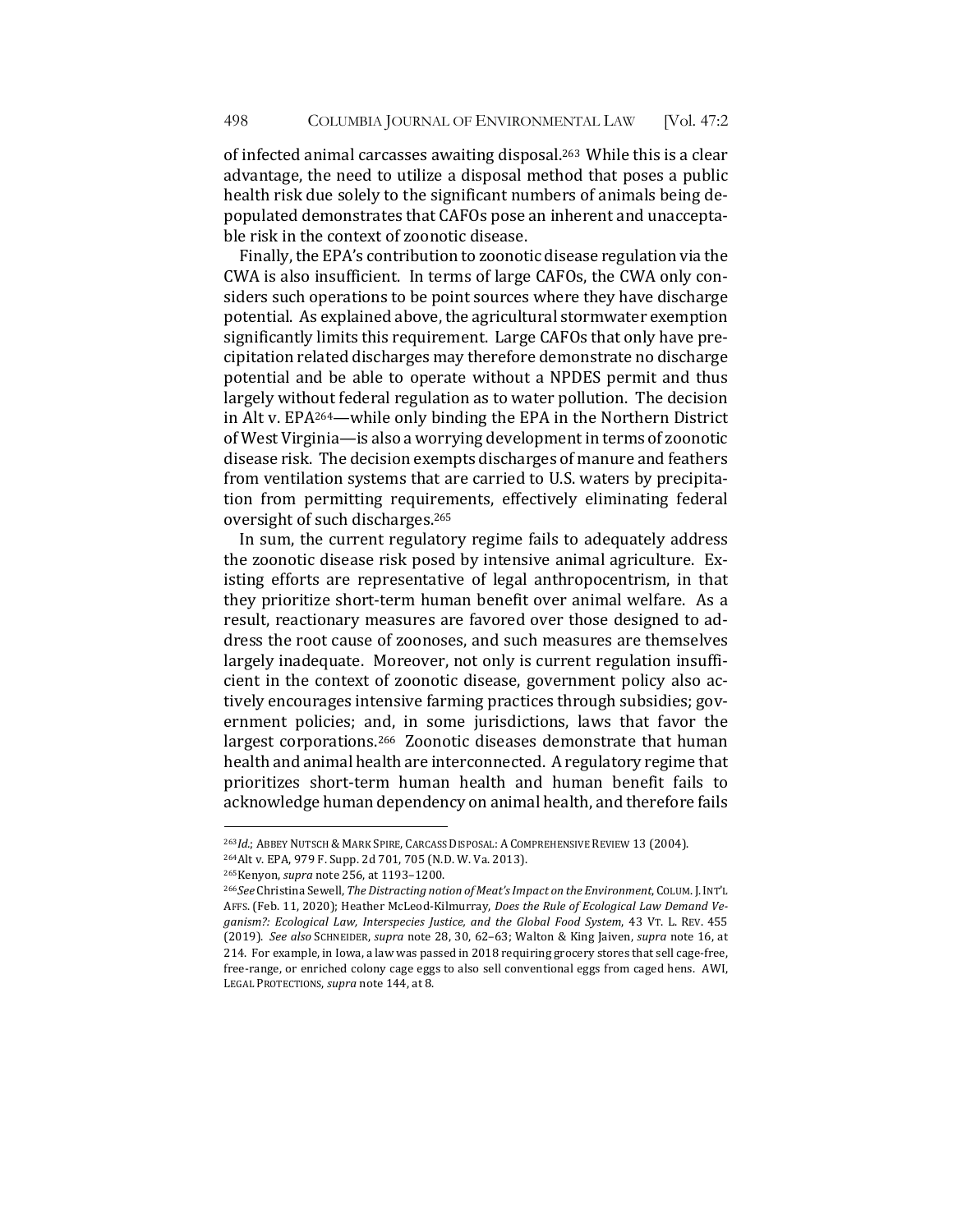to adequately address the risk of zoonotic disease. This paper argues for a radical change to the current anthropocentric paradigm that underpins regulation of intensive animal agriculture. It calls for a focus on regulatory efforts that recognize the interconnectedness and interdependency of humans and animals. The following section analyzes the two dominant alternative paradigms and their potential impact on the zoonotic disease risk posed by intensive animal agriculture.

# IV. PREVENTION IS BETTER THAN CURE: CHANGING THE APPROACH TO MANAGING THE RISK OF ZOONOSES POSED BY INTENSIVE ANIMAL AGRICULTURE

#### A. One Health

One Health is centered on the connection between humans, animals, and the environment they share.<sup>267</sup> It acknowledges that the nature of zoonotic disease requires collaboration between sectors and advocates for a holistic approach at the human-animal-environment interface.<sup>268</sup> There is no single definition for One Health; however, the CDC defines the approach as "collaborative, multisectoral, and transdisciplinary," stating that it works "at the local, regional, national, and global levels—with the goal of achieving optimal health outcomes recognizing the interconnection between people, plants, and their shared environment."<sup>269</sup> Clearly, at the heart of a One Health approach is cooperation between sectors focused on human health, animal health, and environmental health, with a goal of fully integrating research, disease surveillance and forecasting.

One Health was adopted by the American Veterinary Medical Association (AVMA) and the American Medical Association (AMA) in  $2007<sup>270</sup>$  Together, they formed the One Health Initiative task force that studied and delivered recommendations designed to facilitate integration of the One Health concept across multiple professions. The

imal-veterinary/animal-health-literacy/one-health-its-all-us [https://perma.cc/BVE6-LF6]].

<sup>&</sup>lt;sup>267</sup>Chris Degeling et al., *Implementing a One Health Approach to Emerging Infectious Disease: Re*flections on the Socio-Political, Ethical and Legal Dimensions, 15 BMC PUB. HEALTH 1307 (2015). <sup>268</sup>One Health: It's for All of Us, U.S. Food & DRUG ADMIN. (Jan. 14, 2021), https://www.fda.gov/an-

<sup>&</sup>lt;sup>269</sup>One Health Basics, CTRS. FOR DISEASE CONTROL & PREVENTION (Nov. 5, 2018), https://www.cdc.gov/onehealth/basics/in-

dex.html#:~:text=One%20Health%20is%20a%20collabora-

tive,plants%2C%20and%20their%20shared%20environment [https://perma.cc/PH94- DVEQ].

<sup>&</sup>lt;sup>270</sup>AM. VETERINARY MED. ASS'N, ONE HEALTH: A NEW PROFESSIONAL IMPERATIVE 4 (2008), https://www.avma.org/sites/default/files/resources/onehealth\_final.pdf [https://perma.cc/J6LS-3FD2].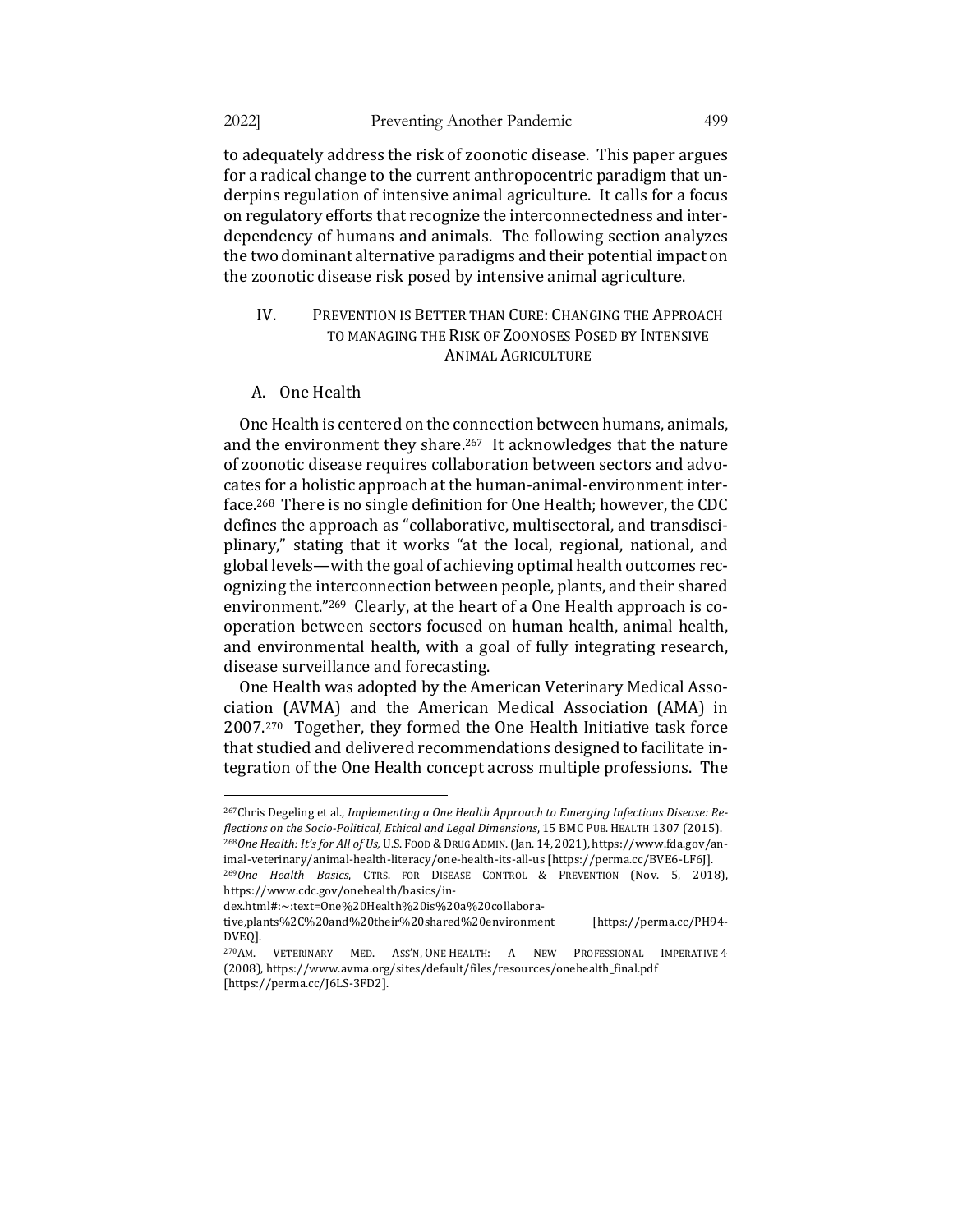task force published a report in 2008 recognizing that "[o]ur increasing interdependence with animals and their products may well be the single most critical risk factor to our health and well-being with regard to infectious diseases." $271$  The report made a series of recommendations, calling for collaboration between different sectors to complement the leadership role taken by the AMVA and the AMA.<sup>272</sup> In fulfilment of one such recommendation, the One Health Commission was founded in 2009 and continues today as a non-profit organization working towards "[a] world in which the interconnectedness of animals, environment, plants and people is deeply, and systemically recognized, valued and acted upon."273

Outside of the United States, One Health has gained immense global support for its potential to alter the human-animal relationship and mitigate the risk of zoonotic disease outbreaks. For instance, the United Nations describes One Health as "the optimal method for preventing as well as responding to zoonotic disease outbreaks and pandemics."274 The World Health Organization, The Food and Agriculture Organization, and the World Organization for Animal Health have worked in collaboration since endorsing the 'One World - One Health Framework' in 2018.<sup>275</sup> The organizations released their second tripartite strategic document in 2017 that declares a focus on the "strengthening and modernization of early warning and surveillance/monitoring systems" and "the foresight, preparedness and response to emerging, re-emerging and neglected infectious diseases," amongst other key areas.<sup>276</sup>

Practically, the approach can be seen in efforts to address antibiotic resistance in the US—particularly in the National Action Plan for Combating Antibiotic-Resistant Bacteria (CARB).<sup>277</sup> As detailed above,

<sup>271</sup>*Id.* at 3.

 $272$ *Id.* at 4.

<sup>&</sup>lt;sup>273</sup>Mission, Vision, Goals, Outcomes, ONE HEALTH COMM'N, https://www.onehealthcommission.org/en/why\_one\_health/mission\_vision\_goals\_outcomes/ [https://perma.cc/32GU-HN9D] (last visited Jan. 28, 2022).

<sup>&</sup>lt;sup>274</sup>PREVENTING THE NEXT PANDEMIC, supra note 11, at 7.

<sup>&</sup>lt;sup>275</sup>One Health, WORLD ORG. FOR ANIMAL HEALTH, https://www.oie.int/en/what-we-do/global-initiatives/one-health/#ui-id-2 [https://perma.cc/RQQ5-STF2] (last visited Jan. 28, 2022); Yu-Ju Chien, *How Did International Agencies Perceive the Avian Influenza Proglem? The Adoption and Manufacture of the 'One World, One Health' Framework,* 35 SOCIOLOGY OF HEALTH & ILLNESS 213, 214 (2012).

 $276$ *Id.* 

<sup>277</sup> OFF. OF THE ASSIST. SEC'Y FOR PLANNING AND EVALUATION, NATIONAL ACTION PLAN FOR COMBATING ANTIBIOTIC-RESISTANT BACTERIA, 2020–2025 (2020), https://aspe.hhs.gov/reports/national-action-plan-combating-antibiotic-resistant-bacteria-2020-2025 [https://perma.cc/YD8L-XHVV] [hereinafter CARB].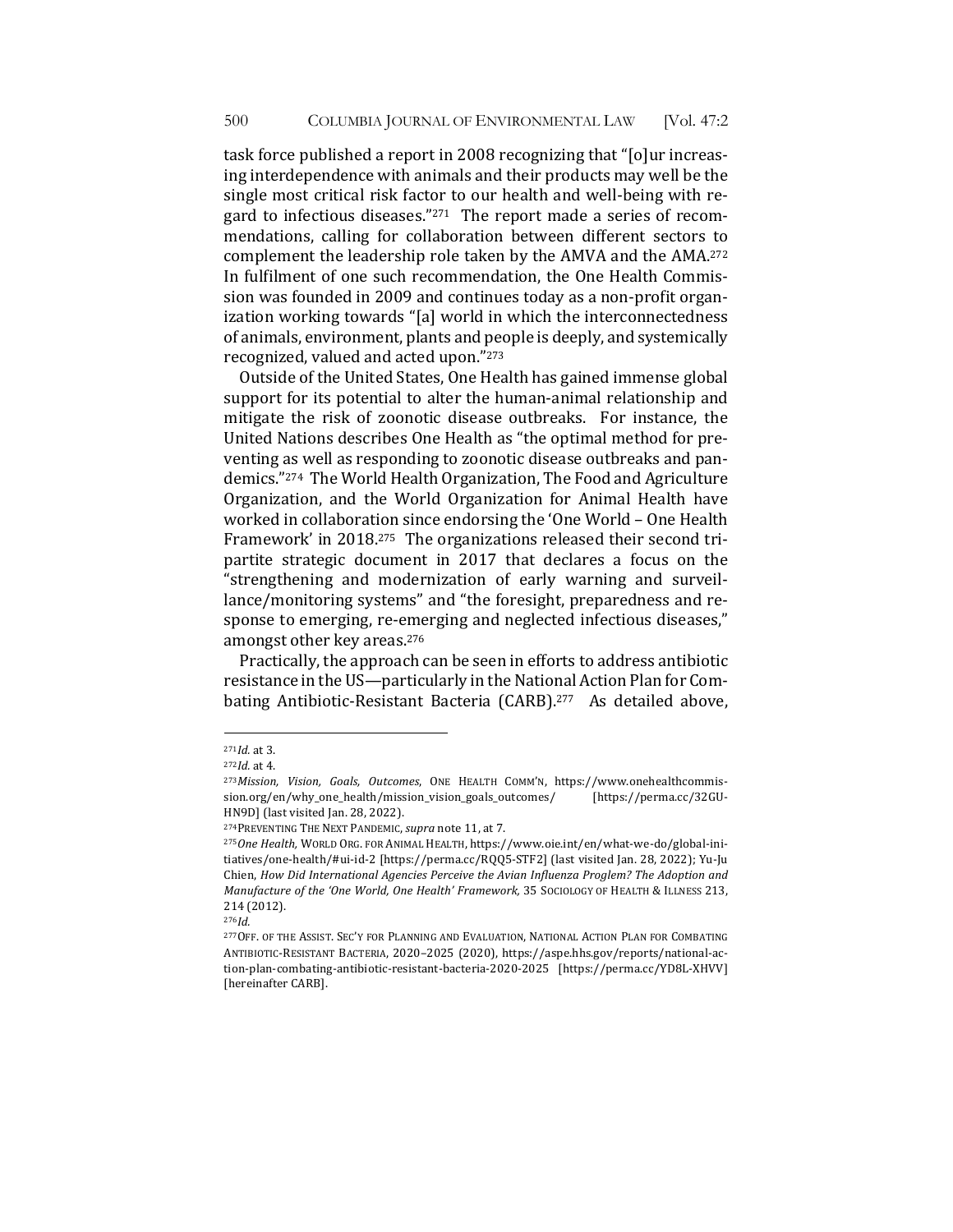antibiotic resistance poses a severe risk in the context of zoonoses in terms of increasing farmed animals' susceptibility to disease and simultaneously reducing the effectiveness of medically important antibiotics for human use.<sup>278</sup> The CARB plan, developed by the Federal Task Force on CARB, details a range of objectives to be achieved between the period of 2020–2025 to prolong the effectiveness of antibiotics.<sup>279</sup> The CARB plan has five goals, identical to those set in the first CARB plan which ran from  $2015-2020^{280}$  One such goal is to "[s]trengthen [n]ational [o]ne [h]ealth [s]urveillance [e]fforts to [c]ombat  $[r]$ esistance."<sup>281</sup> The CARB plan also explicitly adopts a One Health approach and emphasizes that "[a]ntibiotic resistance is unquestionably a One Health Issue, impacting the health of humans, animals, plants, and the environment."<sup>282</sup> More than merely paying lip service to the One Health concept, the Task Force itself is comprised of representatives from various agencies focused on human, animal, and environmental health, including the Department of Health and Human Services, the USDA, the Department of Defense, the Department of the Interior, and the EPA (amongst others).<sup>283</sup> As Margaret Foster Riley identifies, the CARB plan also features a focus on antibiotic resistance in the environment—an element that has previously seen little attention.284

1. Limitations 

While presenting as a promising mechanism to guide the necessary changes at the human-animal-environment interface, One Health faces various challenges that have hindered its ability to have a significant, practical impact. Firstly, the concept is often defined differently by various organizations depending on their particular focus (be it human, animal, or environmental health).<sup>285</sup> There is generally a shared

<sup>&</sup>lt;sup>278</sup>Ali, *supra* note 64, at 87; CARB, *supra* note 277.

<sup>&</sup>lt;sup>279</sup>CARB, *supra* note 277, at 5; Mary J. Gilchrist et al., *The Potential Role of Concentrated Animal Feeding Operations in Infectious Disease Epidemics and Antibiotic Resistance*, 115 ENV'T HEALTH PERSPS. 313 (2007).

<sup>&</sup>lt;sup>280</sup>CARB, *supra* note 277, at 11; THE WHITE HOUSE, NATIONAL ACTION PLAN FOR COMBATING ANTIBIOTIC-RESISTANT BACTERIA (2015), https://obamawhitehouse.archives.gov/sites/default/files/docs/national\_action\_plan\_for\_combating\_antibotic-resistant\_bacteria.pdf 

<sup>[</sup>https://perma.cc/PLX3-EKQQ]. <sup>281</sup>CARB, *supra* note 277, at 11.

<sup>282</sup>*Id.* at 23.

<sup>283</sup>*Id.* at 7.

<sup>&</sup>lt;sup>284</sup>Id. at 4; Margaret Foster Riley, One Health Pandemic Prevention and Mitigation: The Role of the *FDA*, 76 FOOD & DRUG L.J. 200, 229 (2021).

<sup>&</sup>lt;sup>285</sup>C. Barton Behravesh, One Health: Over a Decade of Progress on the Road to Sustainability, 38 REVUE SCIENTIFIQUE ET TECHNIQUE 21, 22 (2019).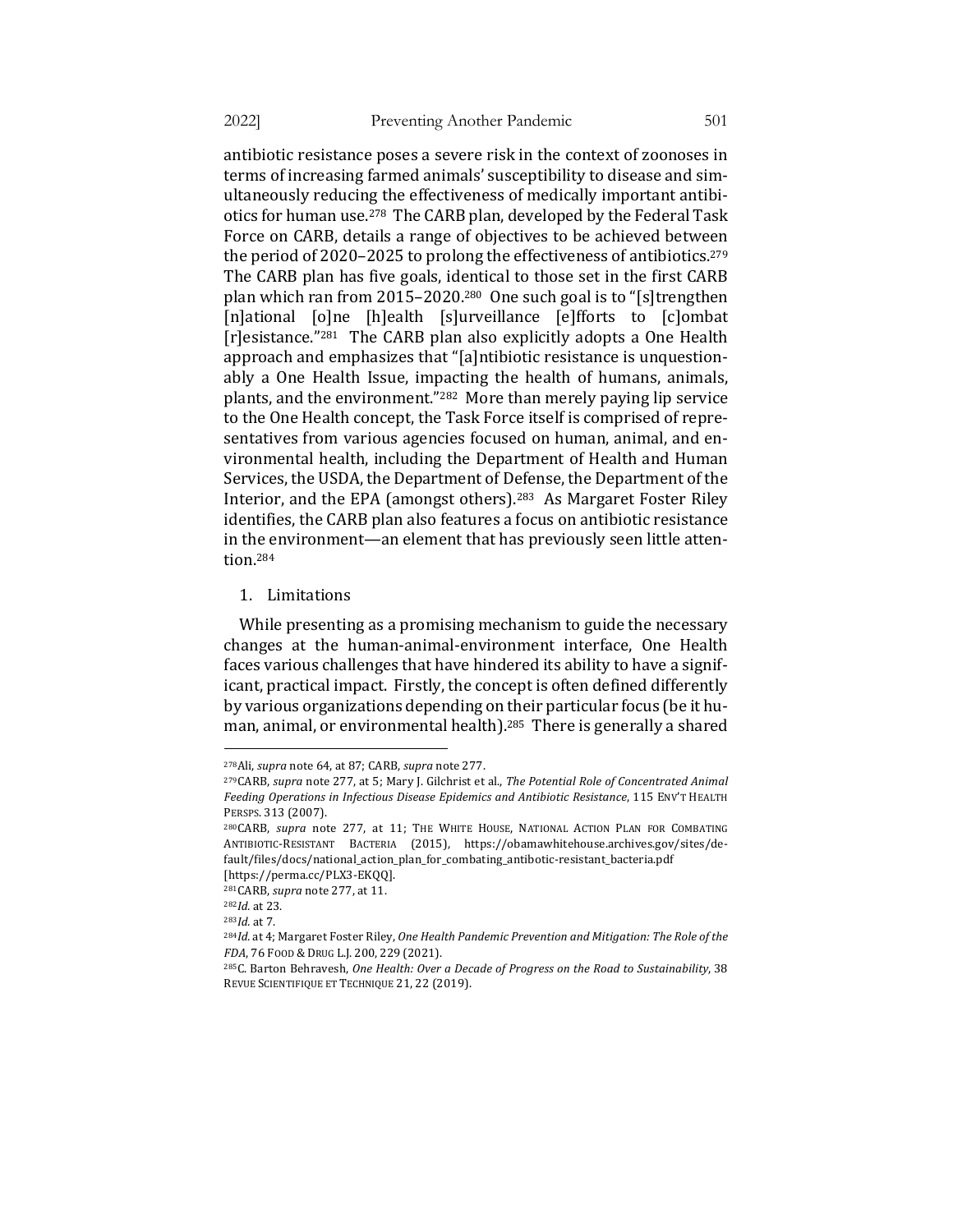foundation to the differing definitions; however, the lack of a single definition or approach allows room for interpretations that favor a particular portion of the human-animal-environment interface most typically in favor of human health.<sup>286</sup> In part, this can be attributed to the difficulty in establishing a shared definition of health for humans, animals, and the environment.<sup>287</sup>

This is especially pertinent given that human, animal, and environmental health may at times be in conflict.<sup>288</sup> For example, as discussed above, a primary element of the U.S. regulatory response to zoonotic disease is depopulation. In a disease outbreak, depopulated animals can include those infected with the disease, as well as those that had contact with diseased animals, and those in high-risk areas such as surrounding facilities.<sup>289</sup> Accordingly, animals not infected with a disease may be depopulated. This carries clear benefits in terms of protecting public health, especially given the impracticality of other disease containment methods for large populations of animals.<sup>290</sup> However, depopulation of animals in such circumstances carries little benefit for animal health. In conflict situations such as this, the ambiguity of One Health may facilitate an approach that does not equally value all elements of the human-animal-environment interface.

Secondly, political-economic factors hinder efforts to operationalize One Health at the structural level required. In a STEPS Working Paper, Galez et al. explore why implementation of One Health has been wanting despite receiving significant rhetorical support.<sup>291</sup> Through a series of interviews with stakeholders, all with an active professional involvement in One Health, Galez et al. found that funding flows and political interest were largely confined to a global "outbreak" narrative.<sup>292</sup> This narrative focuses on zoonotic disease at the transmission level, with implementation efforts directed towards disease

<sup>&</sup>lt;sup>286</sup>Joost Van Herten et al., One Health as a Moral Dilemma: Towards a Socially Responsible Zoono*tic Disease Control*, 66 ZOONOSES PUB. HEALTH 26, 28 (2019).

<sup>287</sup>*Id.* at 31.

<sup>&</sup>lt;sup>288</sup>*Id.* at 28-31.

<sup>&</sup>lt;sup>289</sup>U.S. DEP'T OF AGRIC., FOREIGN ANIMAL DISEASE PREPAREDNESS & RESPONSE PLAN (2015), https://www.aphis.usda.gov/animal\_health/emergency\_management/downloads/na-

hems\_guidelines/mass\_depop\_euthan.pdf [https://perma.cc/5X74-799K]; Andréia G. Arruda et al., A Systematic Literature Review on Depopulation Methods for Swine, ANIMALS, Nov. 2020, at 2.  $290$  For example, given the sheer number of animals in intensive systems and the limited space they share, isolating sick animals from healthy animals is likely impractical.

<sup>&</sup>lt;sup>291</sup>VICTOR GALAZ ET AL., THE POLITICAL ECONOMY OF ONE HEALTH RESEARCH AND POLICY (2015), https://steps-centre.org/wp-content/uploads/One-Health-wp3.pdf [https://perma.cc/UN7M-FEHP].

<sup>292</sup>*Id.* at 20.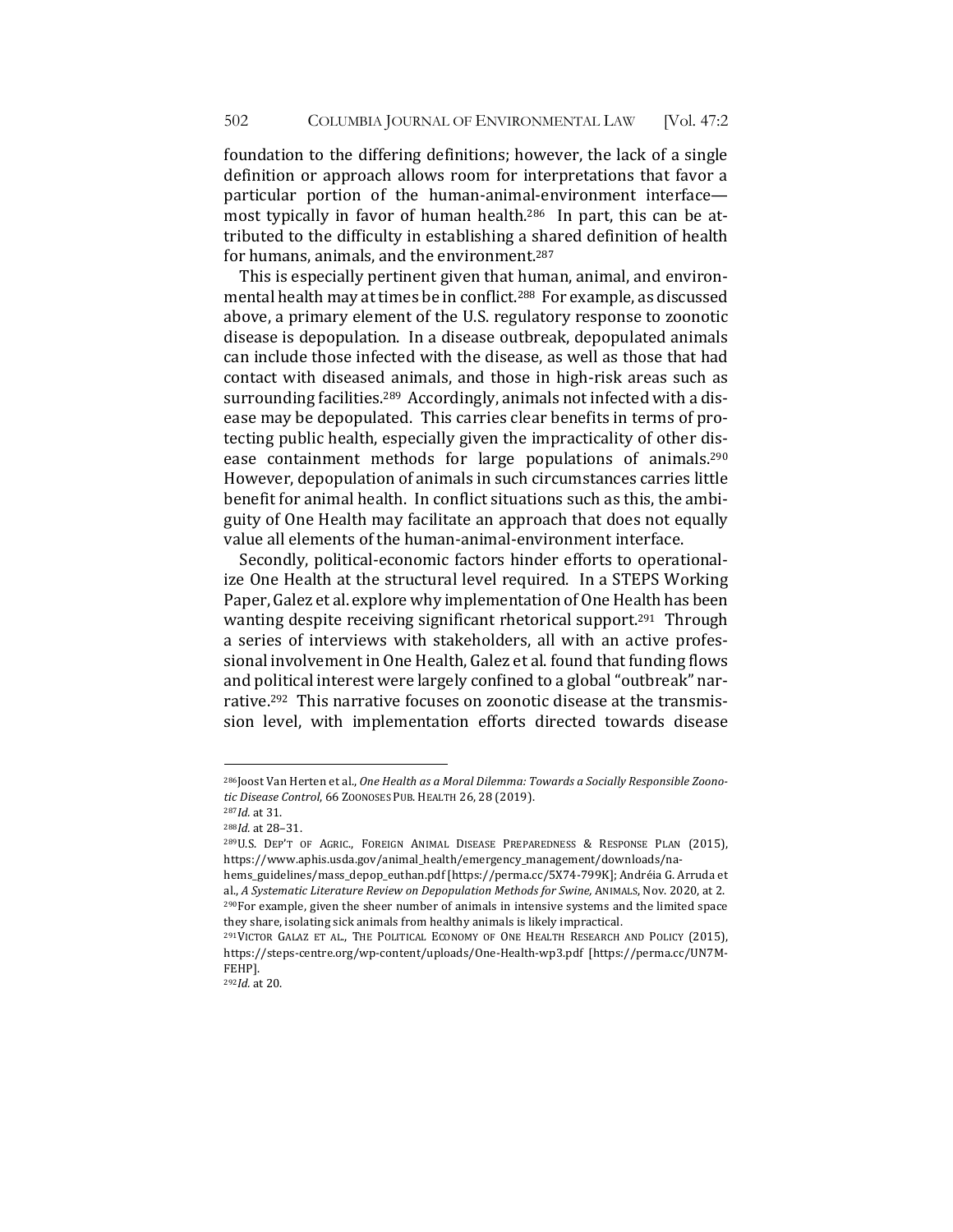surveillance and pharmaceutical solutions.<sup>293</sup> As one interviewee explained in reference to the avian influenza outbreak in the early 2000s, "[avian influenza] allowed us to focus on something that was a tangible threat and source significant amounts of money from contingency funds. Talking about generic threats at the human-animal interface—zoonoses—is less arresting and makes it harder to draw funds down."<sup>294</sup>

In effect, efforts directed at addressing the drivers of zoonotic disease, such as intensive animal agriculture, are not incentivized and, as Galez et al. identify, face additional challenges in terms of "confronting" powerful interests and entrenched political-economic relations."295 This limitation is connected to the previously mentioned inequality between the different spheres of the One Health concept. If political impetus is directed largely at the point of transmission, One Health efforts may emphasize the human health sphere. The animal and environment spheres may therefore receive only secondary attention in service of human health as the primary beneficiary. Such an approach would likely impede the ability of One Health to bring about the paradigm shift necessary to address the risk of zoonotic disease.

In sum, the ambiguity of One Health, the "outbreak" focus, and the prioritization of human health likely renders the One Health approach inadequate in its current form to mitigate the zoonotic disease risk posed by intensive animal agriculture.

B. Wild Law

Like One Health, Wild Law, also known as Earth Jurisprudence, recognizes the interdependence of humans, animals, and the environment. However, Wild Law goes further by proposing an alternative legal framework that situates humans within the broader limits of the Earth. As touched on above, U.S. laws are inherently anthropocentric because they operate in favor of humans and treat all other beings as secondary. Wild Law proposes a framework that is designed to dismantle this legal anthropocentrism. Advocates for Wild Law describe the current legal system as human-centric, and human relationships with animals and the environment as separate, hierarchical, and

<sup>&</sup>lt;sup>293</sup>*Id.* at 13, 15, 20; I. Johnson, A. Hansen & P. Bi, The Challenges of Implementing an Integrated One Health Surveillance System in Australia 65 ZOONOSES & PUB. HEALTH 229, 234 (2018). <sup>294</sup>GALAZ, supra note 291, 13.

<sup>295</sup>*Id.* at 18.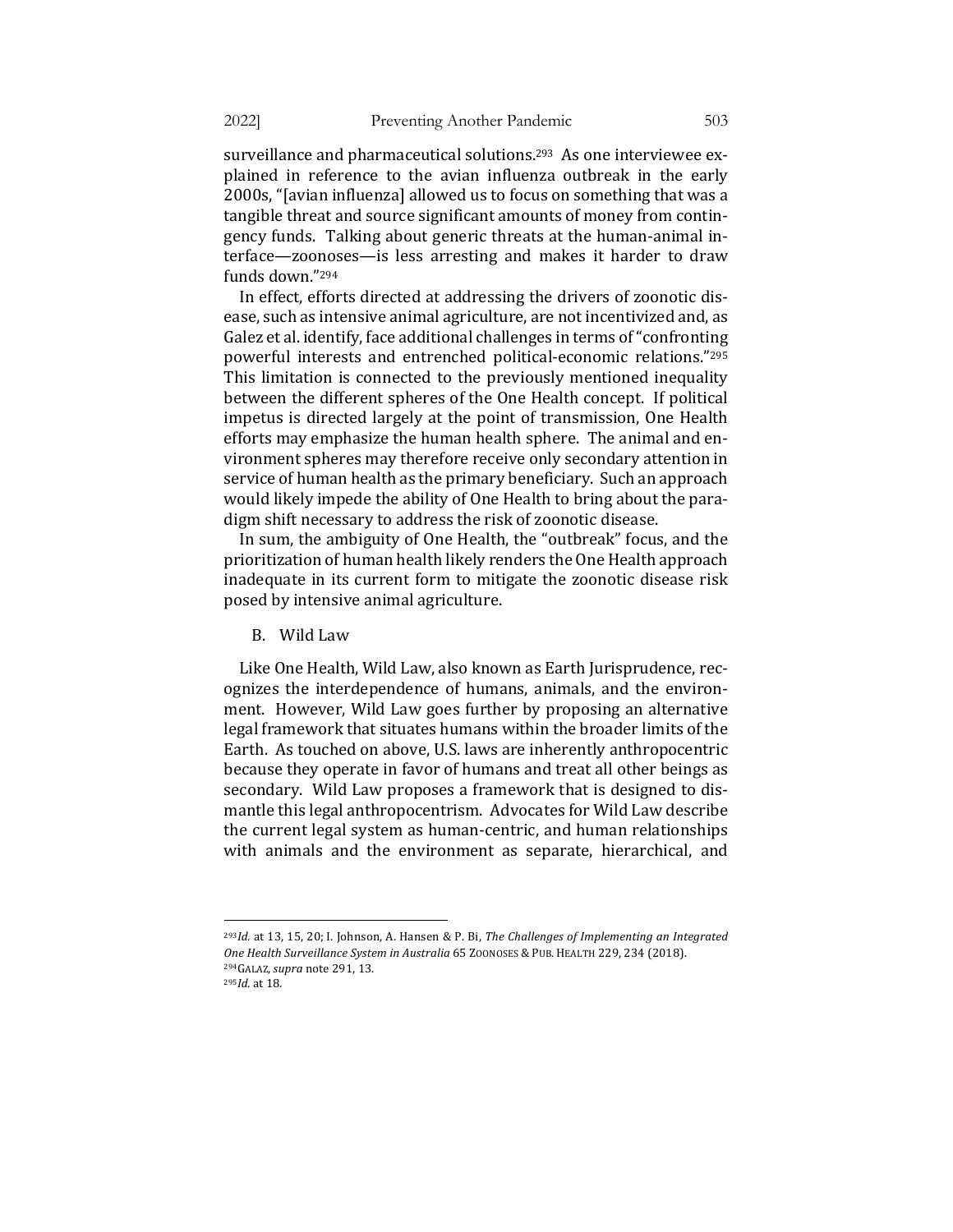subservient to human needs.<sup>296</sup> Cormac Cullinan, a pioneer of Wild Law, identifies the current system as one that "reserves all rights and privileges to use and enjoy Earth to humans and reduces all other aspects and creatures of the Earth status of objects for the use of humans."297

It is this framework that produces concepts of dominion and structures an economic relationship between humans and the Earth.<sup>298</sup> The notion that Earth and its non-human inhabitants are resources to be exploited by humans has developed a worldview whereby humans are not considered part of the reciprocal relationship between Earth and its inhabitants.<sup>299</sup> In the context of zoonotic disease, this framework facilitates intensive animal agriculture, which operates irrespective of the limits of the Earth.<sup>300</sup> Wild Law challenges this legal anthropocentrism and points to the segregation of human and Earth as the cause behind the current ecological threats faced by humanity.301

In the view of Wild Law, current threats cannot be addressed within the existing legal framework because the threats are themselves symptoms of that framework. As Cullinan explains, "our legal and political establishments perpetuate, protect, and legitimize the continued degradation of the Earth by design, not by accident."<sup>302</sup> Therefore, Wild Law calls for a radical alteration of current concepts of legality and governance. In this respect, in Wild Law, legality is seen as central to social change.<sup>303</sup> For example, Cullinan outlines that "[i]n order for any fundamental change in how a society perceives itself to be

302CULLINAN, *supra* note 297, at 62.

<sup>296</sup>See Peter Burdon, The Great Jurisprudence, in EXPLORING WILD LAW: THE PHILOSOPHY OF EARTH JURISPRUDENCE 59, 59-61 (Peter Burdon ed., 2011) (describing anthropocentrism in the law). <sup>297</sup>CORMAC CULLINAN, WILD LAW: A MANIFESTO FOR EARTH JUSTICE 65 (2003).

<sup>298</sup>*See* Ian Mason, One in All: Principles and Characteristics of Earth Jurisprudence, in EXPLORING WILD LAW: THE PHILOSOPHY OF EARTH JURISPRUDENCE, supra note 296, at 35 (discussing the human view of nature as a 'resource).

<sup>&</sup>lt;sup>299</sup>See Ian Lowe, Wild Law Embodies Values for a Sustainable Future, in WILD LAW: IN PRACTICE 2, 12 (Michelle Maloney & Peter Burdon eds., 2014).

<sup>&</sup>lt;sup>300</sup>See Michelle Maloney, *Ecological Limits*, *Planetary Boundaries and Earth Jurisprudence, in* WILD LAW: IN PRACTICE, *supra* note 299, at 193 (discussing how to define the ecological boundaries of the Earth); Christine Parker, Fiona Haines & Laura Boehm, The Promise of Ecological Reg*ulation: The Case of Intensive Meat*, 59 JURIMETRICS 15.

<sup>301</sup>See UN ENVIRONMENT, GLOBAL ENVIRONMENT OUTLOOK, GEO-6, at 142 (2019); Felicity Deane & Katie Woolaston, *Coal Mines and Wild Law: A Judgement for the Climate, in LAW AS IF THE EARTH* REALLY MATTERED: THE WILD LAW JUDGEMENT PROJECT 125 (Nicole Rogers and Michelle Maloney eds., 2017); Michelle Maloney, *Building an Alternative Jurisprudence for the Earth: The Interna*tional Rights of Nature Tribunal, 41 VT. L. REV. 129, 132 (2016).

<sup>303</sup>Jamie Murray, *Earth Jurisprudence, Wild Law, Emergent Law: The Emerging Field of Ecology* and Law - Part 1, 35 LIVERPOOL L. REV. 215, 225.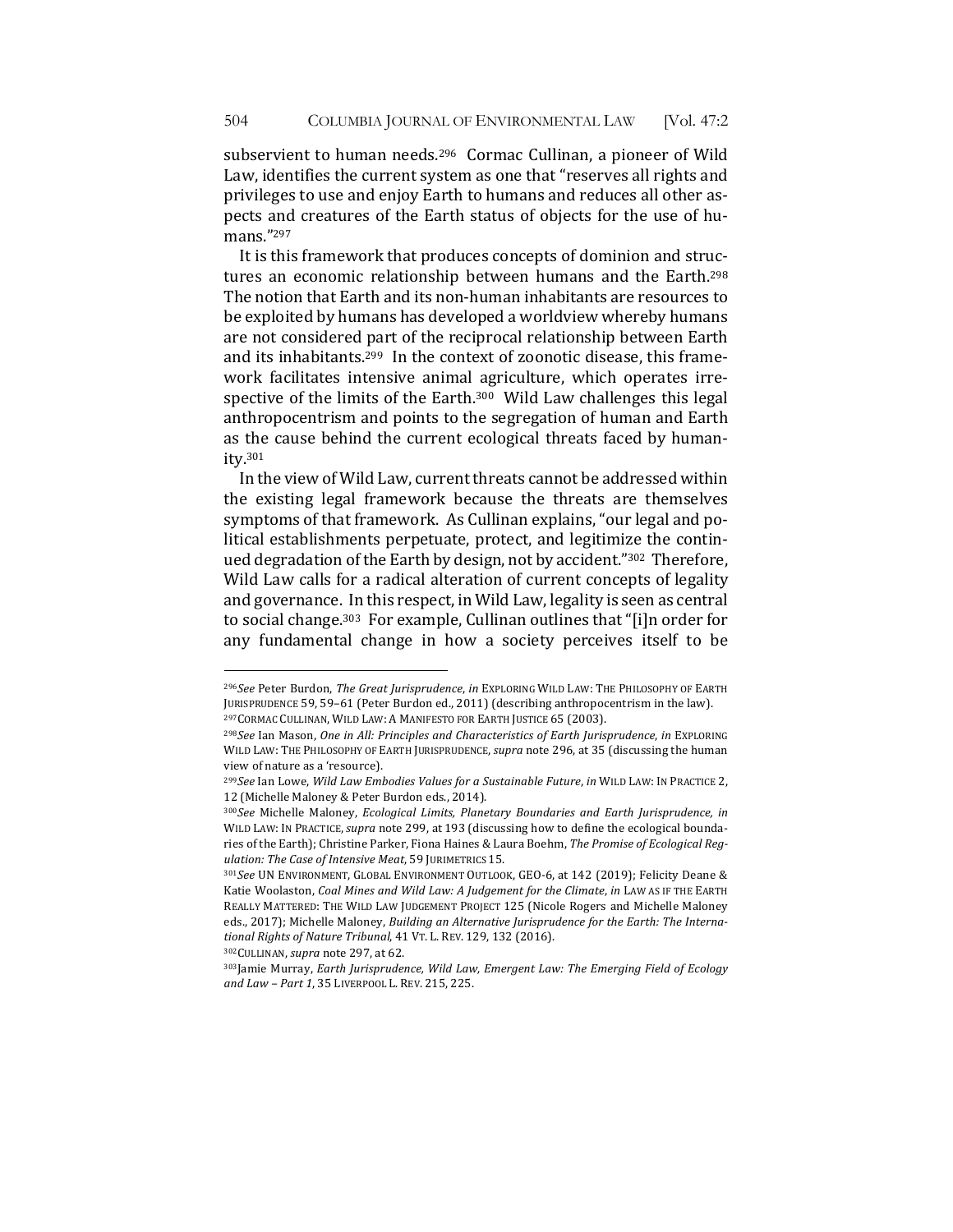translated into any actual change in how it functions, it is necessary first to change that society's idea of law." $304$  Wild Law is therefore predicated on the idea that the necessary societal changes cannot be realized "unless we simultaneously entirely reconceptualise the jurisprudence of the dominant culture."305

In this respect, the alternative legal framework proposed by Wild Law recognizes human dependency on the Earth system and the reciprocal nature of this relationship. $306$  A fundamental principle of Wild Law is that all members of the Earth community are rights hold $ers<sup>307</sup>$  This is a clear divergence from the existing property regime in the US, in which humans are positioned as subjects and all other elements of nature as objects.<sup>308</sup> Thomas Berry, who articulated the foundation of Wild Law, defined these rights in stating that "[e]very component of the Earth community, both living and non-living has three rights: the right to be, the right to a habitat or place to be, and the right to fulfil its role in the ever-renewing process of the Earth Community."309 The rights held by each member of the Earth community are limited only by the rights of other members "to the extent necessary to maintain the integrity, balance and health of the communities within which it exists."<sup>310</sup> Berry explained that these rights "originate where existence originates." $311$  That is, under Wild Law, laws are derived from the universe as opposed to human legal systems.<sup>312</sup> This means that human laws that do not align with the laws of the universe are invalid, as they operate outside of the limits of the Earth. 

It is helpful at this point to define key terms employed in Wild Law. Firstly, "Earth community" refers to the land and all its inhabitants, capturing all organisms. As Peter Burdon explains, "[a]ll organisms are subjects—they have interiors and life worlds."<sup>313</sup> References to

<sup>&</sup>lt;sup>304</sup>CULLINAN, *supra* note 297, at 58.

<sup>&</sup>lt;sup>305</sup>Id. at 58; Murray, *supra* note 303, at 225.

<sup>306</sup>Michelle Maloney & Patricia Siemen, *Responding to the Great Work: The Role of Earth Jurisprudence and Wild Law in the 21st Century*, 5 ENV'T & EARTH L.J. 6, 12 (2015); see also, Cameron Holley et al., *Environmental Security and the Anthropocene: Law, Criminology, and international Rela*tions, 14 ANNUAL REV. L. & Soc. Sci. 185, 191 (2018).

<sup>307</sup>*See* Cullinan, *supra* note 97.

<sup>308</sup>*See* Murray, *supra* note 303, at 219-220. 

<sup>309</sup>THOMAS BERRY, THE ORIGIN, DIFFERENTIATION AND ROLE OF RIGHTS (2001), http://www.tiesedu.org/wp-content/uploads/2018/09/Thomas-Berry-rights.pdf [https://perma.cc/G437- GT87]. 

<sup>&</sup>lt;sup>310</sup>Cullinan, *supra* note 97, at 13.

<sup>311</sup>BERRY,*supra* note 309.

<sup>&</sup>lt;sup>312</sup>CULLINAN, *supra* note 297, at 78.

<sup>&</sup>lt;sup>313</sup>Burdon, *supra* note 96, at 821.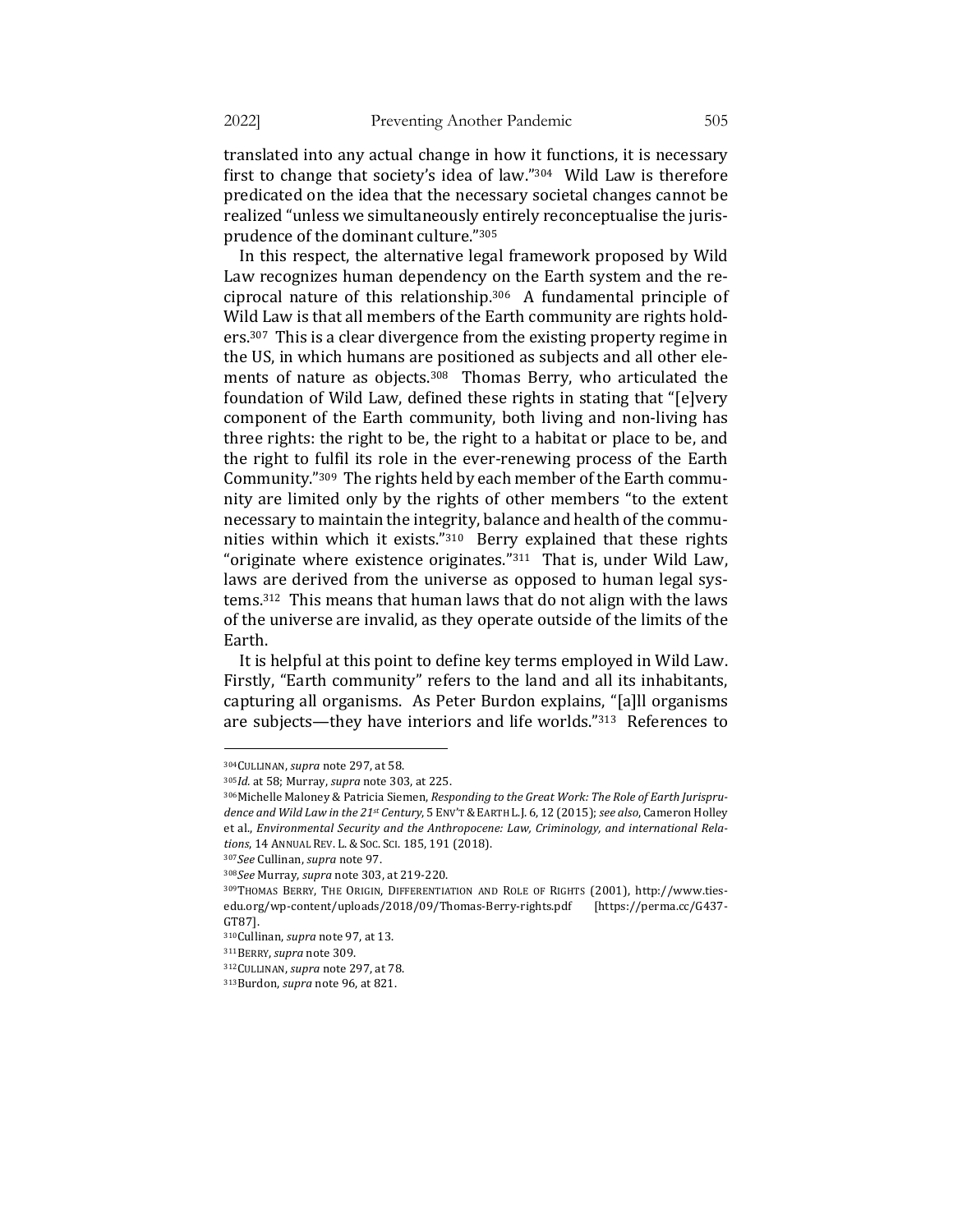the "Earth" and the "universe" take their literal definitions. That is, the "Earth" is the planet humans share with the Earth community, and "universe" can be understood as the broader cosmos.<sup>314</sup> Considering laws as being derived from the universe means they are found and interpreted by humans, as opposed to being made.<sup>315</sup> This may be seen as reminiscent of natural law, $316$  in which a universal higher law "is discoverable by humans through a process of reason." $317$  While natural law is, in general, inherently anthropocentric given its primary concern with humans,<sup>318</sup> Burdon claims that "Earth Jurisprudence can correctly be described as a theory of natural law."<sup>319</sup> Wild Law also draws clear guidance from many indigenous perspectives that hold ecological integrity at the heart of governance.<sup>320</sup> Fundamentally, Wild Law is an eco-centric framework concerned with positioning humans within the context of the Earth. It involves an acknowledgement that laws are derived from the universe and thus human laws must be consistent with the limits of nature and be aligned with the health of Earth and its inhabitants.

Implementing Wild Law would require a fundamental and radical change to the current legal system. An example of how this change might look in the U.S. can be found in the Klamath River. The Native American Yurok Tribe has a deep connection with the Klamath River, which flows through Oregon and California.<sup>321</sup> The relationship between the Yurok Tribe and the Klamath River has existed since time immemorial.<sup>322</sup> The Yurok Tribe's culture, economies, and religion

<sup>314</sup>Herman Greene, *Cosmology and Earth Jurisprudence*, *in* EXPLORING WILD LAW: THE PHILOSOPHY OF EARTH JURISPRUDENCE, supra note 296, at 126.

<sup>315</sup>Peter Burdon, A Theory of Earth Jurisprudence, 37 AUSTL. J. OF LEGAL PHIL. 28, 33 (2012).

<sup>316</sup>Natural Law theory has itself been subject to extensive criticism, particularly its premise on a universal human nature and objective perspective by which to interpret human good. See generally Kent Greenawalt, *How Persuasive Is Natural Law Theory?*, 75 NOTRE DAME L. REV. 1647 (2000).

<sup>317</sup> Lynda Warren, *Wild Law: The Theory*, 18 ENV'T L. & MGMT. 11, 13 (2006); Peter Burdon, A Theory of Earth Jurisprudence, 37 AUSTL. J. OF LEGAL PHIL. 28, 33 (2012).

<sup>&</sup>lt;sup>318</sup>Burdon, *supra* note 296, at 61.

<sup>&</sup>lt;sup>319</sup>Burdon, *supra* note 315, at 34.

<sup>320</sup>Kristen Anker, *Law As ... Forest: Eco-logic, Stories and Spirits in Indigenous Jurisprudence*, 21 L. TEXT CULTURE 191, 194 (2017); Helena Howe, *Making Wild Law Work: The Role of "Connection* with Nature" and Education in Developing an Ecocentric Property Law, 29(1) J. OF ENV'T L. 19, 32 (2016).

<sup>321</sup>See Anna V. Smith, *How the Yurok Tribe Is Reclaiming the Klamath River*, HIGH COUNTRY NEWS (June 11, 2018), https://www.hcn.org/issues/50.10/tribal-affairs-how-the-yurok-tribe-is-reclaiming-the-klamath-river [https://perma.cc/M99U-5FE9].

<sup>322</sup>KATHLEEN SLOAN, YUROK TRIBE ENV'T PROGRAM, YUROK AND THE KLAMATH RIVER 3 (2011), https://media.fisheries.noaa.gov/dam-migration/yurok\_klamath\_doi\_2011.pdf [https://perma.cc/J5QN-Y8V8].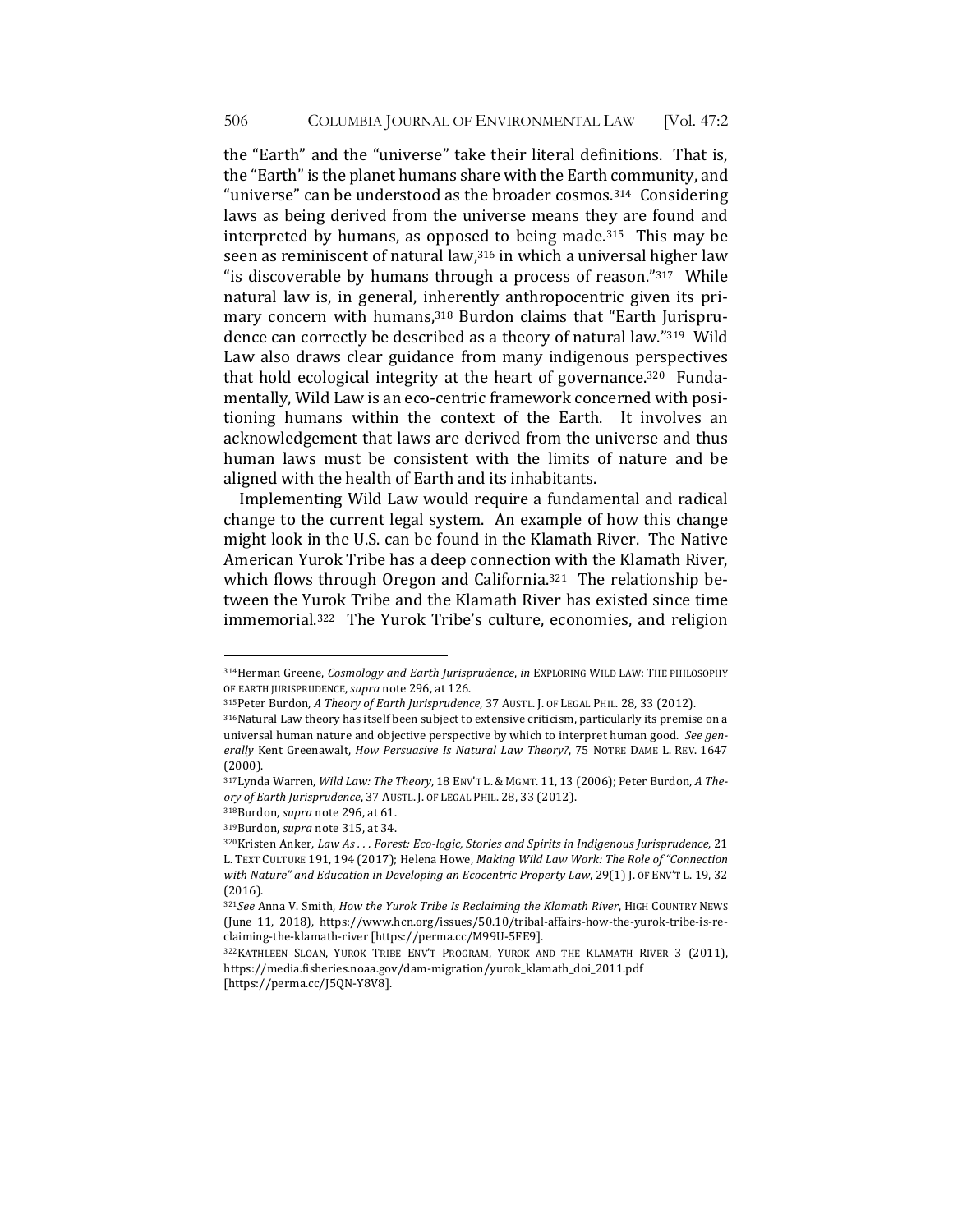are connected to the Klamath River, and they rely on salmon from the river as a source of food.<sup>323</sup> As Beth Rose Middleton Manning and Kaitlin Reed explain, "[w]ithin Yurok epistemology, the natural world is composed of living beings; the river, the trees, and the salmon are intimately connected to Yurok culture—they are relatives."324 The health of the river, and thus the health of the salmon, is of considerable importance to the Yurok Tribe. However, there have been several adverse impacts to the health of the river and the Yurok Tribe's way of life. In a 2011 report on the Yurok and the Klamath River for the Department of the Interior, Dr. Kathleen Sloan explains that many of these impacts result from "management decisions regarding commercial fisheries, the establishment and abolition of canneries, and the construction of a series of dams in the upper basin." $325$  The impact of runoff from agricultural fertilizers and pesticides has also contributed to the ill health of the river.<sup>326</sup>

In response to the Klamath River's declining health, the Yurok Tribal Council passed a resolution on May 9, 2019, declaring that the river has rights of personhood.<sup>327</sup> The resolution confirms that the Klamath River has the right "to exist, flourish, and naturally evolve; to have a clean and healthy environment free from pollutants; to have a stable climate free from human-caused climate change impacts; and to be free from contamination by genetically engineered organisms."<sup>328</sup> As Geneva Thompson explains, "[e]ven though the ordinance is newly developed, the principle has existed precontract, and the Yurok Tribe is simply codifying rights the Klamath River has always had."<sup>329</sup> This resolution allows cases to be adjudicated in Yurok Tribal Court on behalf of the Klamath River.<sup>330</sup> That is, cases can be bought against entities that violate the rights of the Klamath River through the infliction of ecological damage. $331$  Tribal courts are reflective of

<sup>323</sup>*Id.* at 7.

<sup>&</sup>lt;sup>324</sup>Beth Rose Middleton Manning & Kaitlin Reed, *Returning the Yurok Forest to the Yurok Tribe:* California's First Tribal Carbon Credit Project, 39 STAN. ENV'T L.J. 71, 85-86.

<sup>325</sup>SLOAN, *supra* note 322, at 4.

<sup>326</sup> Geneva E.B. Thompson, *Codifying the Rights of Nature*, 59 JUDGES' J. 12, 14.

<sup>&</sup>lt;sup>327</sup> Anna V. Smith, *Some Indigenous Communities Have a New Way to Fight Climate Change: Give* Personhood Rights to Nature, MOTHER JONES (Sept. 29, 2019), https://www.motherjones.com/environment/2019/09/some-indigenous-communities-have-a-new-way-to-fight-climatechange-give-personhood-rights-to-nature/.

<sup>328</sup>Yurok Tribal Council Res. 19-40, Resolution Establishing the Rights of the Klamath River (May 2019), http://files.harmonywithnatureun.org/uploads/upload833.pdf [https://perma.cc/ZAV2-7RQ4].

<sup>329</sup>Thompson, *supra* note 326.

<sup>330</sup>*Id.* 

<sup>&</sup>lt;sup>331</sup>The Yurok Tribal Council, *supra* note 328.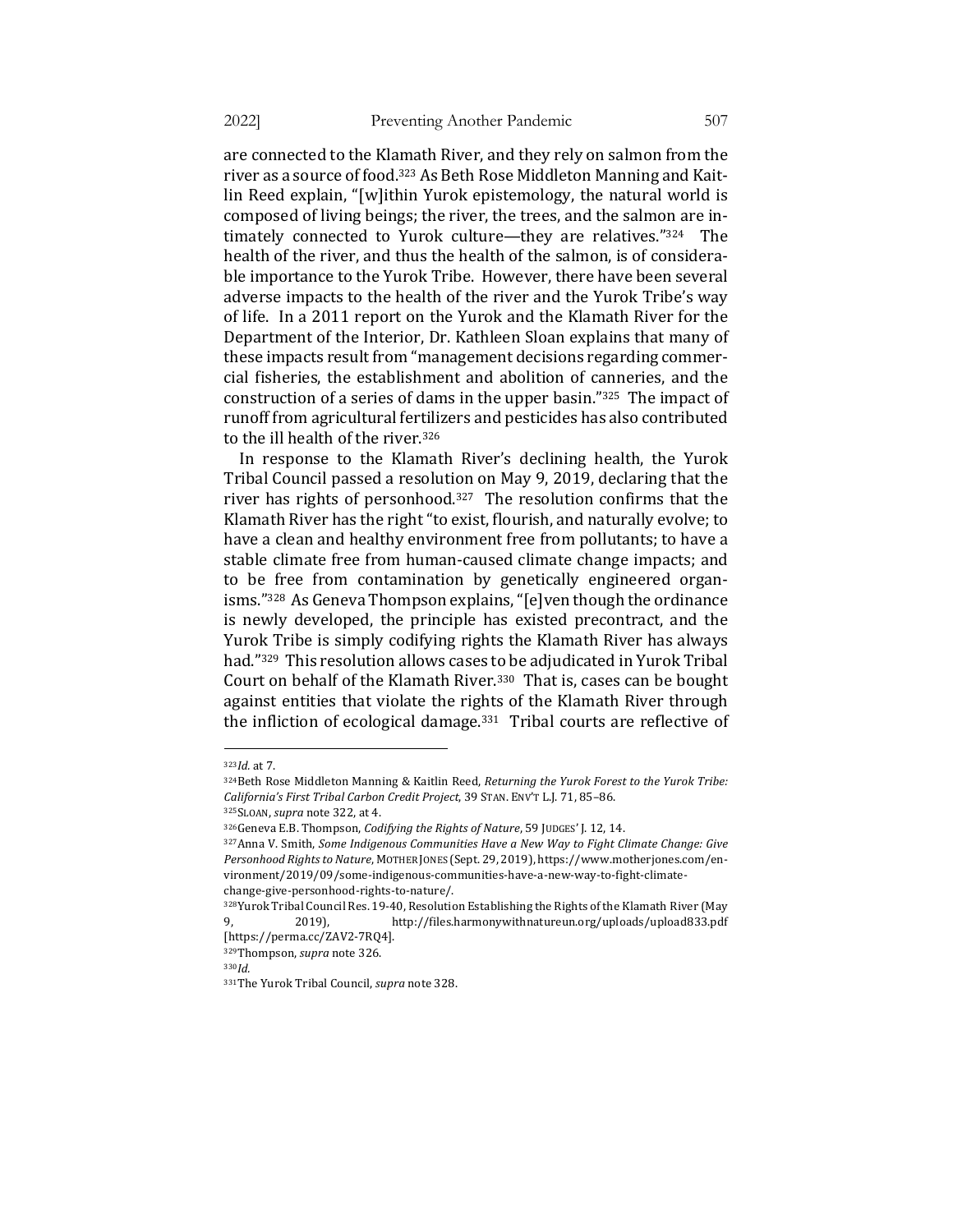the original sovereignty and inherent self-governing power of Native nations. Thompson outlines that, "[s]ince time immemorial, Native nations have had inherent authority to develop, exercise, and enforce civil and criminal regulatory and adjudicatory authority over the individuals throughout their territories."332 The extent to which this authority applies to the conduct of non-members is limited; however, the decision in *Montana v. United States* confirmed that Native nations "may also retain inherent power to exercise civil authority over the conduct of non-Indians on fee lands within its reservation when that conduct threatens or has some direct effect on the political integrity, the economic security, or the health or welfare of the tribe."333 Thus, the rights of the Klamath River operate within these jurisdictional limits. Establishing legal personhood for the river, in recognition of the reciprocal relationship between the Yurok Tribe and the Klamath River, is an example of the operationalization of Wild Law within the US. It represents an eco-centric conceptualization of the law and demonstrates that rights can be applied outside of their current anthropocentric understanding.

In terms of how Wild Law would be applied to intensive animal agriculture, any changes would be informed by the interdependent human-animal-Earth relationship.<sup>334</sup> Firstly, changes to the current system of animal food production would be necessary. Intensive animal agriculture does not operate for the good of the entire Earth system, and fails to acknowledge the interdependence of humans, animals, and the environment. This can be seen in the unacceptable risk of zoonotic disease described in the preceding sections. As explained above, under Wild Law, each member of the Earth community—including animals—has a right to be, a right to habitat, and a right to fulfil its role in the Earth community.<sup>335</sup> These rights are balanced against and limited only by the rights of other members of the Earth community. The exact rights applicable to each member are not defined, nor is the process for determining which rights prevail when balancing those held by each member of the Earth community. However, it appears clear given the impact of intensive animal agriculture on animals and the environment, and the associated impact of

<sup>&</sup>lt;sup>332</sup>Thompson, *supra* note 326.

<sup>333</sup>Montana v. United States, 450 U.S. 544, 565-66 (1981); Thompson, *supra* note 326.

<sup>334</sup>MELISSA HAMBLIN, WILD LAW AND DOMESTICATED ANIMALS: A WILD LAW APPROACH TO THE REGULATION OF FARMING INDUSTRIES IN AUSTRALIA (2011); Glen Wright, *Animal Law and Earth Jurisprudence:* A Comparative Analysis of the Status of Animals in two Emerging Critical Legal Theories, 9 AUSTL. ANIMAL PROT. L.J. 5, 17 (2013).

<sup>335</sup> BERRY, *supra* note 309.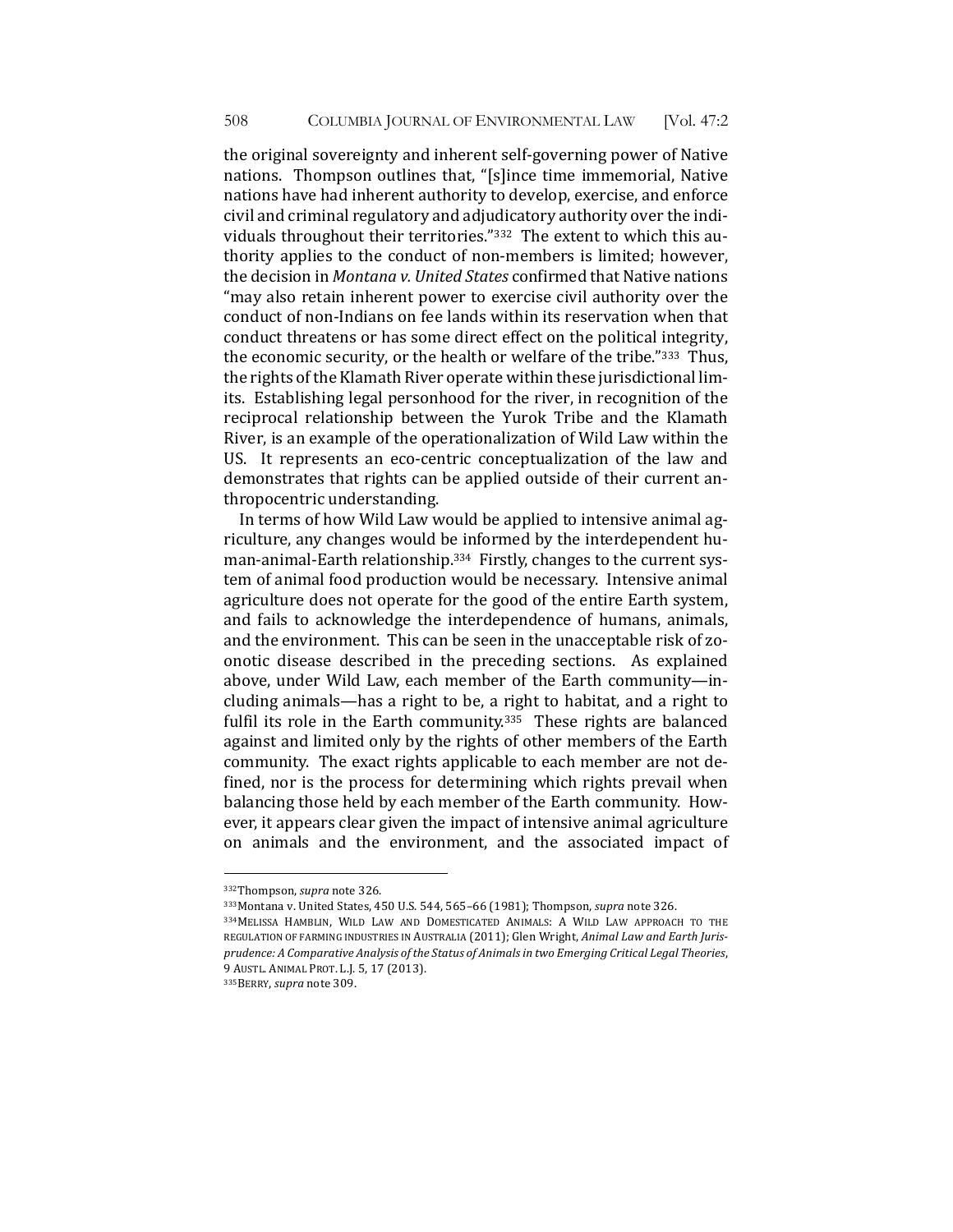zoonotic disease emergence on humans, that intensive animal agriculture would be inconsistent with a Wild Law approach. Thus, as a starting point, changes to the current system of animal agriculture would be necessary.

The extent of the necessary changes can be understood through the principles of Wild Law articulated by Berry. In particular, the following passage provides guidance as to the impact of Wild Law on animal agriculture and the consumption of animals more generally:

Planet earth is a single community bound together with interdependent relationships. No living being nourishes itself. Each component of the Earth community is immediately or mediately dependent on every other member of the community for the nourishment and assistance it needs for its own survival. This mutual nourishment, which includes the predator-prey relationship, is integral with the role that each component of the earth has within the comprehensive community of existence.<sup>336</sup>

Human consumption of animals is not inherently inconsistent with Wild Law. Berry explicitly endorses a predator-prey relationship as part of Wild Law, which, presumably, applies to humans in the same manner as it applies to non-humans. As Heather McLeod-Kilmurray identifies, not all animal products are produced in exploitative ways, "[m]any societies—such as some indigenous peoples, hunter-gatherers, and fishing groups—have maintained balanced relationships with other species and ecosystems for generations as interdependent communities of life  $\ldots$ ."<sup>337</sup> Given the guidance indigenous perspectives and lifeways have provided to Wild Law, it appears likely that Wild Law's treatment of animal consumption by humans would follow a similar vein. That is, intensive animal agriculture would be replaced by eco-centric animal consumption guided by the health of the entire Earth system. The rights of animals to be, to habitat, and to fulfil their role in the Earth community would not be limited more than required for humans to exercise their own rights. Similarly, the rights of humans would not be limited any more than is required for animals to exercise their rights. Thus, under Wild Law, animal consumption is permitted to the extent that it is necessary for humans to fulfil their right "to be"; however, consumption over and above the extent of this right would be in violation of the rights of animals.<sup>338</sup> Such a change would correct many of the aforementioned factors that contribute to

<sup>336</sup>*Id.* 

<sup>337</sup>McLeod-Kilmurray, *supra* note 266, at 466.

 $338$  Issues surrounding what constitutes "necessary" animal consumption, particularly in the context of culture, would need to be addressed; however, these issues sit outside the scope of this paper.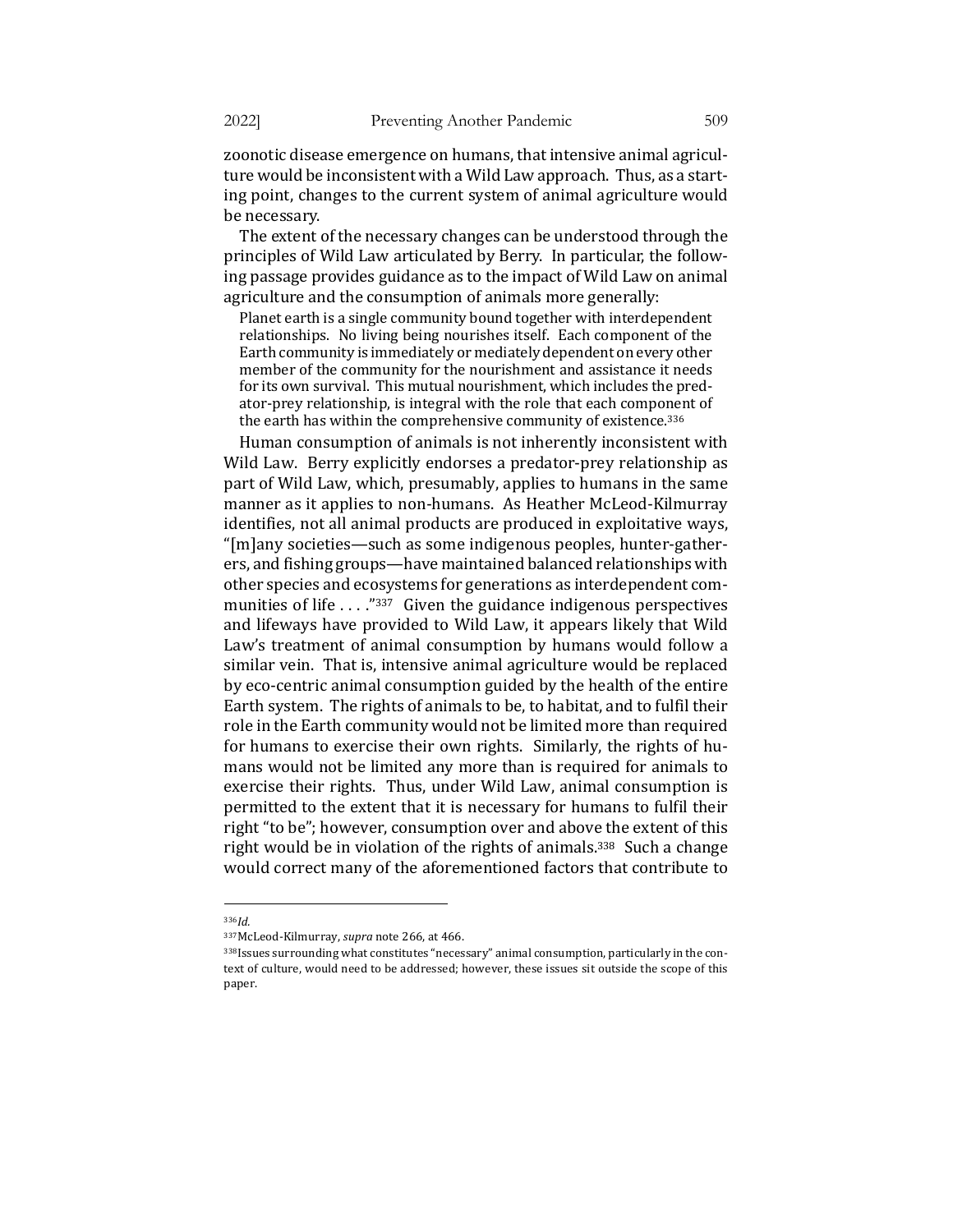the zoonotic disease risk posed by intensive animal agriculture. Specifically, eco-centric modes of animal consumption—such as those practiced by indigenous peoples, would likely improve animal welfare, maintain genetic diversity, minimize the need for mass depopulation and disposal, and substantially reduce the discharges of animal waste into waters of the United States. Therefore, Wild Law would likely produce the necessary paradigm shift and provide the necessary framework to reduce the zoonotic disease risk posed by intensive animal agriculture.

## 1. Limitations

Wild Law promises to deliver the radical paradigm shift necessary to correct the human-animal-environment relationship. However, the substantive changes demanded by the approach will likely meet significant resistance. The recognition of the rights of nature and nonhuman animals would substantially alter current ways of life for most people. It would impact the ways in which some humans generate income, and their current relationships with the places they live—particularly in regional communities. For example, many people within rural communities view animal agriculture as integral to their security and as a source of generational stability.<sup>339</sup> Place attachment which can be described as the bond between individuals and place often exists for farmers and their land.<sup>340</sup> A transition away from anthropocentric relations with animals and the environment may therefore be seen as a loss of stability and an affront to their relationship with their land. Many people also have complex social relationships intertwined with the food they eat and the entertainment they seek,<sup>341</sup> and thus the drastic alterations to human behavior would have far reaching consequences—not just economically, but emotionally. While this may potentially work against Wild Law as a viable alternative framework, fundamentally rebalancing the relationships between humans, animals, and the environment is necessary to address—amongst other global problems—the zoonotic disease risks posed by intensive animal agriculture.

<sup>339</sup> See Courtney E. Quinn & Angela C. Halfacre, *Place Matters: An Investigation of Farmers' Attachment to Their Land,* 20 HUM. ECOLOGY REV. 117 (2014).

<sup>340</sup>Joseph Malanson, Returning Right-To-Farm Laws to Their Roots, 97 WASH. U. L. REV. 1577 (2020). 

<sup>341</sup>See Eva C. Monterrosa et al., Sociocultural Influences on Food Choices and Implications for Sustainable Healthy Diets, 41 FOOD & NUTRITION BULL. 59 (2020).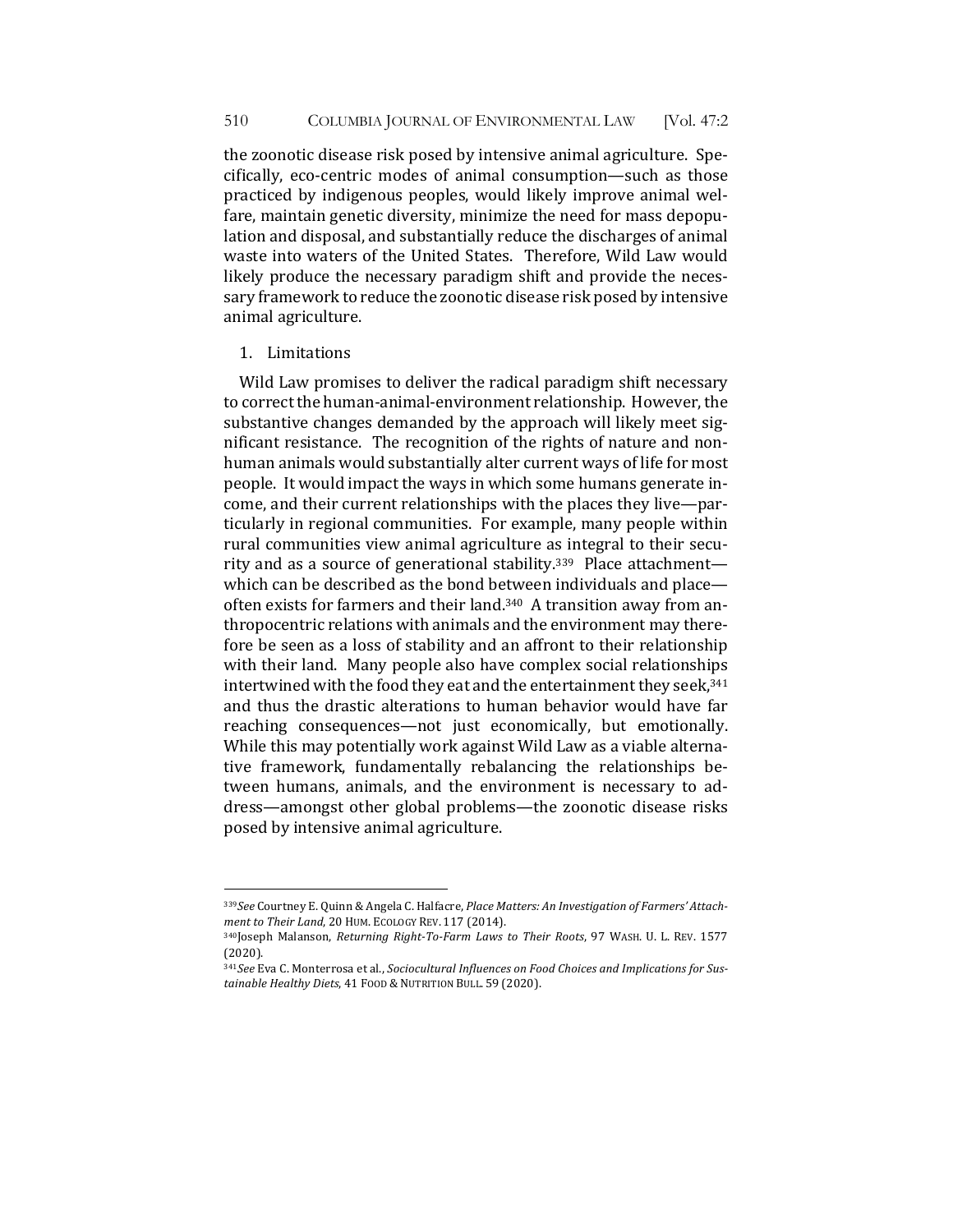The viability of Wild Law is further challenged by its practical implementation. The need to transition away from the anthropocentric hierarchy that positions humans as subjects and nature as a collection of legal objects underpins Wild Law, and the theory can therefore be understood as a critique of current property law systems. Wild Law proposes granting legal rights to nature in what would be an eco-centric reconceptualization of property in the United States. While, as discussed, this drastic reconceptualization is warranted, Wild Law is challenged by the same logistical vagueness that limits the One Health approach. While there are some instances of nature specific rights in the United States,  $342$  these are limited and are not as extensive as that envisioned under Wild Law. There is also insufficient detail surrounding the Wild Law alternative to current property systems, particularly in terms of how the rights held by members of the Earth community will be balanced against other members' rights. As was discussed in regard to One Health, a lack of a robust and detailed framework to address this balancing exercise may result in decisions that favor human interests. The limited practical implementation of Wild Law, combined with the need for further development of the scope and meaning of the rights of nature, means that the ability of the framework to respond to the zoonotic disease risk posed by intensive animal agriculture is essentially untested. This represents an obstacle in the implementation of Wild Law that would need to be overcome as the theory advances.

<sup>342</sup>Some successful and some unsuccessful. Consider the Klamath river, detailed above, as well as the Lake Erie Bill of Rights (LEBOR), through which the residents of Toledo in Ohio recognized the rights of Lake Erie and its watershed "to exist, flourish, and naturally evolve." TOLEDO, OHIO, MUN. CODE ch. XVII, § 253 (2019). The Lake Erie Bill of Rights also allowed the residents of the city and the city itself to sue corporations and governments on behalf of the lake. The city of Toledo was immediately sued by an agricultural business, and in 2020, LEBOR was invalidated by the federal district court, ruling that "LEBOR is unconstitutionally vague and exceeds the power of municipal government in Ohio," although also noting that through LEBOR, residents pursued a "well-intentioned goal: the protection of Lake Erie." Eric Heisig, *Federal Judge Strikes Down Toledo's Lake Erie Bill of Rights as Unconstitutional, Says Sweeping Law is Too Vague,* CLEVELAND.COM (Feb. 28, 2020), https://www.cleveland.com/court-justice/2020/02/federaljudge-strikes-down-toledos-lake-erie-bill-of-rights-as-unconstitutional-says-sweeping-law-istoo-vague.html [https://perma.cc/J7CX-CCUM]. Consider also the "Bill of Rights for Sustainability" in Santa Monica, California. The 2013 Bill grants "[n]atural communities and ecosystems . . . fundamental and inalienable rights to exist and flourish" within Santa Monica. SANTA MONICA, CAL., MUN. CODE § 12.02.030(b) (2019). See Erin Ryan et al., *Environmental Rights for the 21st* Century: A Comprehensive Analysis of the Public Trust Doctrine and Rights of Nature Movement, 42 CARDOZO L. REV. 2447 (2021) (discussing instances of rights of nature laws enacted in the U.S. and throughout the World).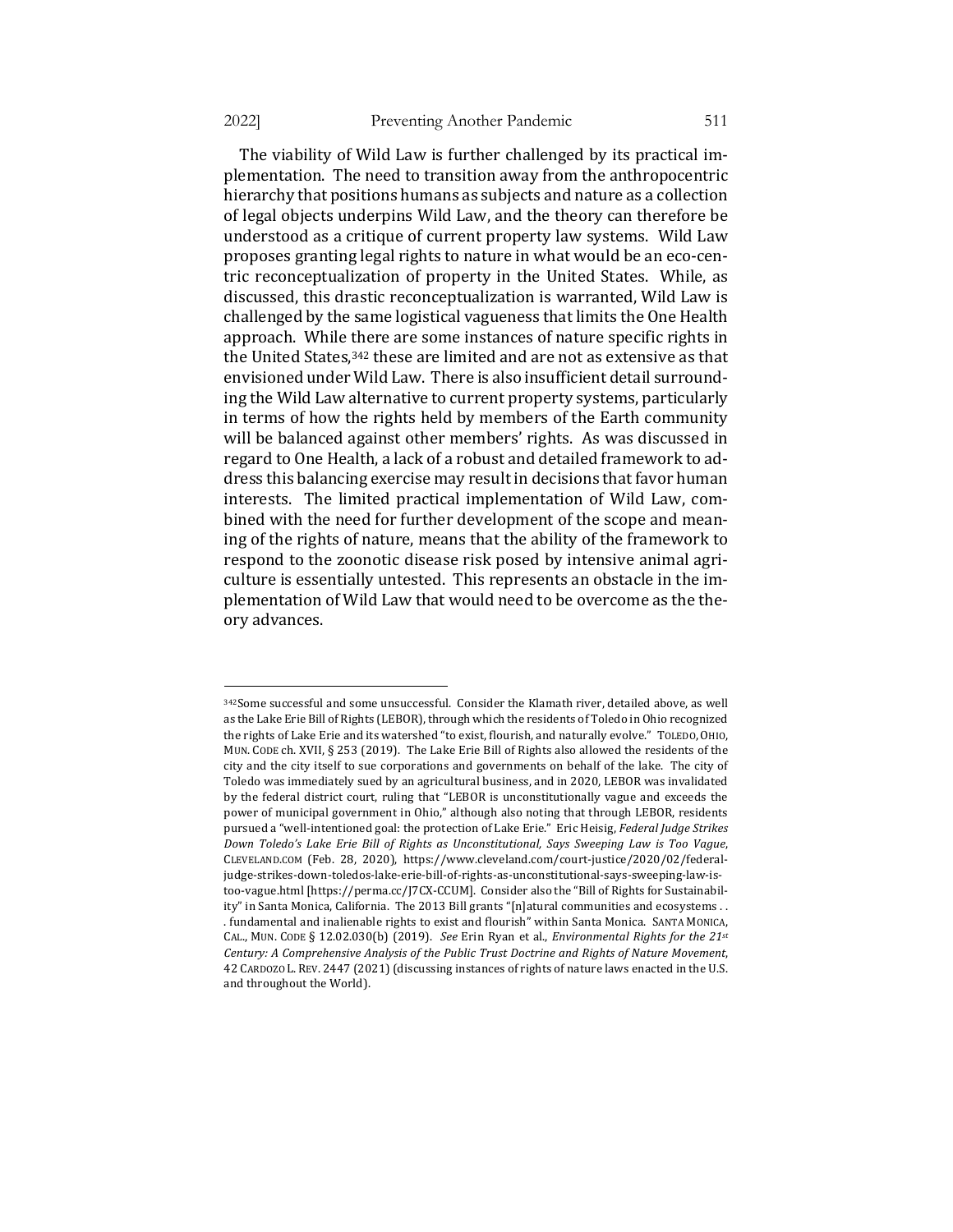A further challenge faced by Wild Law is that it necessarily requires human interpretation of the rights and needs of nature.<sup>343</sup> No nonhuman members of the Earth community can represent themselves in an adjudication of their rights, nor are they able to contribute to the development of those rights. To represent the interests of the broader Earth community is to do so through a human intermediary and therefore through what could be described as an inherent bias towards the interests of humans. As Kristen Stilt identifies, there is an added difficulty in interpreting the rights of non-human animals when compared to the rights of nature.<sup>344</sup> The rights of a river, for instance, are typically interpreted in line with some human interest. That is, the river has rights consistent with returning it to full health to allow humans to have full enjoyment of the river for practices such as "agriculture, hunting, fishing, and artisanal mining."345 Stilt explains that "[t]he implication of rights of river judgements is not that a river simply seeks to be left alone. The purpose of a river in these decisions is to serve humans, through access to water, transportation, and the animals who live in them."<sup>346</sup> In contrast, the rights of animals are not as readily interpreted to align with human interests. Animal rights under a Wild Law approach would therefore require a substantially larger reworking of current ways of life and may be more open to misrepresentation.

C. Reform Recommendations

Despite the difficulties outlined above, Wild Law appears to be the most appropriate fundamental framework by which to address the zoonotic disease risk posed by intensive animal agriculture. Wild Law would require a progressive discontinuance of intensive animal agriculture, which would address the key zoonotic disease risks that are inherent to the practice. Unlike a One Health approach, it will produce the necessary paradigm shift by challenging the legal anthropocentrism that informs the current regulation of animal agriculture. Wild Law offers a framework that recognizes the interdependence of humans, animals, and the environment, and seeks to ensure a balanced relationship. That said, while Wild Law provides a more promising alternative paradigm than One Health, it is not perfect. Any real attempt to take a Wild Law approach to the regulation of animal

<sup>343</sup>*See* Greene, *supra* note 314, at 134.

<sup>&</sup>lt;sup>344</sup>Kristen Stilt, *Rights of Nature, Rights of Animals*, 134 HARV. L. REV. 276, 284 (2021). 345*Id.* 

<sup>346</sup>*Id.*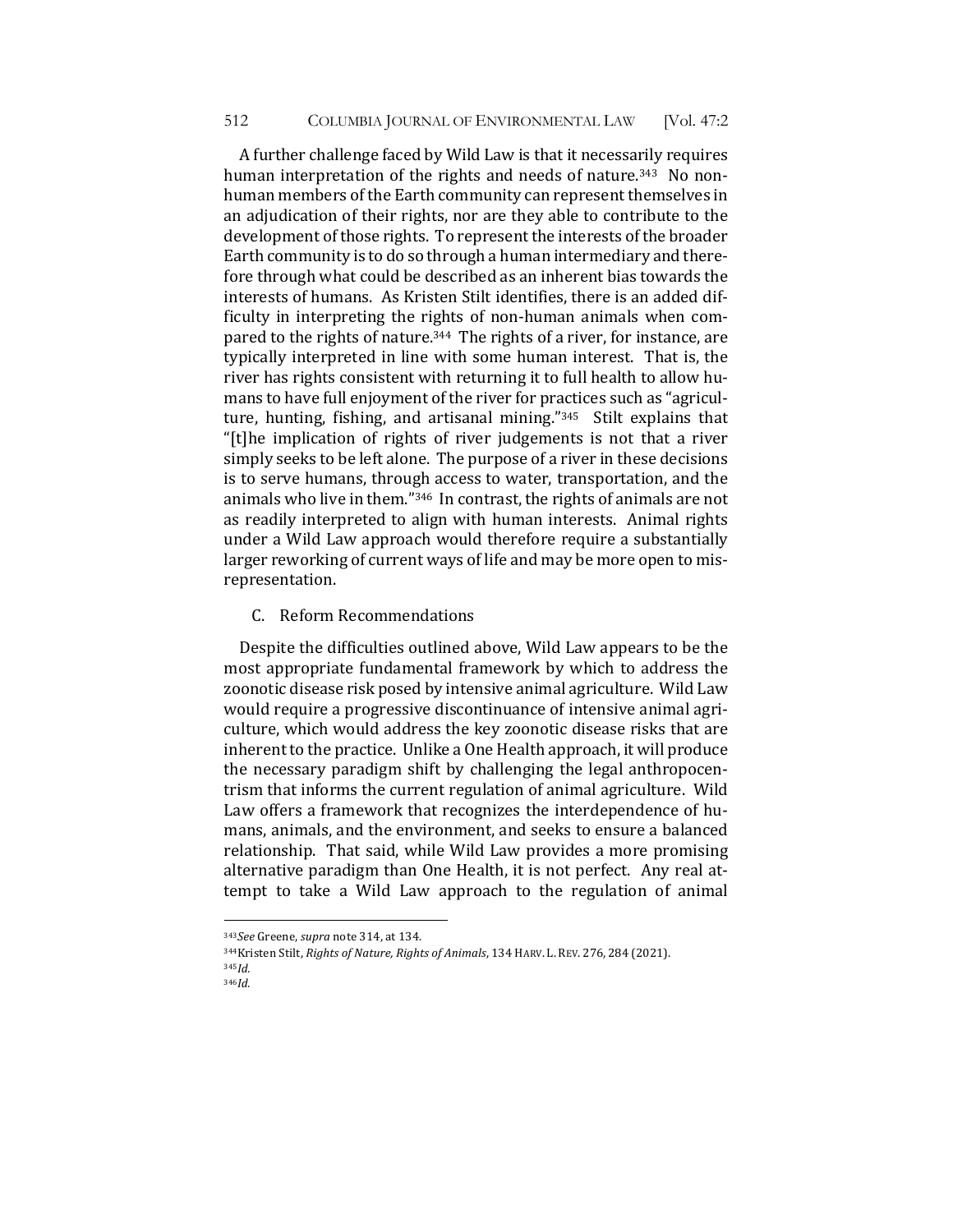agriculture would require extensive consideration of who has rights and how those rights are balanced against each other, which is outside the scope of this Article. Nevertheless, this Article proposes that the basic concept of Wild Law, wherein the law recognizes and respects the interdependence of humans, animals, and the environment, be used to reform the laws relating to animal agriculture. In this respect, it is worthwhile noting that there have been some suggestions of a transition to eco-centric regulation in the United States in the recent past.347

## 1. Regulation Informed by a Wild Law Approach

Full implementation of Wild Law would require drastic legal reform, which is unlikely to be politically palatable or desirable. Accordingly, reform should proceed progressively, with the most pressing matters at the forefront. As mentioned, Wild Law requires further development, particularly in relation to how the rights of each member of the Earth system would be balanced against the conflicting interests of other members. However, it does provide a vehicle for analyzing and seeking alternatives to current problems, such as intensive animal agriculture. Utilizing the key concepts of Wild Law—primarily by recognizing the interdependence of humans, animals, and the environment—may allow humans to develop better laws and systems of governance that move away from current anthropocentric modes.

Against this background, this Article suggests that Wild Law be used to inform the regulation of animal agriculture. Because of its pandemic potential, intensive animal agriculture is a pressing concern and should be the first focus for reform. A Wild Law approach would require regulation of animal agriculture that is not anthropocentric. That is, agricultural practices that only benefit human beings in the short-term, to the detriment of animals and the environment, would not be permitted. Wild Law would also require governance of animal agriculture to be guided by the interdependence of humans, animals, and the environment. Thus, regulation informed by Wild Law would need to take a holistic approach—recognizing human health, environmental concerns, and animal welfare as predominant goals.

This Article does not recommend—in the first instance—awarding substantive rights to animals or the environment to give effect to this change. Rather, Wild Law should be used as a legal tool to guide the regulatory changes. For instance, in practice, this could require the

<sup>347</sup>RANDALL S. ABATE, CLIMATE CHANGE AND THE VOICELESS: PROTECTING FUTURE GENERATIONS, WILDLIFE, AND NATURAL RESOURCES 11 (2020).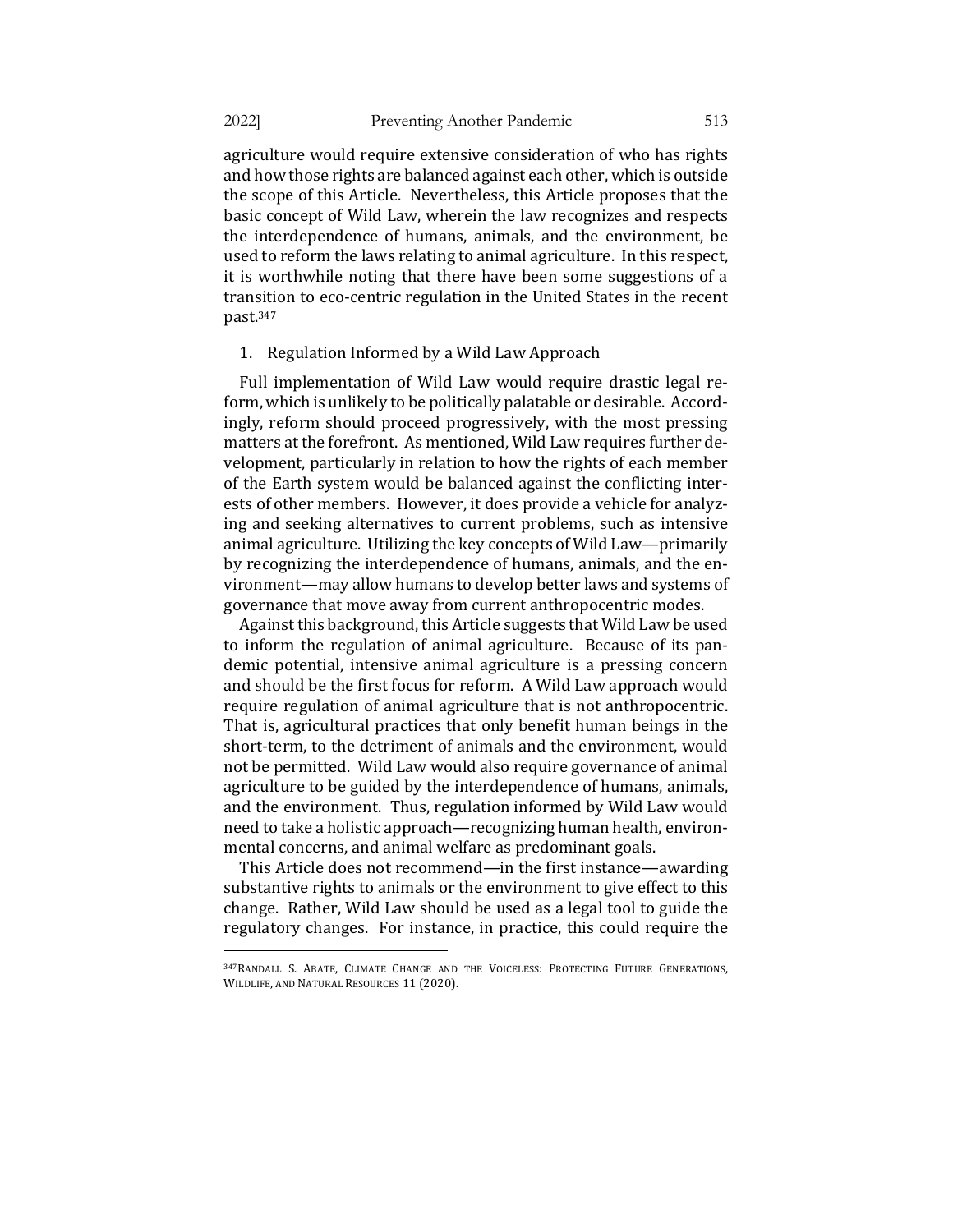true costs of regulatory decisions concerning animal agriculture to be considered. This would factor in the impacts of a decision on animal welfare, the environment, human health, and the economy. In this respect, this Article suggests that adopting Wild Law as a guiding framework would require that intensive animal agriculture be phased out. This is because intensive systems operate for short-term human benefit to the detriment of future human generations, animals, and the environment, and cannot be reconciled with concepts of human-animal-environment interdependence.

Utilizing Wild Law as the vehicle for change would be advantageous as it would require an explicit recognition of—or an explicit commitment to—the key concepts underpinning the framework. This would clearly signal a reorientation towards eco-centric regulatory efforts and would provide a guiding principle by which to answer difficult questions in relation to the necessary reforms. A commitment to the concepts of interdependency underpinning Wild Law could set a baseline that cannot be repudiated. This could bolster reform efforts by providing an additional barrier to lobbying from large animal agriculture organizations.<sup>348</sup>

Finally, as a Wild Law approach to governance of animal agriculture would require ending intensive animal agricultural practices, this approach would address the zoonosis risk detailed in this Article. Specifically, by requiring a phase-out of intensive operations, discharges of animal waste into the waters of the United States and instances of mass depopulation and disposal would be reduced, and genetic diversity and higher levels of animal welfare would be fostered. These practices are inherent to intensive animal agriculture and pose a considerable risk in relation to zoonotic disease outbreaks. Therefore, the risk of future zoonoses would be substantially reduced if intensive operations were progressively discontinued.

## 2. Developing a Connection with the Earth

This paper has emphasized that the human-animal-Earth relationship under a Wild Law approach is one underpinned by interdependence and balance. For such a relationship to be reflected in law, cultural change must also occur. A perspective must be fostered that rejects current anthropocentric understandings of our relationship to nature. This new perspective must be guided through education and informed by knowledge of the interdependence of humans and

<sup>348</sup>*See* Oliver Lazarus et al., The Climate Responsibilities of Industrial Meat and Dairy Producers, 165 CLIMATE CHANGE 30 (2021) (discussing climate change lobbying).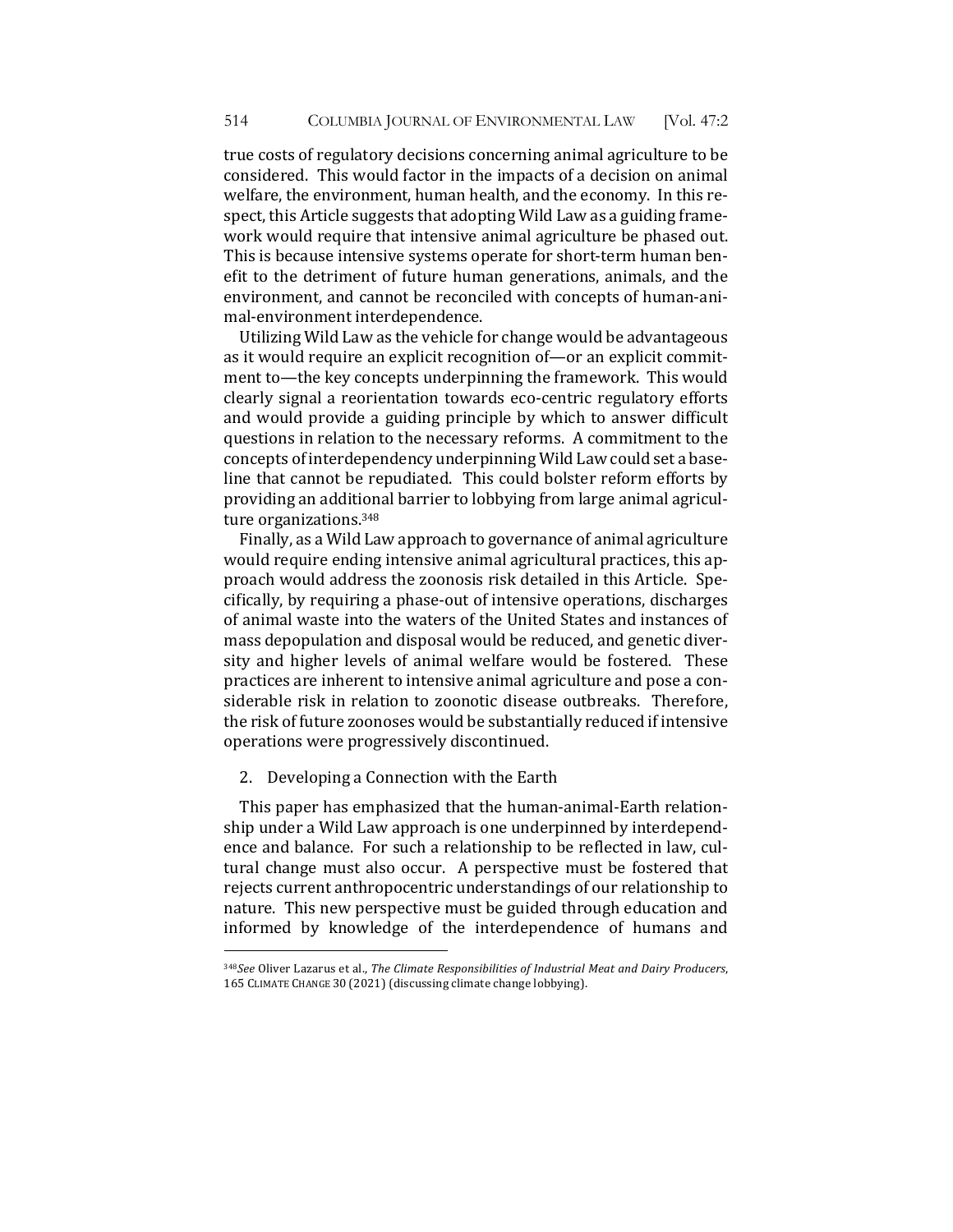nature. As Helena Howe identifies, "[w]hile we can take the lesson offered from indigenous communities we will need actively to forge this connection. Developing the sense of 'oneness' with nature and of belonging to a community of beings needed to support a Wild Law of property will take time and require practical strategic endeavour."349

Directing efforts at forging a predominant eco-centric perspective would facilitate the progressive implementation of a Wild Law approach and may also reduce the need for legal reform to demand radical changes of human behavior—that is, it may encourage radical changes to human behavior before such changes are imposed by law. Reforms that are informed by Wild Law concepts may be in opposition to current relationships that humans hold with the land. For instance, a Wild Law approach to the governance of animal agriculture may alter what people eat, what they wear, and how they generate income (among others). Devoting attention to building the relationship with nature that Wild Law is predicated on may reduce some resistance to the legal reform called for. It may also encourage and enable consumer action that decreases current reliance on intensive animal agriculture and therefore contribute to combating the risk of zoonotic disease.350

#### V. CONCLUSION

The COVID-19 pandemic has demonstrated the devastating impact that zoonoses can have on public health and national economies. Zoonotic disease emergence is connected to the merging of the humananimal interface. In the US, this is best represented by the intensification of animal agriculture, which is recognized by the UN as a key driver of zoonoses. Intensified operations have responded to the mass demand for animal protein in the United States—a demand that could not be met with small-scale agriculture alone. However, several inherent features of these operations pose an unacceptably high risk in the context of zoonotic disease. These include low levels of animal welfare, genetic uniformity, excessive use of antibiotics, reliance on mass depopulation and on disposal methods that are least recommended in terms of pathogen inactivation, and the discharge of animal waste and other related pollutants into U.S. waters. As such,

<sup>349</sup>Howe, *supra* note 320, 32.

 $350$ It must be acknowledged, however, that some people face additional obstacles that hinder them from taking consumer action. Necessary legal frameworks must first be put in place to prevent them from being unfairly disadvantaged in pursuit of ecological goals.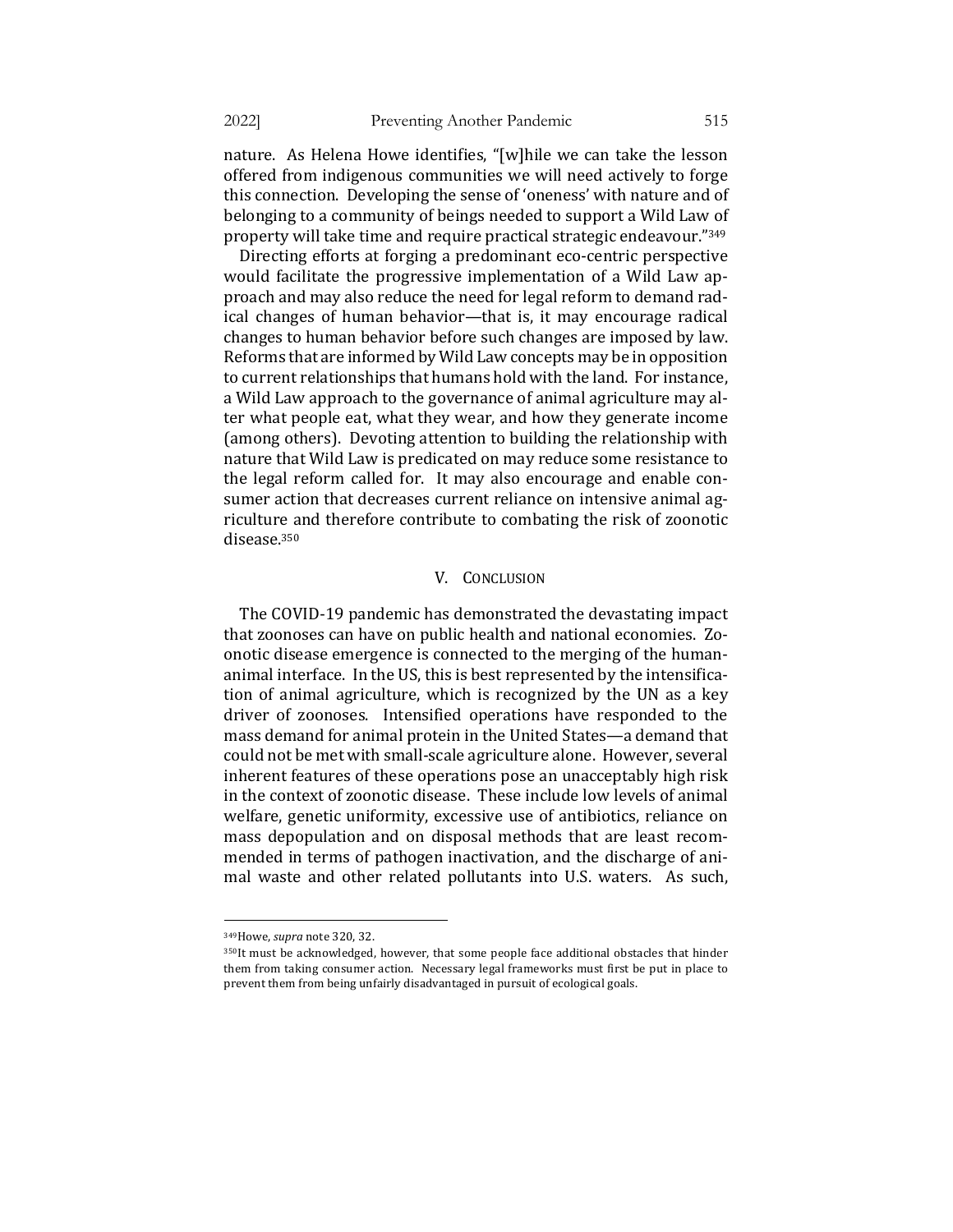intensive animal agriculture must be adequately regulated to mitigate this risk.

This Article has argued that the regulation of intensive animal agriculture is indicative of legal anthropocentrism. This is represented by the hierarchical ordering of human interests over and above the interests of animals, which results in practices that have minimal concern for the welfare of animals outside the context of profitability. While these structures are designed to serve short-term human interests, this Article has established that they are directly related to the increased risk of zoonotic disease emergence. The current regulatory space fails to adequately protect animal welfare—a primary factor in reducing the risk of emergence. Farmed animal welfare is undermined by broad exemptions from animal welfare requirements for common farming practices, and poor levels of enforcement in states where anti-cruelty legislation applies to farmed animals. Measures such as surveillance, depopulation, and federal oversight of farm discharges into U.S. waters fail to address the root causes of zoonotic disease and are insufficient even in terms of reactionary measures. Thus, the U.S. approach to zoonotic disease is inadequate to address the inherent risks posed by intensive animal agriculture.

On this basis, a radical paradigm shift is necessary to alter the legal anthropocentrism that informs the current regulatory regime. The anthropocentric structures that facilitate the mass exploitation of animals and the environment in favor of short-term human benefit must undergo an eco-centric reconceptualization to combat the risk of zoonotic disease.<sup>351</sup> This Article has argued that the fundamental tenets of Wild Law provide the most appropriate framework for legal reform of animal agriculture, which should be the first focus of reform given the pressing zoonoses concerns. A Wild Law approach would demand an eco-centric reconceptualization of current legal and governance systems and would require human activities to operate within the context of the Earth's limits. In this respect, intensive animal agriculture would be inconsistent with a Wild Law approach. This Article has recommended that regulation of animal agriculture take a Wild Law approach by recognizing the interdependence of humans, animals, and the environment. This would require a phasing out of intensive animal agriculture, which will adequately address the risk of zoonotic

<sup>351</sup> Amongst other global issues.